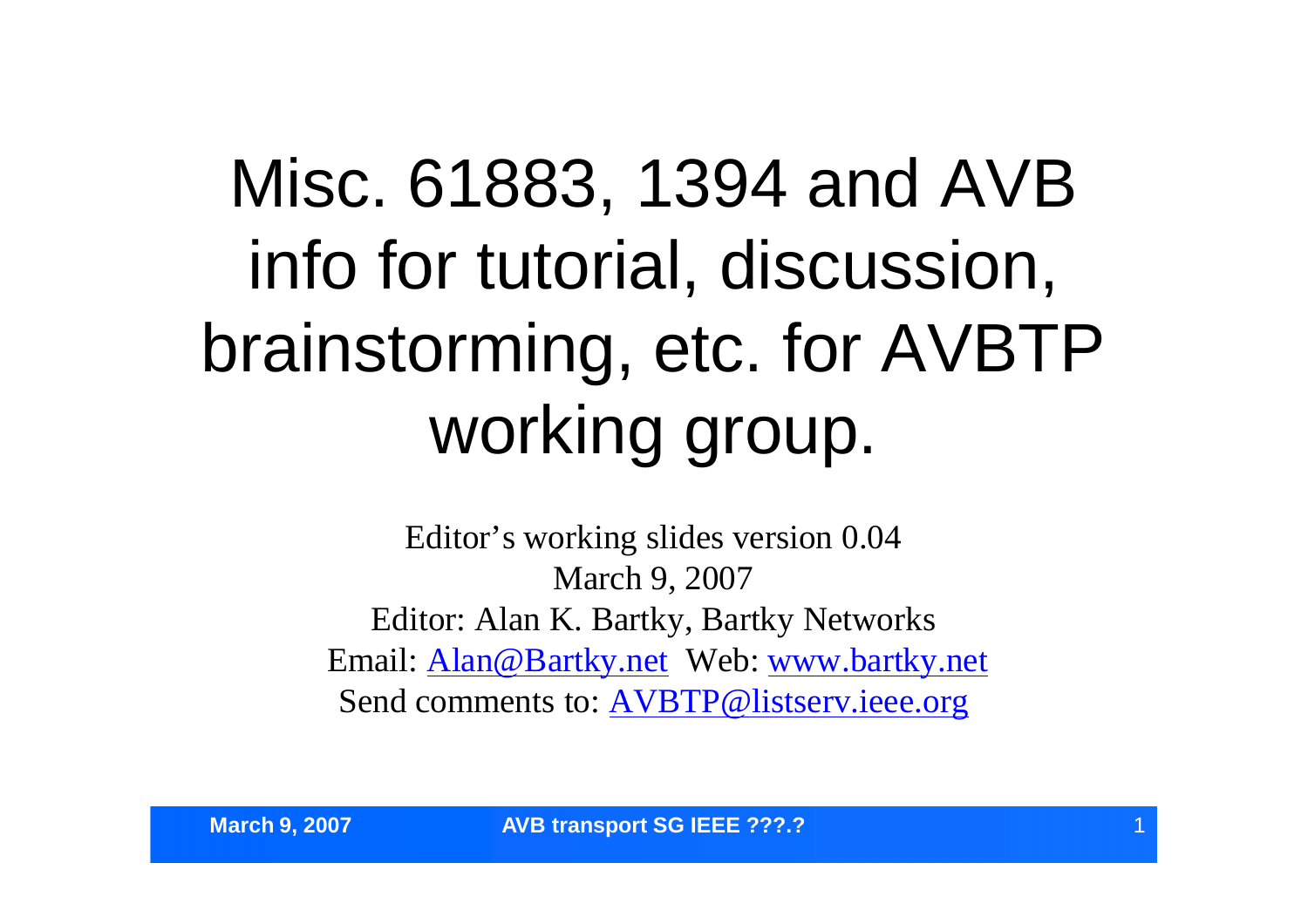# IEEE 1394 and IEC 61883-1 formats and info

Alan K. Bartky Bartky Networks Alan@Bartky.net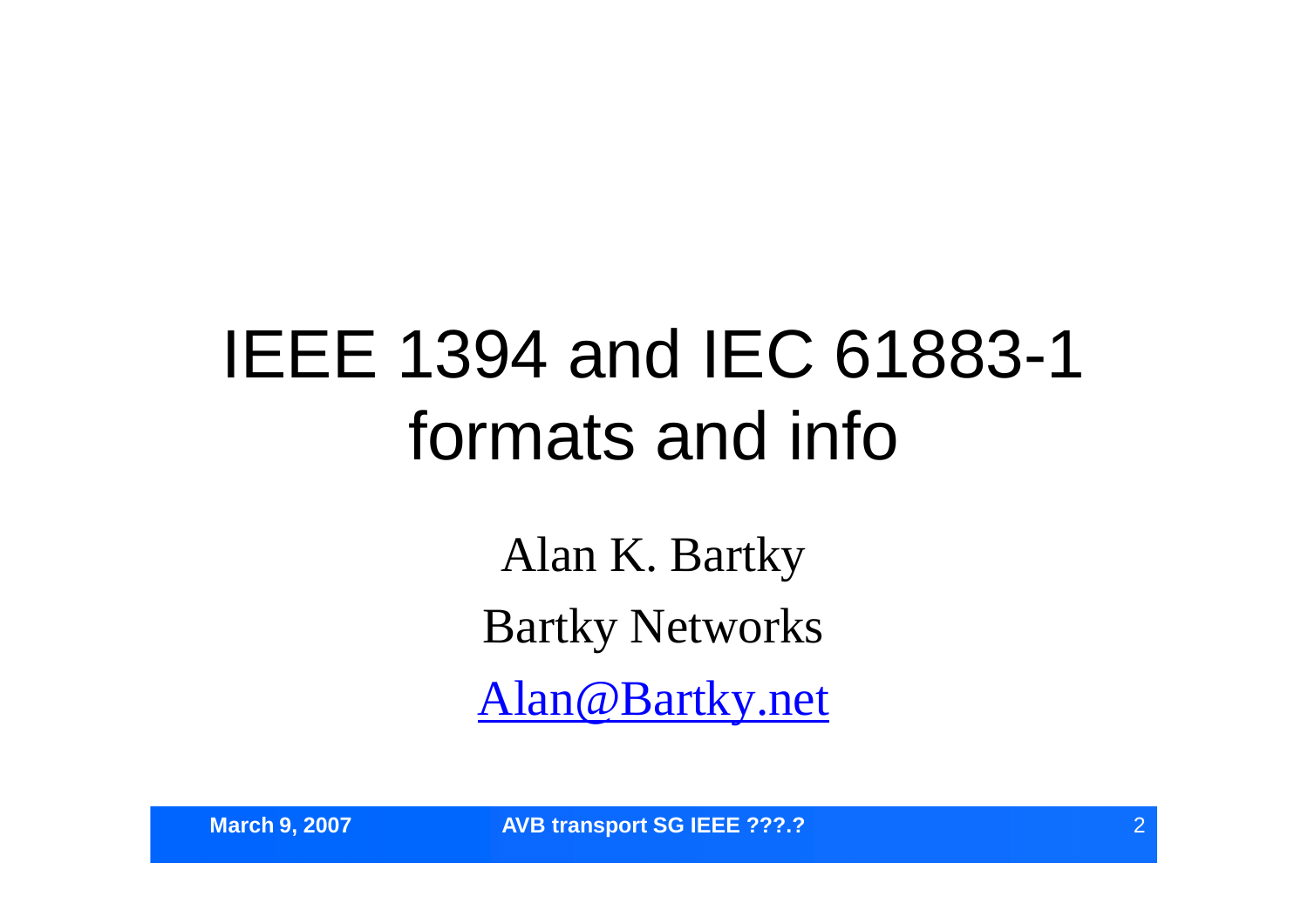## IEEE 1394 Cycle start



- Cycle start packet is sent out by 1394 Cycle Master device every 8 kHz delayed by a maximum of one Asynchronous packet.
- All Isochronous Packets immediately follow the cycle start packet for a given 8 kHz cycle.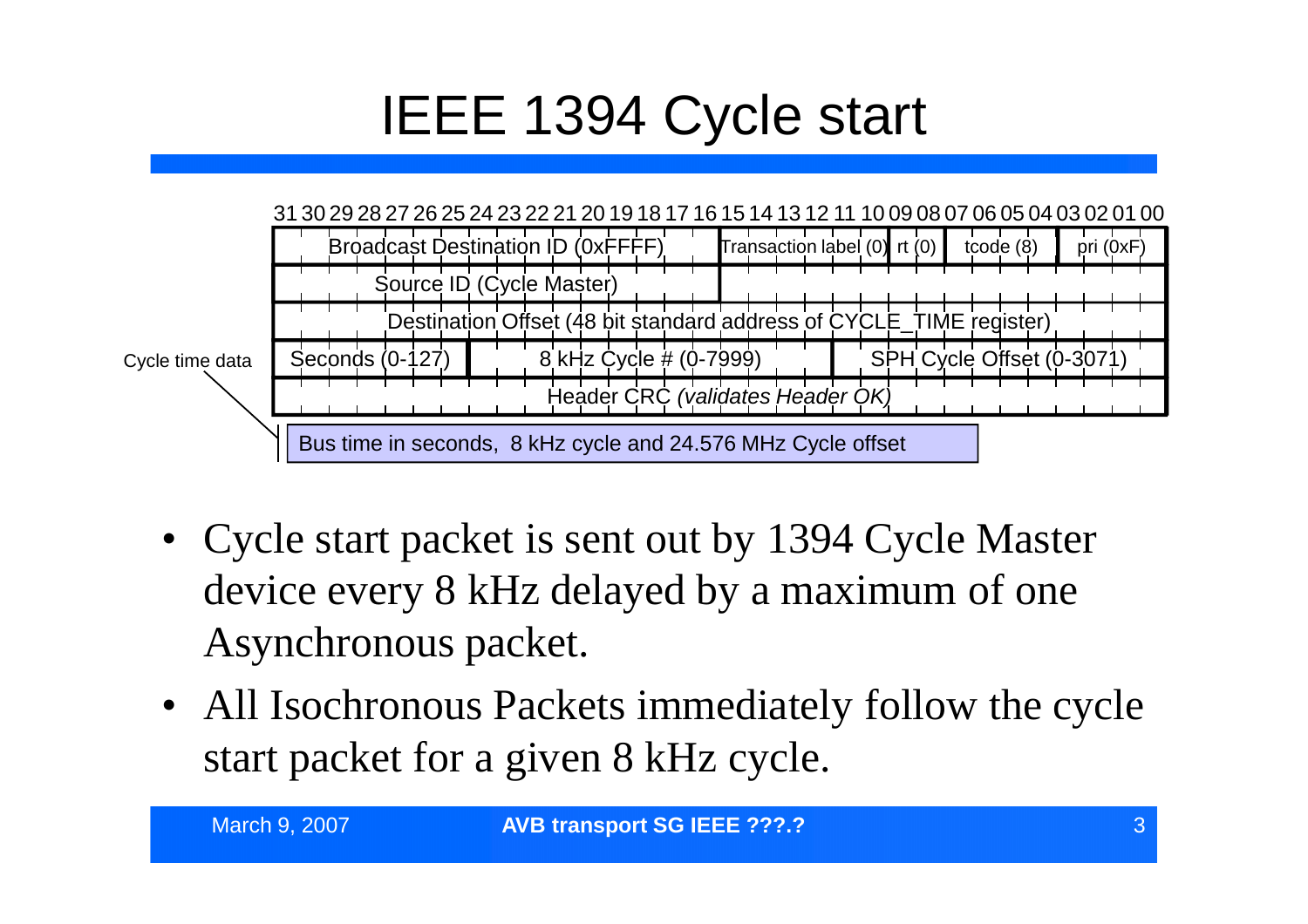### IEEE 1394 Isochronous Packet



#### **DTCP "sy" field values:**

| Field                  | Value           | <b>Comments</b>                                                                    |
|------------------------|-----------------|------------------------------------------------------------------------------------|
| <b>Encryption Mode</b> | 00 <sub>b</sub> | Copy Freely, No Authentication Required, Data not encrypted                        |
| Indicator              | 01 <sub>b</sub> | No More copies, Full or Restricted Authentication Required, Encrypted Data         |
| $EMI$ (bits 3,2)       | 10 <sub>b</sub> | Copy One Generation, Full or Restricted Authentication Required, Encrypted<br>Data |
|                        | 11 <sub>b</sub> | Copy Never, Full Authentication Required, Encrypted Data                           |
| Odd/Even (bit 1)       | 0 <sub>b</sub>  | Use Even key to Decrypt Data                                                       |
|                        | 1 <sub>b</sub>  | Use Odd key to Decrypt Data                                                        |
| Reserved (bit 0)       |                 | Reserved, set to 0 on transmit, ignore on receive                                  |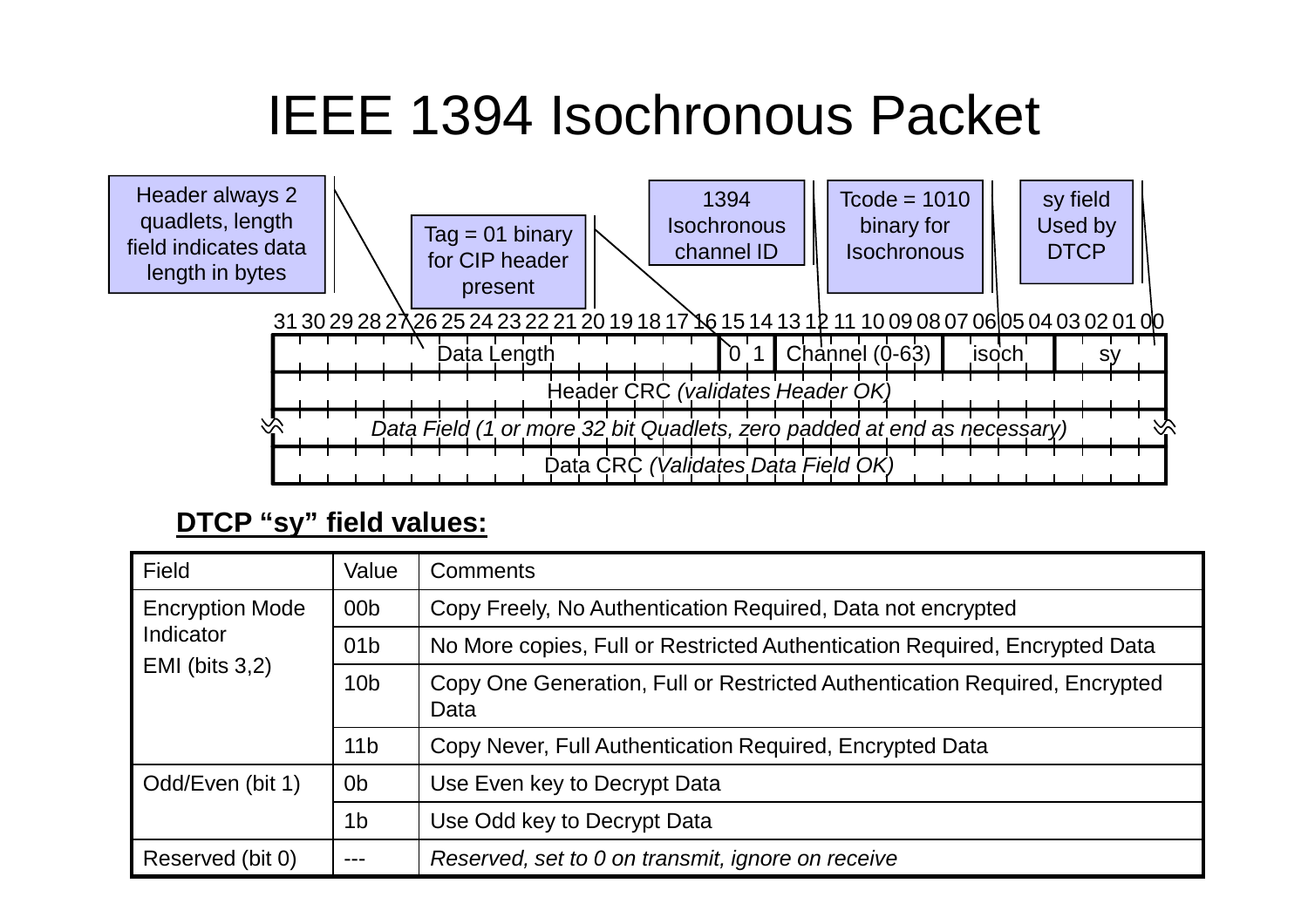### 1394 CIP Isochronous Headers

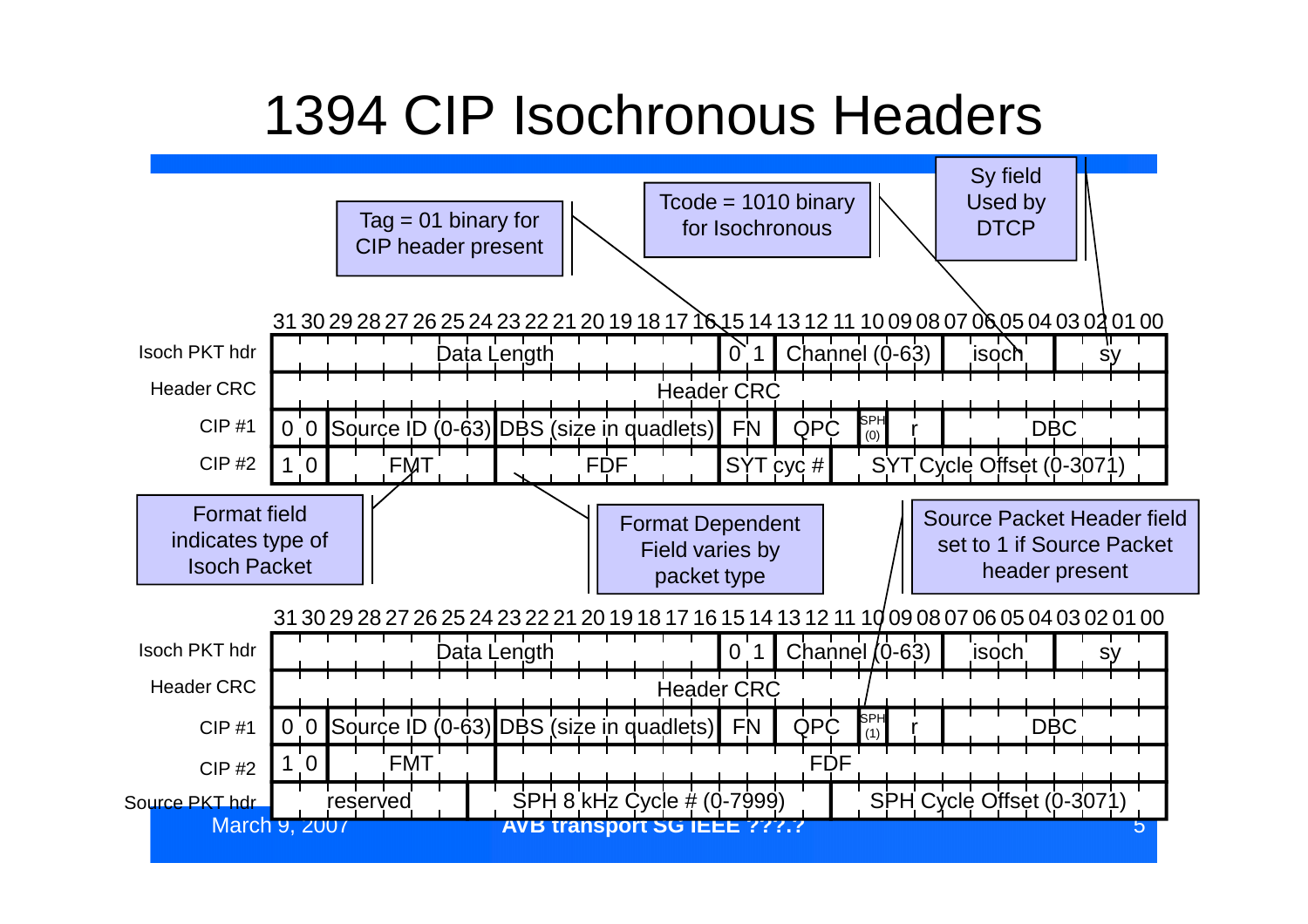# CIP Headers

#### 31 30 29 28 27 26 25 24 23 22 21 20 19 18 17 16 15 14 13 12 11 10 09 08 07 06 05 04 03 02 01 00

| <b>CIP</b><br>- 11 -<br>$^{\rm \pi}$ |   |  |        | $.6^{\circ}$ |  |  |   |    |  | e.<br>- N      | ∼<br>W.  | <b>ISPH</b><br>(0) |  |  |   |  |
|--------------------------------------|---|--|--------|--------------|--|--|---|----|--|----------------|----------|--------------------|--|--|---|--|
| <b>CIP#2</b>                         | ∼ |  | ·IVI . |              |  |  | ັ | יי |  | $\bigcap$<br>ັ | cvc<br>ັ |                    |  |  | ັ |  |

31 30 29 28 27 26 25 24 23 22 21 20 19 18 17 16 15 14 13 12 11 10 09 08 07 06 05 04 03 02 01 00

| $CIP$ #        |  | ource    |     | $(0-63)$ lı. | <b>JDBS</b> | (size in |      |     |      | guadlets) | FN |      | ایپ | ∩n∩ | SPH<br>(11) |  |  |      |      |  |  |
|----------------|--|----------|-----|--------------|-------------|----------|------|-----|------|-----------|----|------|-----|-----|-------------|--|--|------|------|--|--|
| <b>CIP#2</b>   |  |          | FM. |              |             |          |      |     |      |           |    |      |     | ◡   |             |  |  |      |      |  |  |
| Source PKT hdr |  | reserved |     |              |             |          | -181 | $-$ | סוטי |           |    | 7999 |     |     |             |  |  | マロット | טט-ע |  |  |

- CIP#1 Quadlet always has the same format, remaining quadlets vary based on if SPH bit is 0 or 1
	- Source ID: Senders ID: 0-63
	- Data Block Size (DBS): size in Quadlets of individual Data blocks within the packet (max 256)
	- Fraction Number (FN): number of data blocks into which a source packet is divided: 1, 2, 4 or 8 (00 11) binary)
	- Quadlet Padding Count (QPC): Indicates number of padding bytes in last quadlet of packet (if any, 0 through 7)
	- Reserved (r): Reserved
		- Editor's note: Perhaps we can use this field to define a new time base of 802.1AS nanosecond time.
	- Data Block Count (DBC): Sequence number modulo 256 of 1st Data block in this packet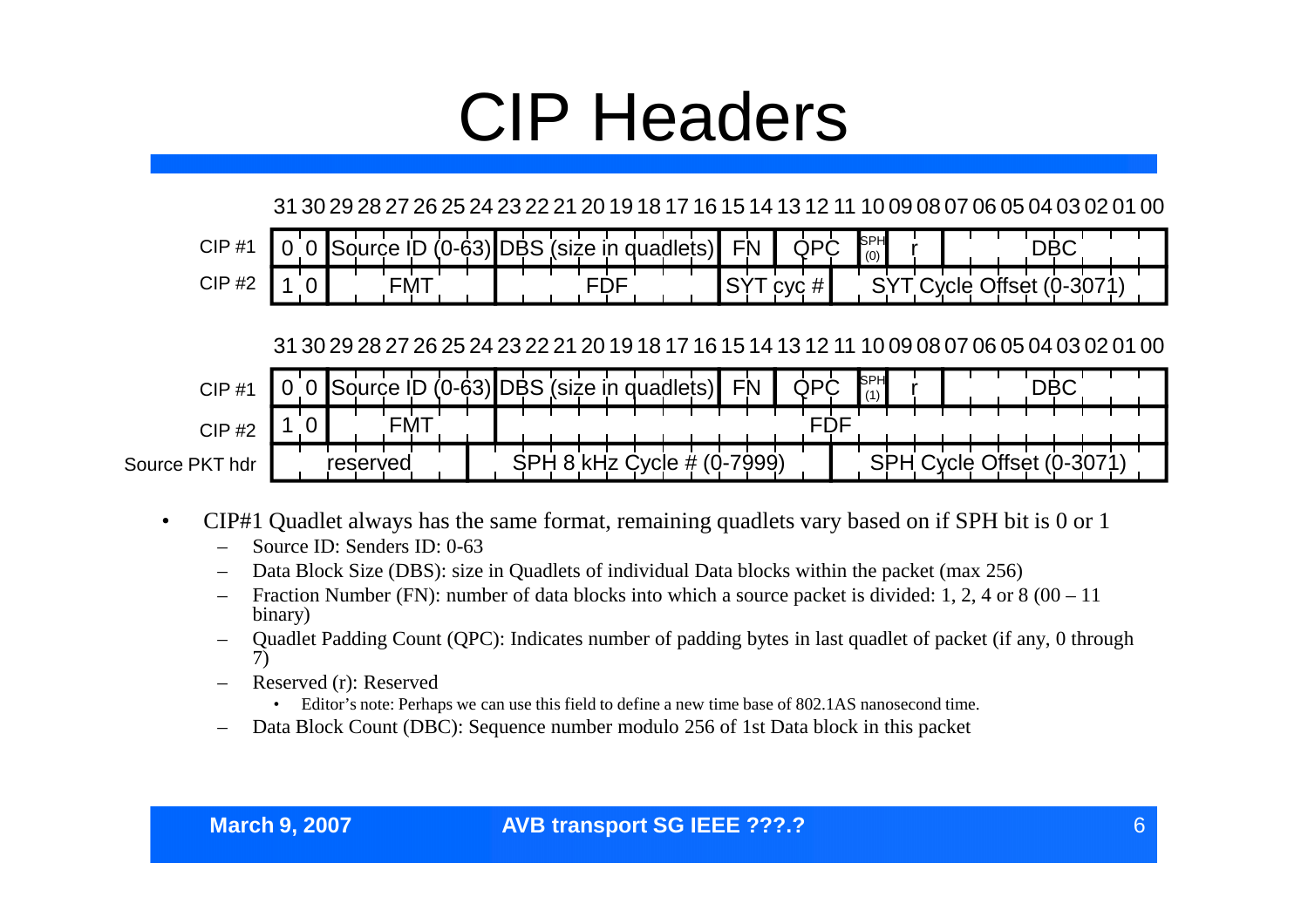## 61883 variants and key fields

|          |                 |                  | <b>FN</b>      |                |                |                  |            |                  | Source         |
|----------|-----------------|------------------|----------------|----------------|----------------|------------------|------------|------------------|----------------|
|          |                 |                  | Fractions/     |                |                |                  |            |                  | packet         |
|          |                 |                  | source         |                |                | <b>DBC</b>       |            |                  | size           |
| Protocol | <b>Title</b>    | DBS (Quadlets)   | packet         | QPC            | <b>SPH</b>     | <b>Increment</b> | <b>FMT</b> | <b>FDF</b>       | bytes          |
| 61883-2  | <b>SD-DVCR</b>  | 120              | $\overline{0}$ | $\overline{0}$ | $\overline{0}$ | 0, 1, 2, 4       | 0x00       | sect. 5.2        | 480            |
|          |                 |                  |                |                |                | 0, 1, 2, 4,      |            |                  |                |
|          |                 |                  |                |                |                | 8, 16, 24,       |            |                  |                |
| 61883-4  | MPEG2-TS        | 6                | 8              | $\overline{0}$ | 1              | etc.             | 0x40       | sect. 5.3        | 192            |
|          |                 |                  |                |                |                |                  |            |                  |                |
|          |                 | Varies by        |                |                |                |                  |            |                  |                |
|          |                 | formats,         |                |                |                |                  |            |                  |                |
|          |                 | channels, number |                |                |                |                  |            |                  |                |
|          | Audio and       | of sample        |                |                |                |                  |            |                  |                |
| 61883-6  | Music Data      | periods, etc.    | $\overline{0}$ | $\Omega$       | $\Omega$       | Varies           |            | $0x10$ clause 10 | <b>DBS</b> * 4 |
|          | <b>ITU-R</b>    |                  |                |                |                |                  |            |                  |                |
|          | BO.1294         |                  |                |                |                | 0, 1, 2, 4,      |            |                  |                |
| 61883-7  | <b>System B</b> | 9                | $\overline{4}$ | $\Omega$       | 1              | 8, 12, etc.      | 0x41       | $\cdots$         | 140            |
|          |                 |                  |                |                |                | varies by        |            |                  |                |
|          |                 |                  |                |                |                | number of        |            |                  |                |
|          |                 | Varies by video  |                |                |                | data             |            |                  |                |
| 61883-8  | <b>BT.601</b>   | format           | $\overline{0}$ | $\overline{0}$ | 0              | blocks           | 0x01       | Figure 6         | <b>DBS * 4</b> |

March 9, 2007 **AVB transport SG IEEE ???.?** 7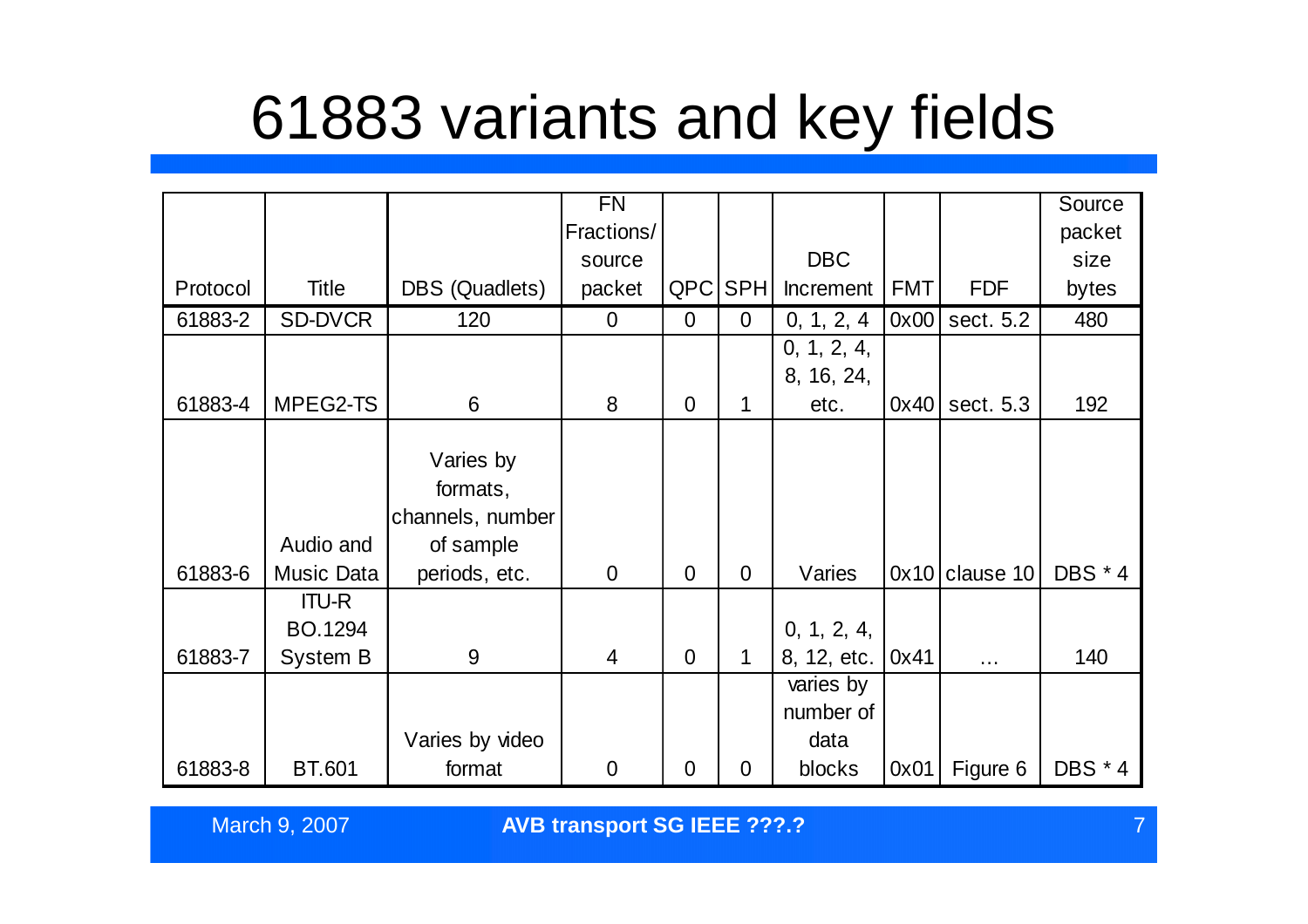# IEC 61883-6 formats and info

Alan K. Bartky Bartky Networks Alan@Bartky.net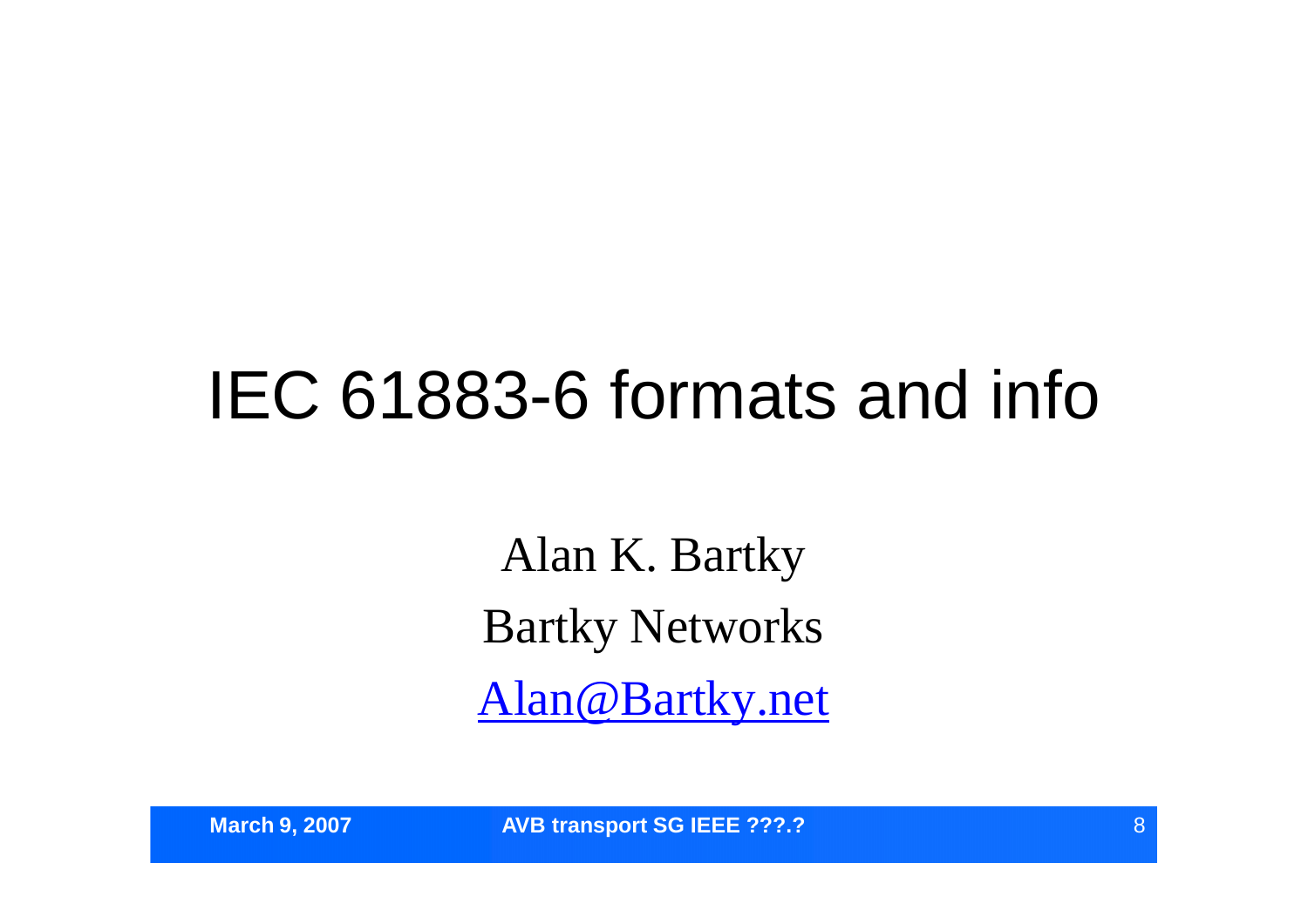### 61883-6 Isochronous Header



| Field      | Value                   | Comments                                                                                                                                                        | <b>SYT Data:</b>                                                                         |
|------------|-------------------------|-----------------------------------------------------------------------------------------------------------------------------------------------------------------|------------------------------------------------------------------------------------------|
| <b>FMT</b> | 0x10<br>(010000b)       | Format: Audio/Music format                                                                                                                                      | •Delivery time of the first audio<br>or Data bit to the application                      |
| <b>FN</b>  | $00\,$                  | Fragment Number. Always match of 1 to 1 between CIP<br>packet and Source Packet (i.e. never fragmented)                                                         | (codec, decoder, transmitter,<br>etc.)                                                   |
| <b>QPC</b> | 000                     | Quadlet Padding Count: No dummy padding quadlets<br>needed (or supported)                                                                                       | •Set by source of audio data<br>•Processed by sink of audio                              |
| <b>SPH</b> | $\Omega$                | Source Packet Header, None                                                                                                                                      | data<br>•Presentation Time Range                                                         |
| <b>DBC</b> | $0 - 255$               | Data Block Counter: Indicates modulo 256 sample count<br>number of 1 <sup>st</sup> data quadlet of the packet. Used for<br>detecting lost data, amount thereof. | •2 milliseconds<br><b>.4 bit 8kHz Cycle</b><br>•12 bit 24.576 MHz                        |
| <b>SYT</b> | $XXX$ -<br>XXXXXXXXXXXX | Synchronization Time: Time when the data block specified<br>by DBC_NUMBER Modulo SYT_INTERVAL is presented<br>at the receiver                                   | <b>Cycle offset</b><br>•Set to All ones (0xFFFF) for<br>entire 16 bit field as "No info" |
| <b>FDF</b> | $0 - 255$               | Format Dependent Field: See FDF data                                                                                                                            | value                                                                                    |

**March 9, 2007 <b>AVB transport SG IEEE ???.? Product and AVB transport SG IEEE ???.?**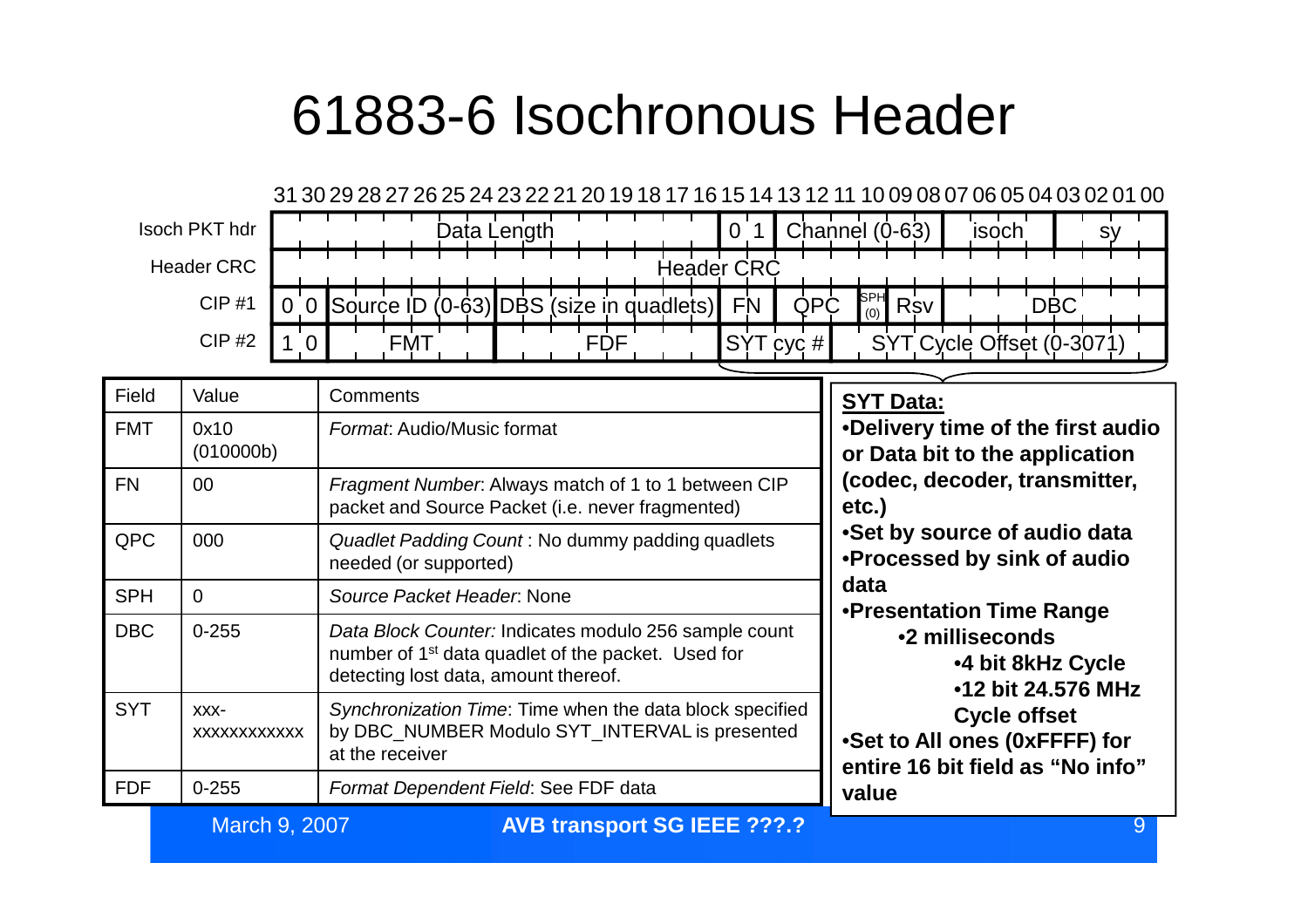### 61883-6 Isochronous Audio Data Header

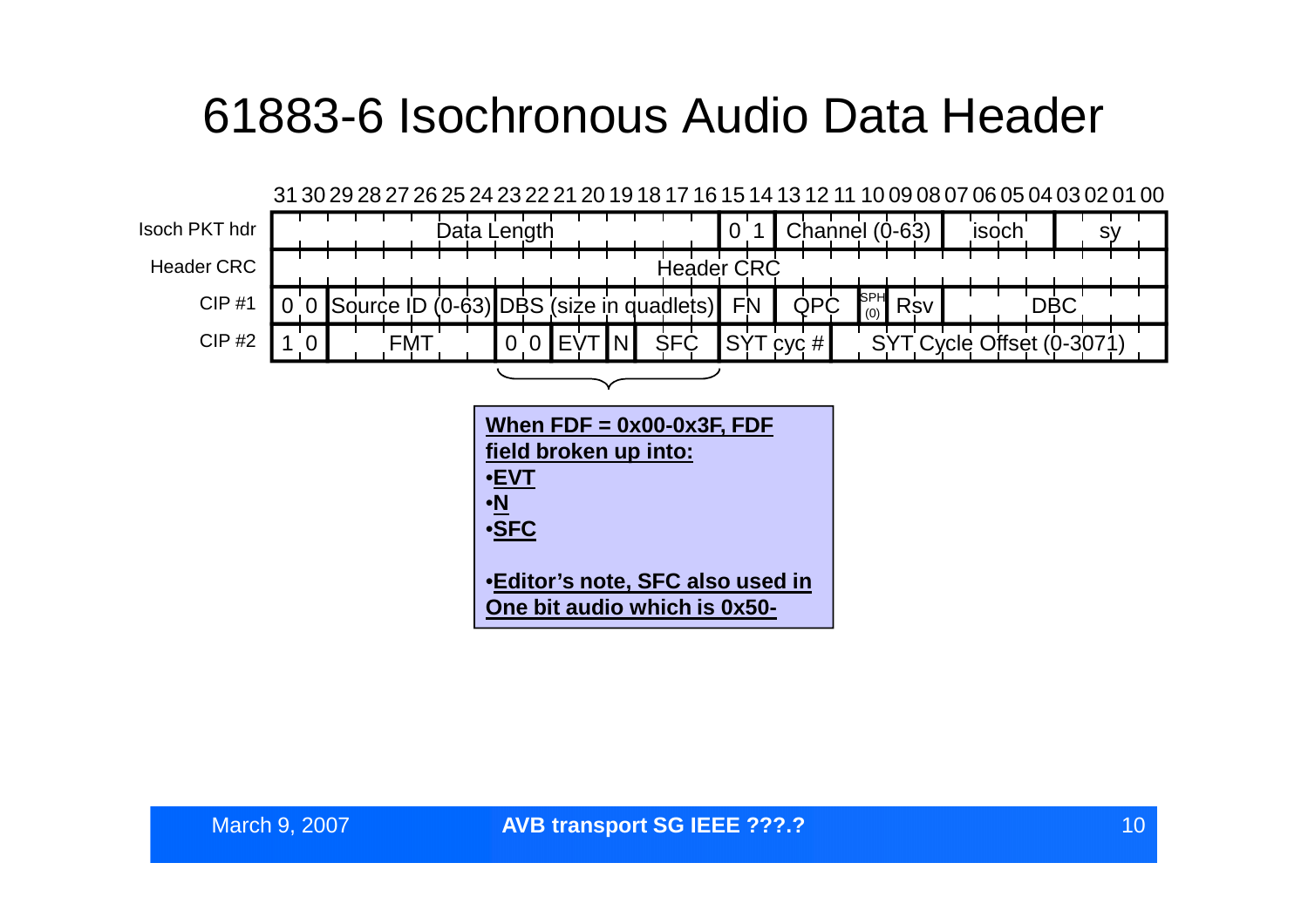### 61883-6 Isochronous Header (N=0)

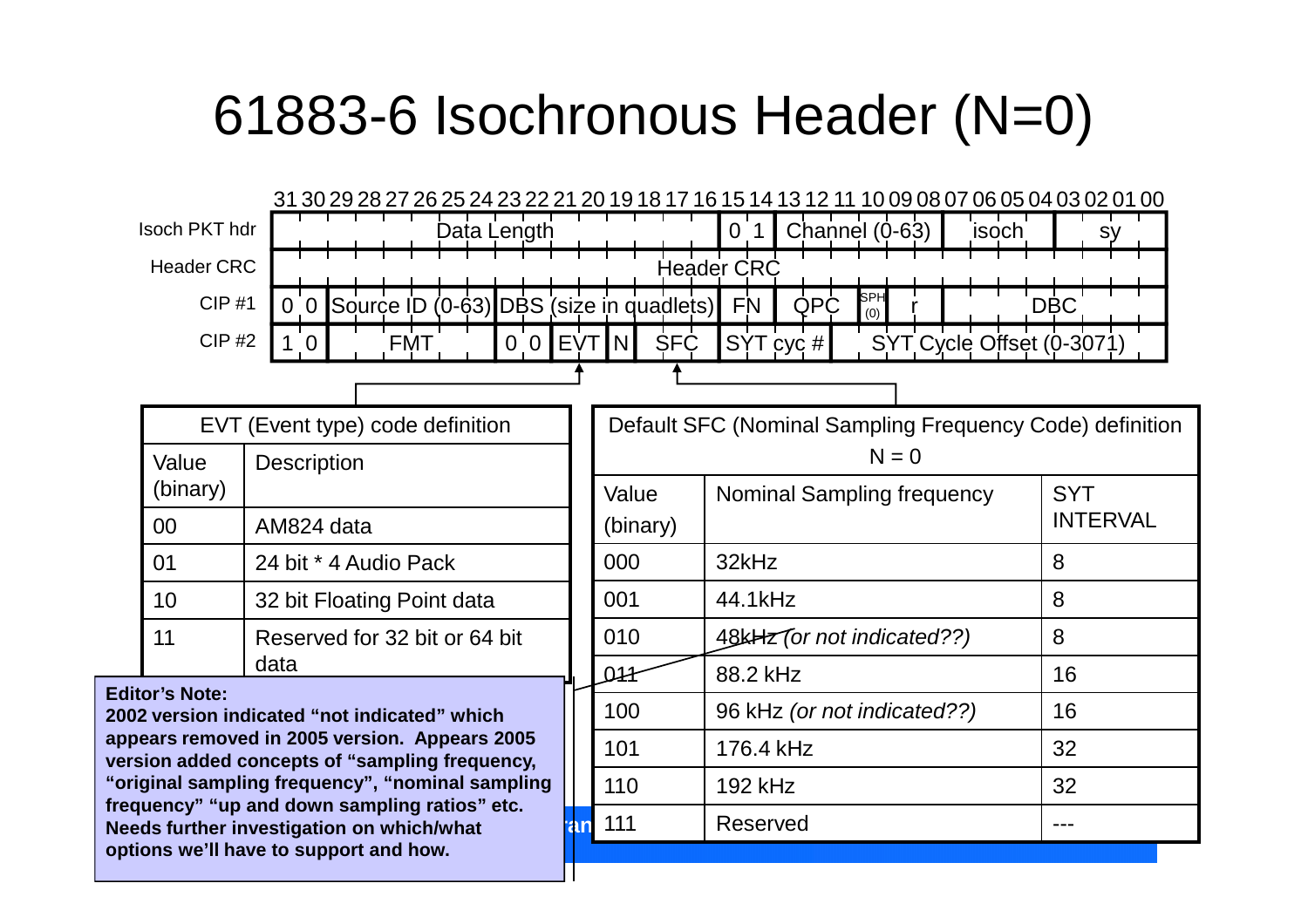### 61883-6 Isochronous Header (N=1)



*Editor's Note, need to know if we need to support this mode in Ethernet AVBTP and if so, how we will support setting, handling, etc. of "N", how it would affect physical and virtual interfaces, etc.*

|           |                   |                                         | $N = 1$                       | Default SFC (Nominal Sampling Frequency Code) definition |
|-----------|-------------------|-----------------------------------------|-------------------------------|----------------------------------------------------------|
|           | Value<br>(binary) | <b>Nominal</b><br>Sampling<br>frequency | <b>SYT</b><br><b>INTERVAL</b> | <b>Sampling Frequency</b>                                |
|           | 000               | 32 kHz                                  | $8 * n$                       | 32 kHz $*$ n                                             |
|           | 001               | 44.1 kHz                                | $8 * n$                       | 44.1 kHz $*$ n                                           |
|           | 010               | 48 kHz                                  | $8 * n$                       | 48 kHz * n                                               |
|           | 011               | 88.2 kHz                                | $16 * n$                      | 88.2 kHz * n                                             |
|           | 100               | 96 kHz                                  | $16 * n$                      | 96 kHz * n                                               |
|           | 101               | 176.4 kHz                               | $32 * n$                      | 176.4 kHz * n                                            |
| <b>AV</b> | 110               | <b>192 kHz</b>                          | $32 * n$                      | 192 kHz * n                                              |
|           | 111               | Reserved                                |                               |                                                          |

March 9, 2007 **AV**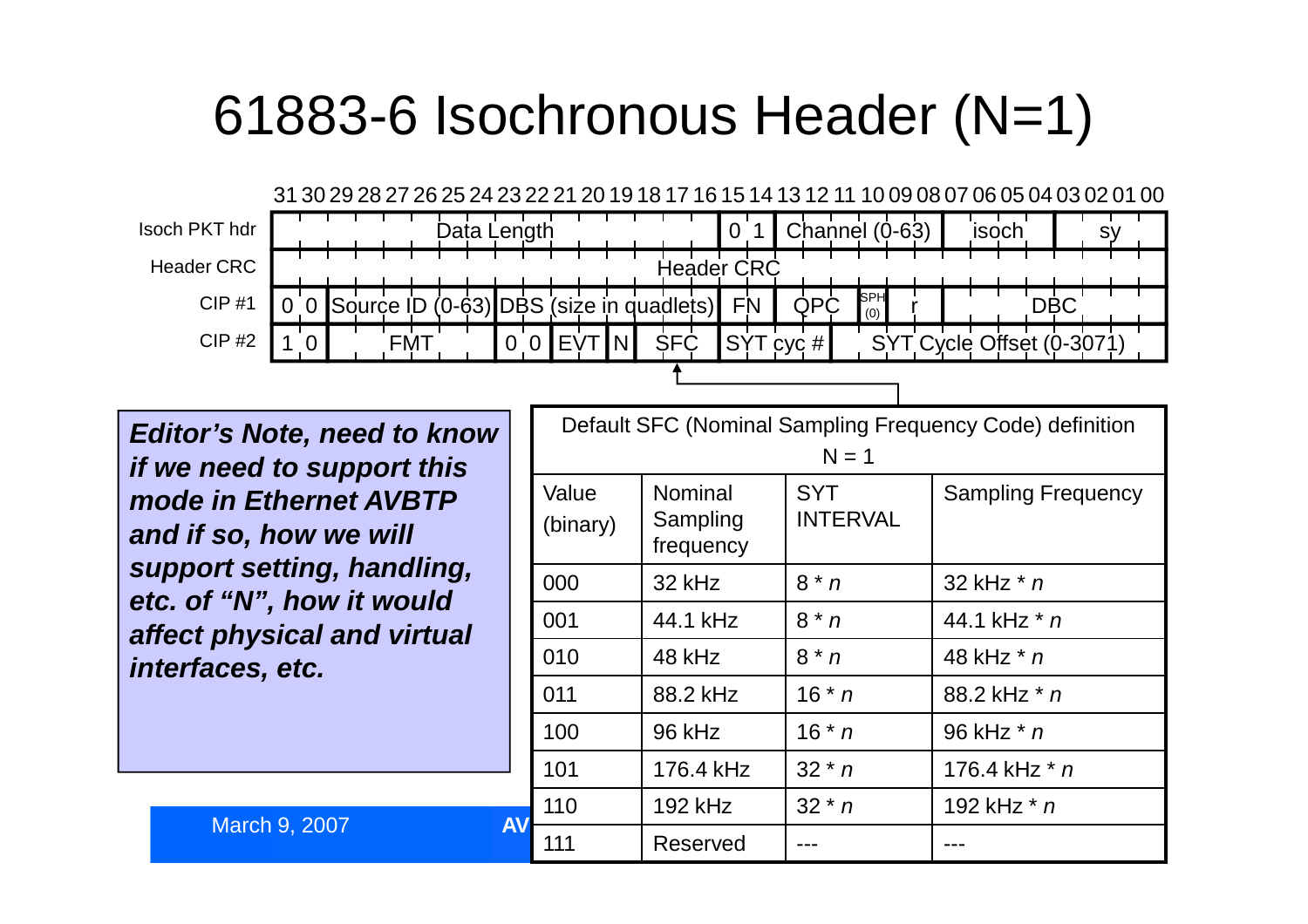### 61883-6 "NO-DATA" packet

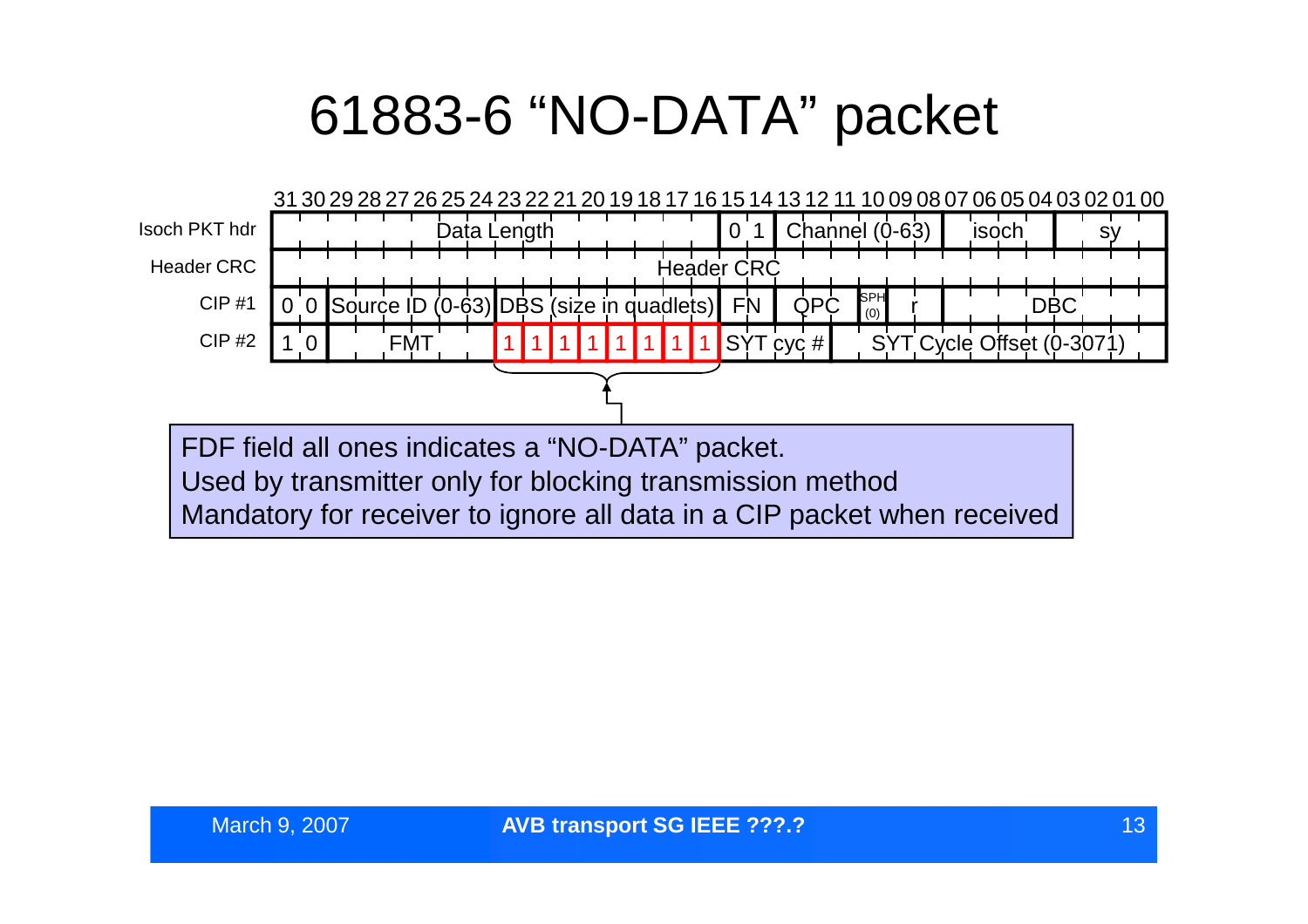### 24 bit audio Pack



|                    | DBS field for 24 bit x 4 Audio Pack |
|--------------------|-------------------------------------|
| Value<br>(Decimal) | <b>Description</b>                  |
| $3 - 255$          | Cluster Dimension = DBS / 3         |

- Indicated by EVT field  $= 01$  binary
- 4 24 bit samples packed together into 3 quadlets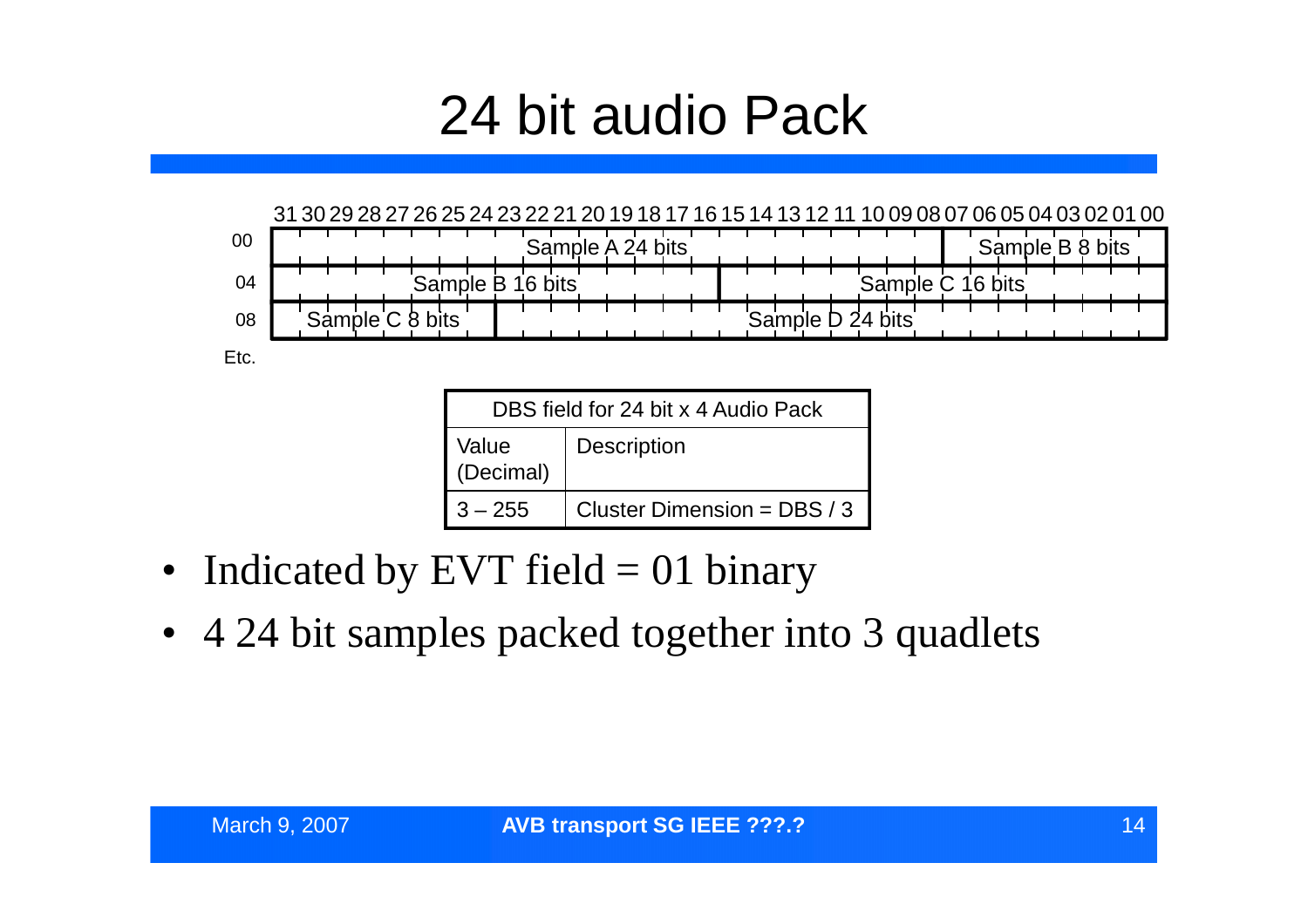## IEC 60958 format (S/PDIF & AES3)

31 30 29 28 27 26 25 24 23 22 21 20 19 18 17 16 15 14 13 12 11 10 09 08 07 06 05 04 03 02 01 00

24 bit sample data Sample Word

 $s$ B $s$ F $|$ P $|$ 

| <b>SB</b> | S<br>F   | <b>Description</b>                                  | <b>Equivalent IEC</b><br>60958 preamble<br>codes | •Uses AM824 Data format (indicated<br>in EVT code of 00 binary in CIP<br>header)<br>•60958 frame data in first 8 bits |
|-----------|----------|-----------------------------------------------------|--------------------------------------------------|-----------------------------------------------------------------------------------------------------------------------|
| $\Omega$  | $\Omega$ | Second sub-frame of<br>IEC 60958 frames 0 to<br>191 | W,Y                                              | •24 bit sample data is in remaining<br>24 bits<br>•Definitions                                                        |
| $\Omega$  |          | First sub-frame of IEC<br>60958 frames 1 to 191     | M, X                                             | •SB: Start of Block<br>•SF: Start of Frame                                                                            |
|           | $\Omega$ | Reserved                                            | N/A                                              | $\bullet$ P: Parity                                                                                                   |
|           | 1        | First sub-frame of IEC<br>60958 frame 0             | B, Z                                             | •C: Control word bit (bits<br>combined to make 24 control<br>words in 192 word frame)                                 |
|           |          |                                                     |                                                  | •U: User Bit                                                                                                          |

•V: Validity Bit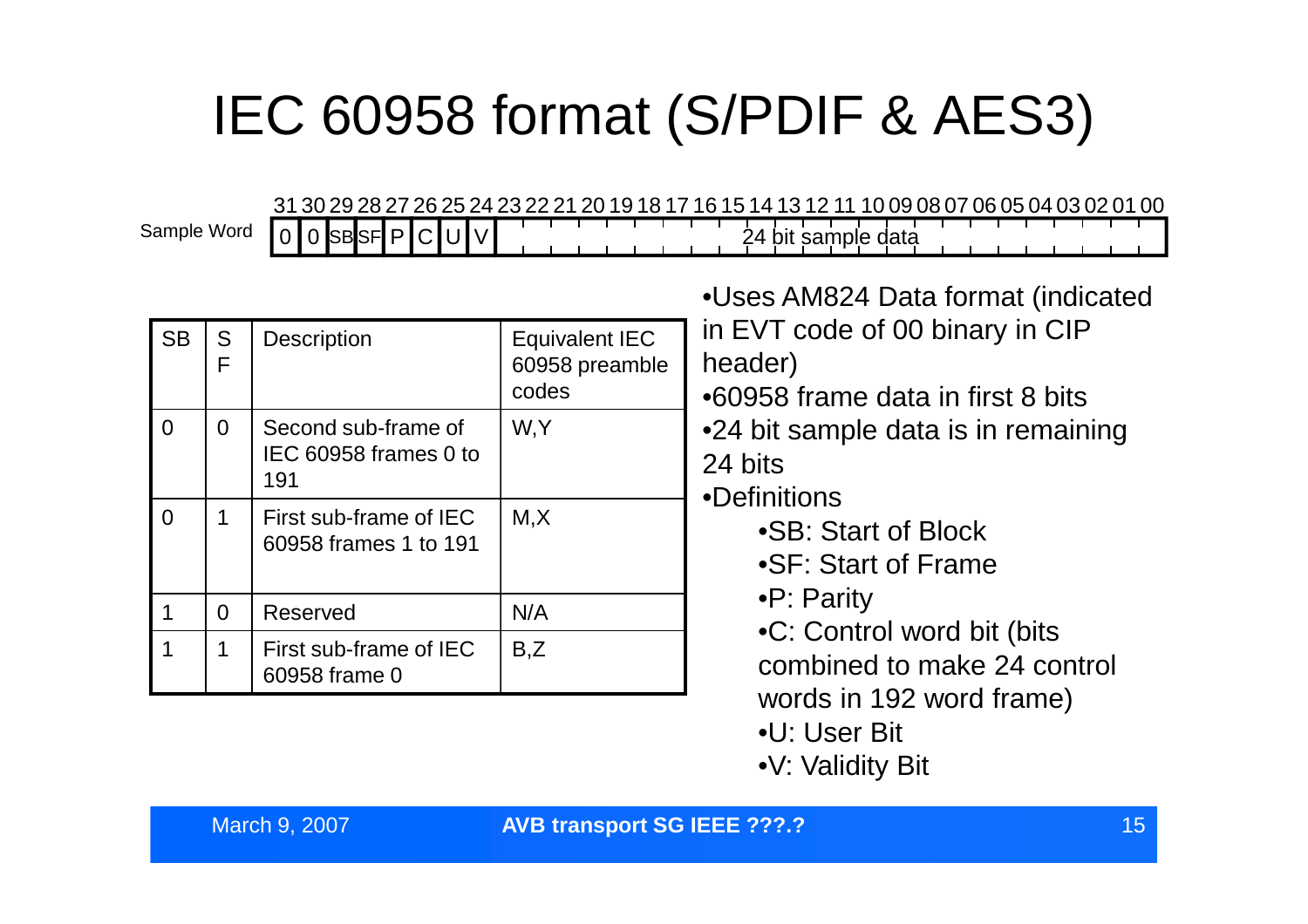### IEC 60958 stream example (stereo)



March 9, 2007 16 **AVB transport SG IEEE ???.?**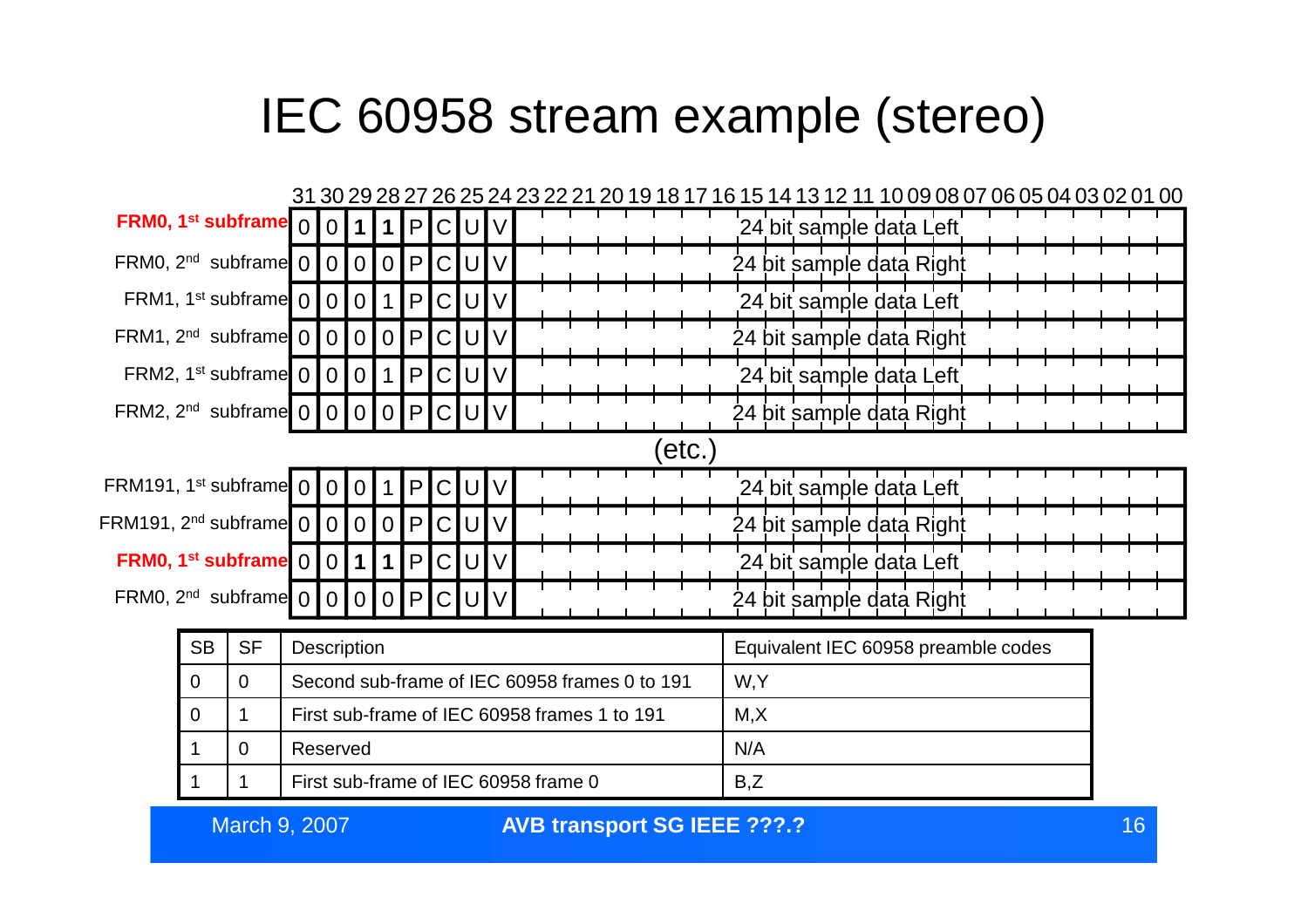### AM824 Format

#### 31 30 29 28 27 26 25 24 23 22 21 20 19 18 17 16 15 14 13 12 11 10 09 08 07 06 05 04 03 02 01 00

 $\sqrt{\mathsf{Up}}$  to 24 bit Data AM824 Type 31 30 29 28 27 26 25 24 23 22 21 20 19 18 17 16 15 14 13 12 11 10 09 08 07 06 05 04 03 02 01 00 AM824 Type AM824 Sub-Type Up to 16 bit Data

| Type Value<br>(Hex) | Description                                  |                      |                                           |
|---------------------|----------------------------------------------|----------------------|-------------------------------------------|
| 0x00-0x3F           | IEC 60958 format                             |                      | Editor's Notes:                           |
| 0x40-0x4F           | Multi-bit Linear audio                       |                      | •Need to investigate<br>which of the data |
| 0x50-0x57           | One Bit Audio (plain)                        |                      | formats we support for                    |
| 0x58-0x5F           | One Bit audio (encoded)                      |                      | egress to physical and                    |
| 0-60-0x67           | <b>High Precision Multi-Bit Linear Audio</b> |                      | virtual interfaces.                       |
| 0x68-0x7F           | Reserved                                     |                      |                                           |
| 0x80-0x83           | <b>MIDI</b> conformant                       |                      |                                           |
| 0x84-0x87           | Reserved                                     |                      |                                           |
| 0x88-0x8B           | SMPTE time code conformant                   |                      |                                           |
| 0x8C-0x8F           | Sample Count                                 |                      |                                           |
| $0x90-0xBF$         | Reserved                                     |                      |                                           |
| $0xC0-0xCF$         | Ancillary data (common)                      |                      |                                           |
| 0xD0-0xEF           | Ancillary data (application specific)        | <b>SG IEEE ???.?</b> | 17                                        |
| 0xF0-0xFF           | Reserved                                     |                      |                                           |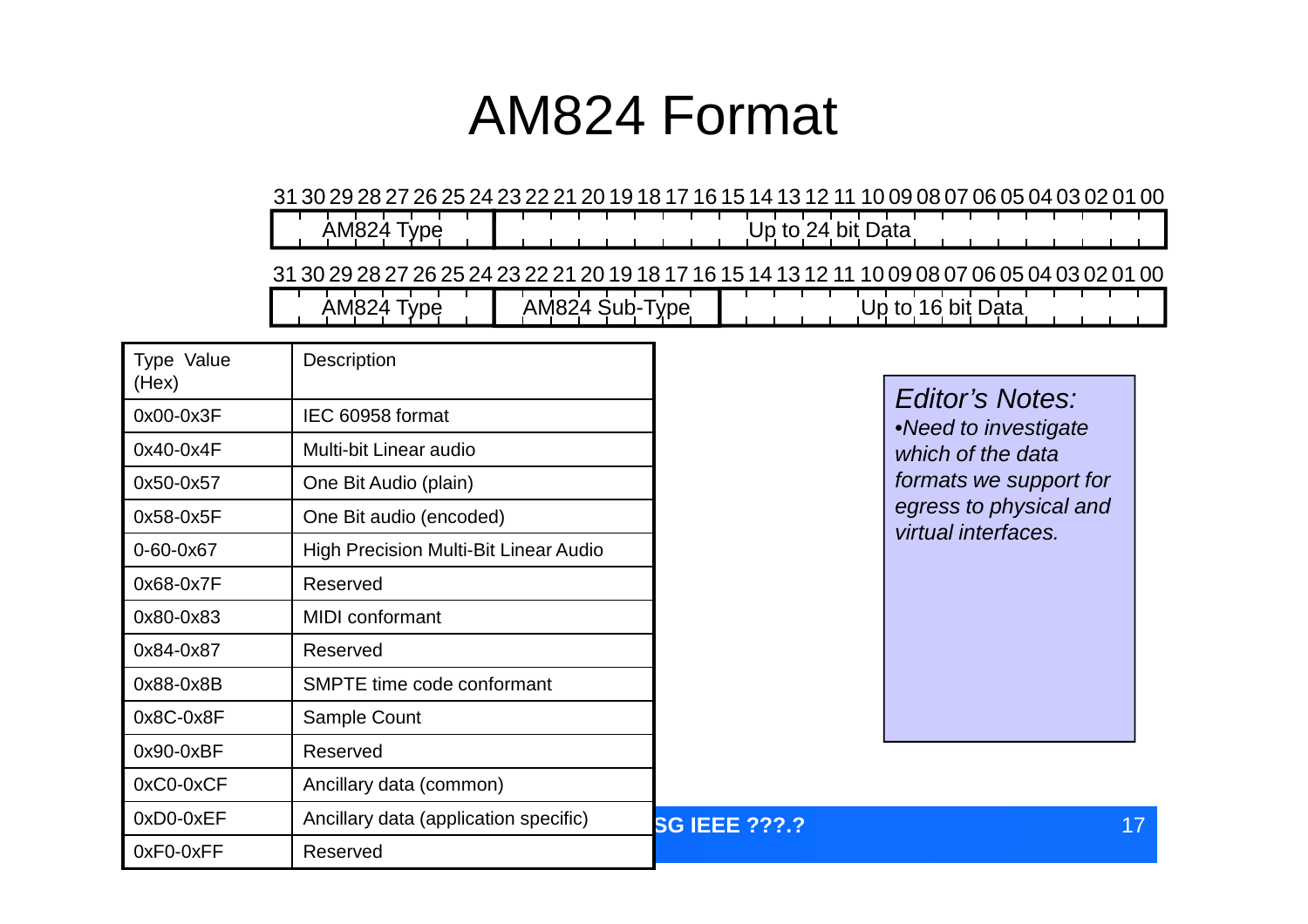### Multi-Bit Linear Audio (MBLA) format

#### 31 30 29 28 27 26 25 24 23 22 21 20 19 18 17 16 15 14 13 12 11 10 09 08 07 06 05 04 03 02 01 00 0 1 0 0 AS1 AS2 Up to 24 bit data

| AS <sub>1</sub><br>(Binary) | Description                                                                                                                                                                                                                                                                           | AS2 (Valid Bit Length)<br>(Binary) | Description                 |    |
|-----------------------------|---------------------------------------------------------------------------------------------------------------------------------------------------------------------------------------------------------------------------------------------------------------------------------------|------------------------------------|-----------------------------|----|
| 00 <sub>b</sub>             | Raw Audio format. The                                                                                                                                                                                                                                                                 | 00 <sub>b</sub>                    | 24 bit, unknown or variable |    |
|                             | sample word can be fed direct<br>to a D/A converter. Ancillary                                                                                                                                                                                                                        | 01 <sub>b</sub>                    | 20 bit                      |    |
|                             | data may accompany                                                                                                                                                                                                                                                                    | 10 <sub>b</sub>                    | 16 bit                      |    |
|                             | elsewhere in the packet.<br>The definition of ASI2 is                                                                                                                                                                                                                                 | 11 <sub>b</sub>                    | reserved                    |    |
|                             | identical to VBL (valid bit<br>length) defined in IEC 61883-<br>6:2002.                                                                                                                                                                                                               |                                    |                             |    |
| $01-11b$                    | <b>Application-specific</b><br>information. The sample<br>word may be fed direct to a<br>D/A converter but, in some<br>processing, required<br>according to the application<br>identified by application-<br>specific ancillary data which<br>shall appear in the same data<br>block. |                                    |                             |    |
|                             | IVIQUIJ, ZUUI                                                                                                                                                                                                                                                                         | AVB transport SG IEEE ???.?        |                             | 18 |

| AS2 (Valid Bit Length)<br>(Binary) | <b>Description</b>          |
|------------------------------------|-----------------------------|
| 00 <sub>b</sub>                    | 24 bit, unknown or variable |
| 01 <sub>b</sub>                    | 20 bit                      |
| 10 <sub>b</sub>                    | 16 bit                      |
| 11 <sub>b</sub>                    | reserved                    |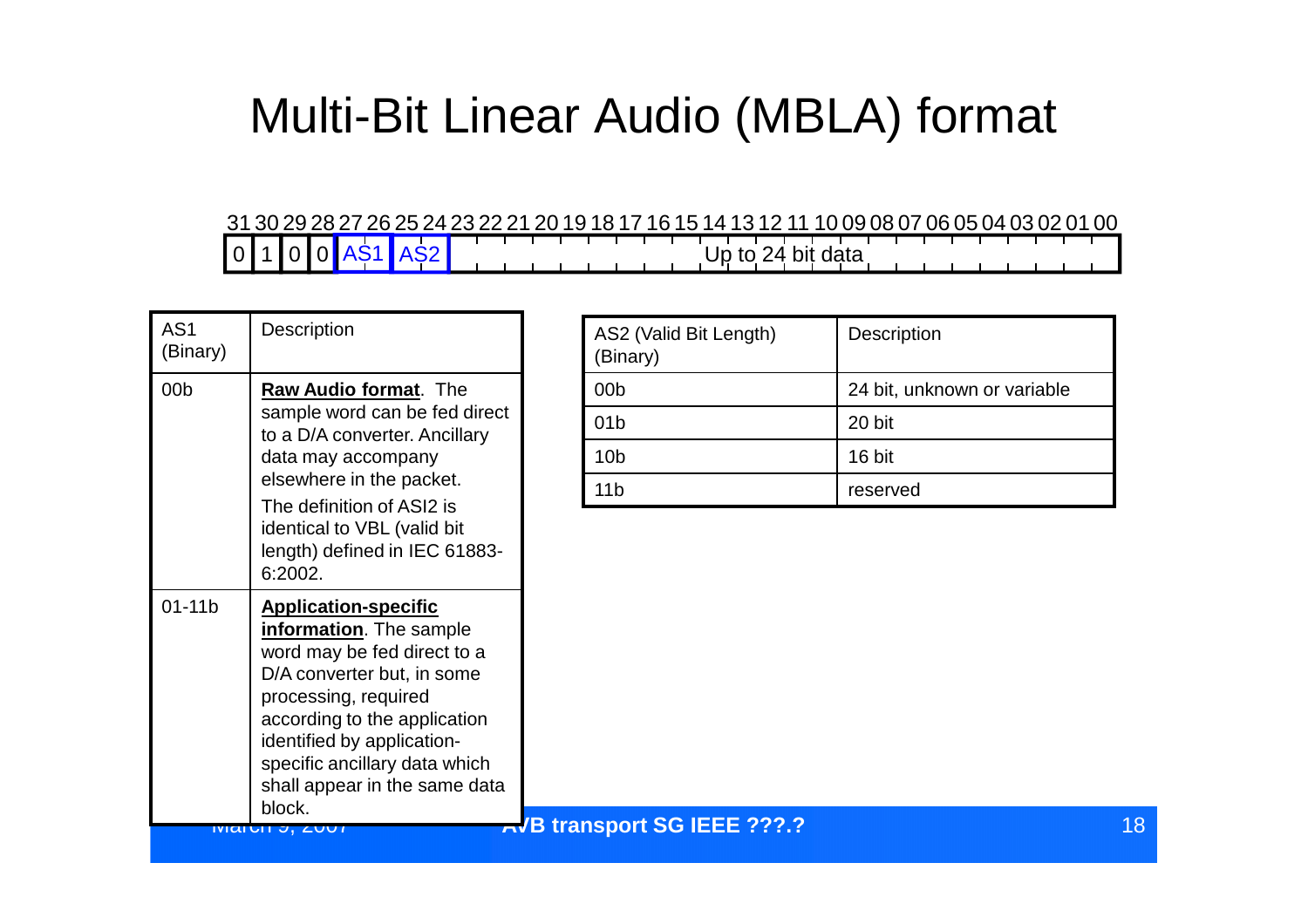### AM824 Raw audio data format examples

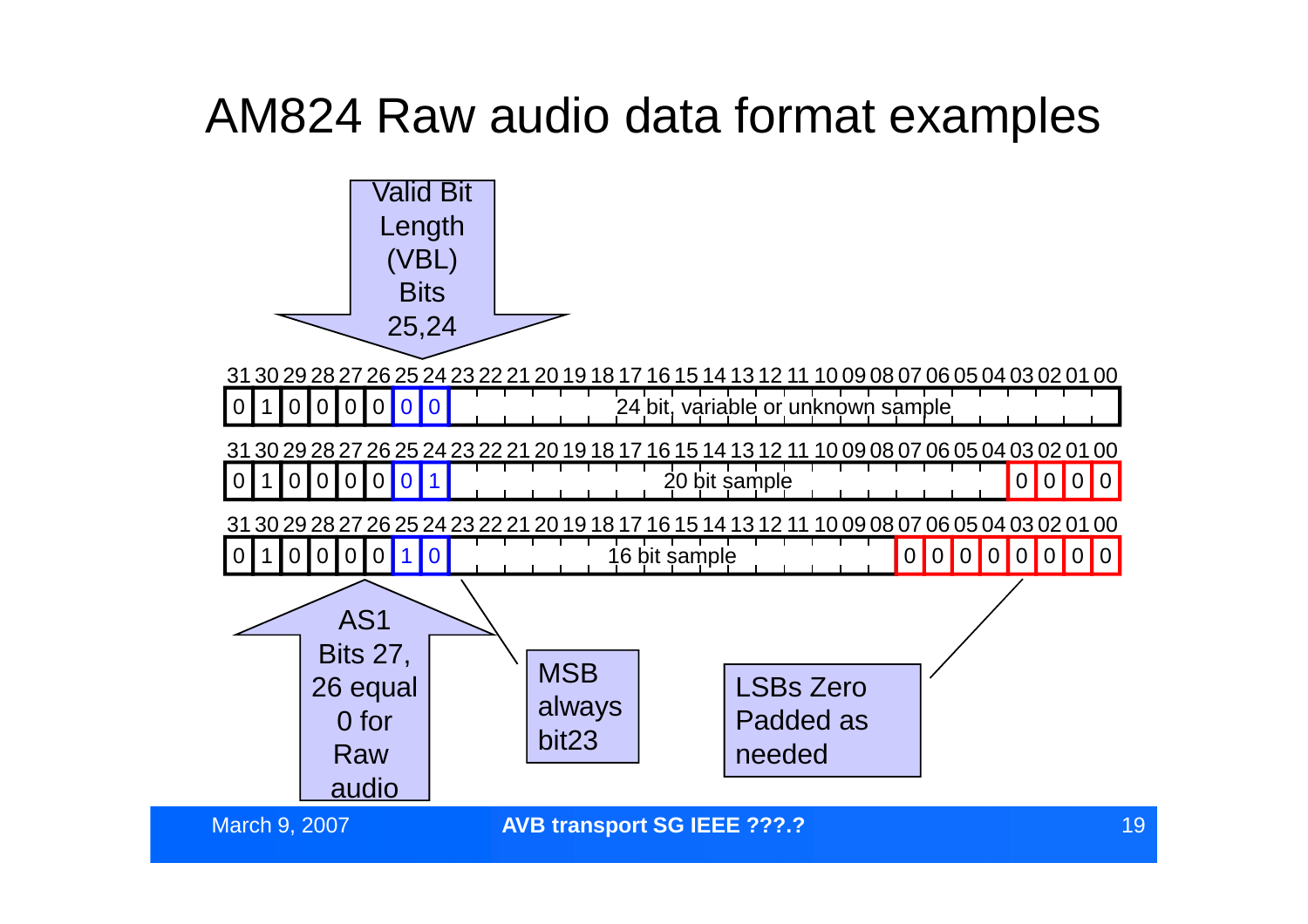# 32 bit floating point data format

31 30 29 28 27 26 25 24 23 22 21 20 19 18 17 16 15 14 13 12 11 10 09 08 07 06 05 04 03 02 01 00 32 bit floating point sample word **MSB** 

- **Indicated in EVT code of 10 binary in CIP header**
- **32 bit format takes up the entire quadlet with one sample per quadlet.**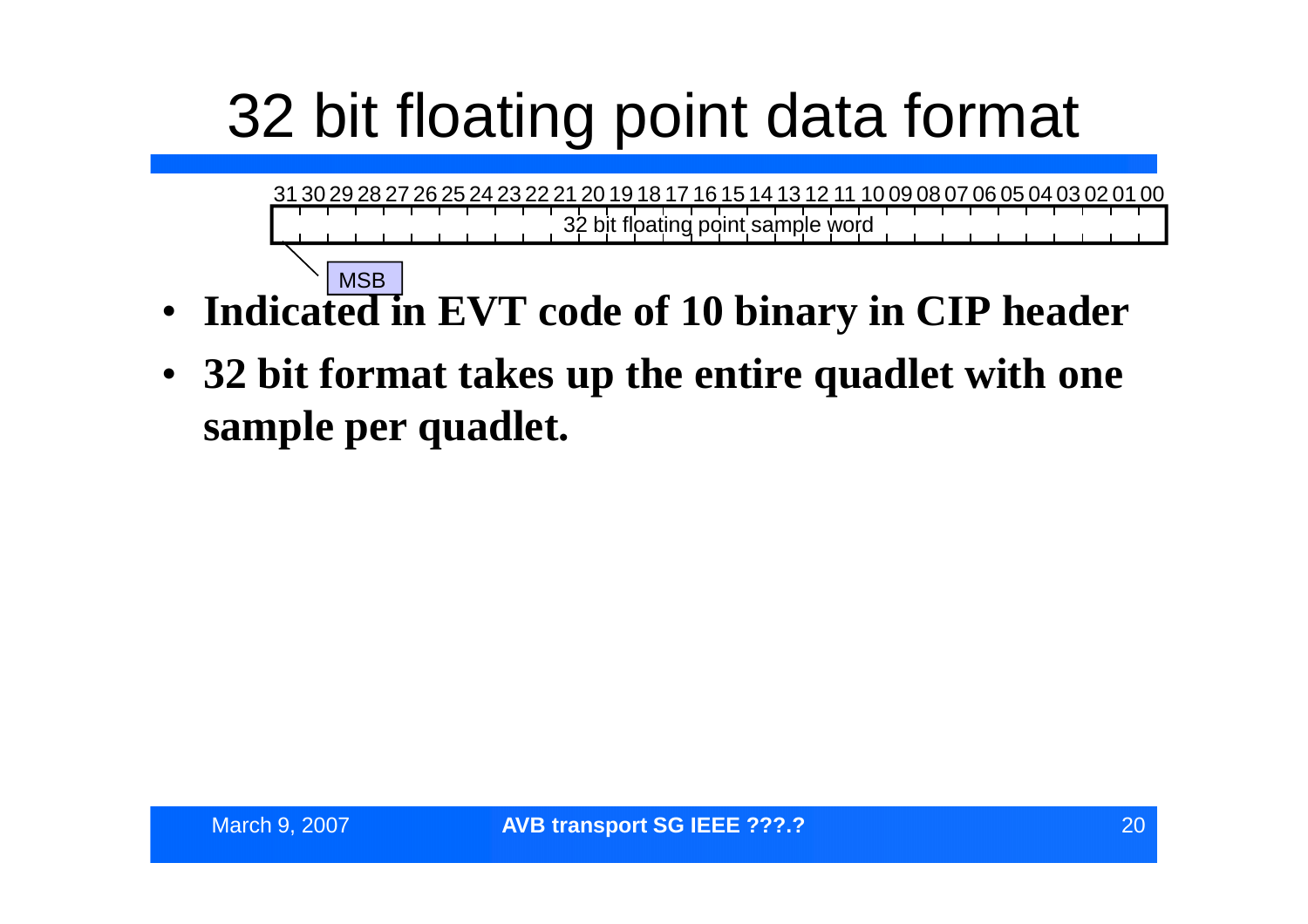# 32 bit generic data format

31 30 29 28 27 26 25 24 23 22 21 20 19 18 17 16 15 14 13 12 11 10 09 08 07 06 05 04 03 02 01 00 32 bit generic sample word **MSB** 

- **Indicated in EVT code of 11 binary in CIP header**
- **32 bit format takes up the entire quadlet with one sample per quadlet.**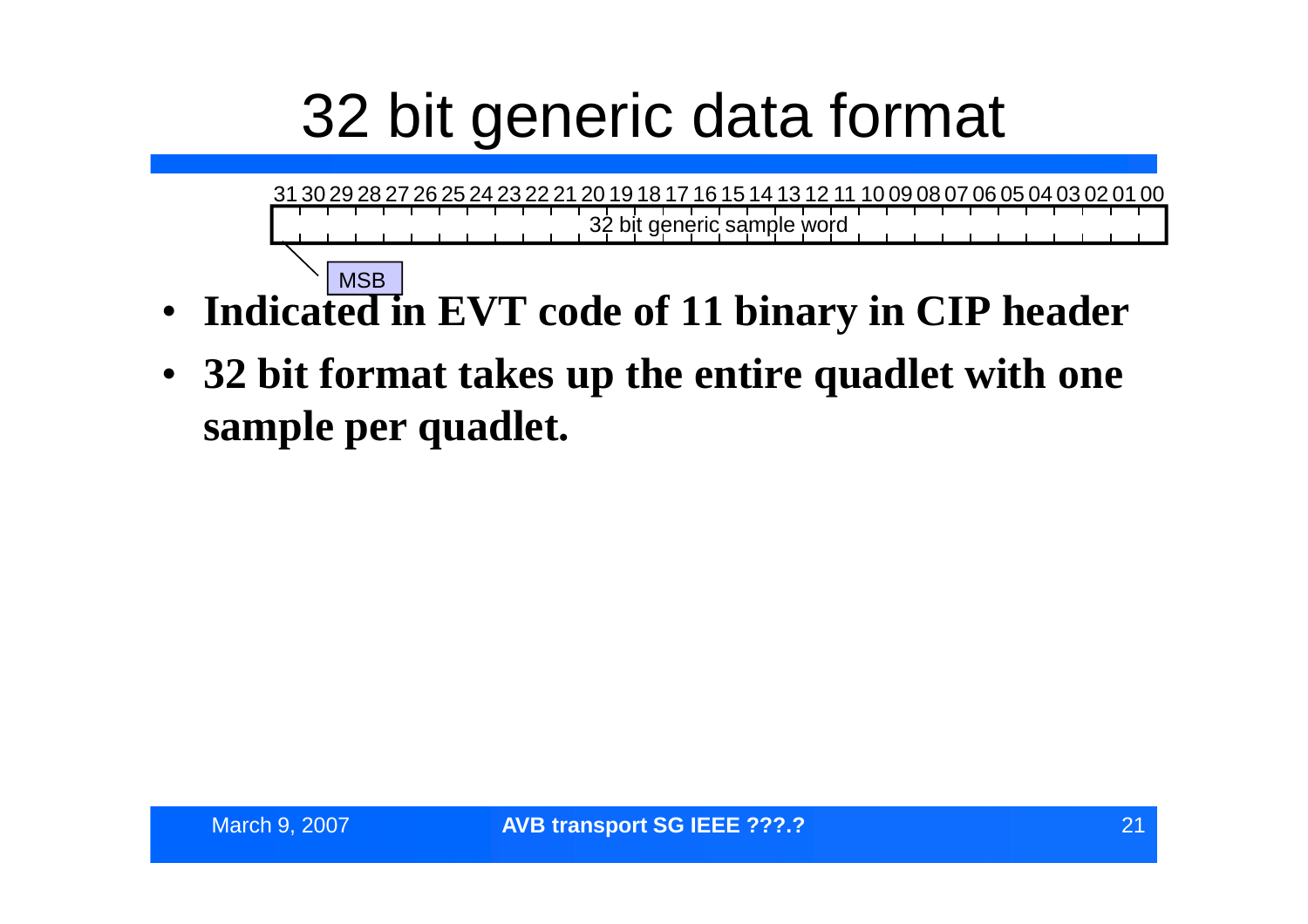# Example "Empty" Packet

31 30 29 28 27 26 25 24 23 22 21 20 19 18 17 16 15 14 13 12 11 10 09 08 07 06 05 04 03 02 01 00 CIP #1 CIP #2 0 0 Source ID  $(0.63)$  DBS = 2 FN QPC  $\int_{0}^{5}$  Rsv 1 0 FMT SPH (0) 0 0 EVT  $\overline{DBS} = 2$  **FN**  $\overline{QPC}$   $\overline{SPH}$   $\overline{RS}$ 

- Example from Non-Blocking Data Flow diagram.
	- $-$  *DBS* = size of data blocks in quadlets =  $2$  in this example
	- **DBC** indicates 1<sup>st</sup> data block (sample group)  $= 20$  in this example
	- **SYT** set to "no info" as there are no Data Blocks to have a timestamp corresponded to in this packet.
		- Value set to "all ones"1111-111111111111
- *Editor's note: Need to look into more about empty packet versus "NO-DATA"packet, how they are sent, how DBC is manipulated, etc.*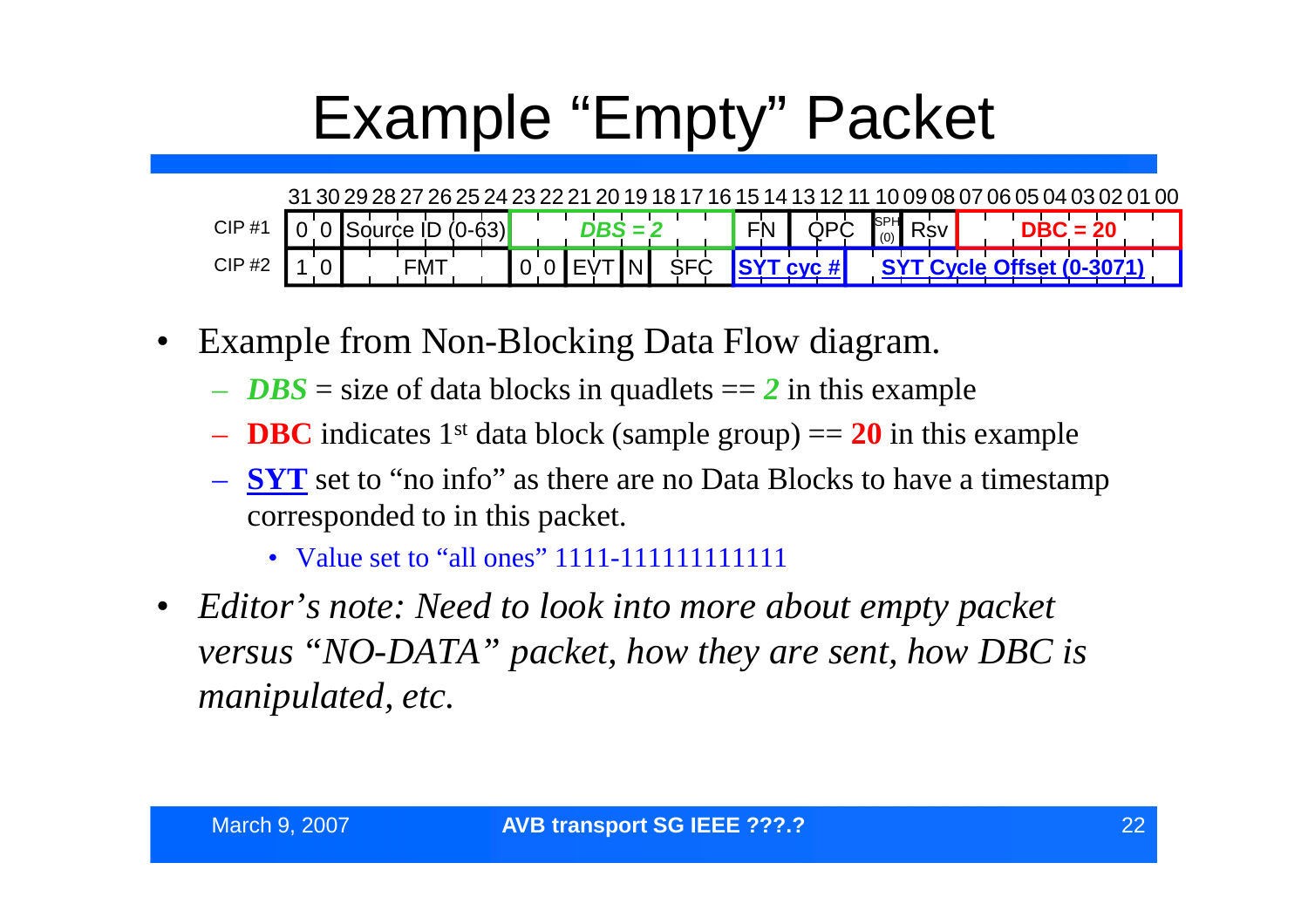# Examples, packed format, 24 bit

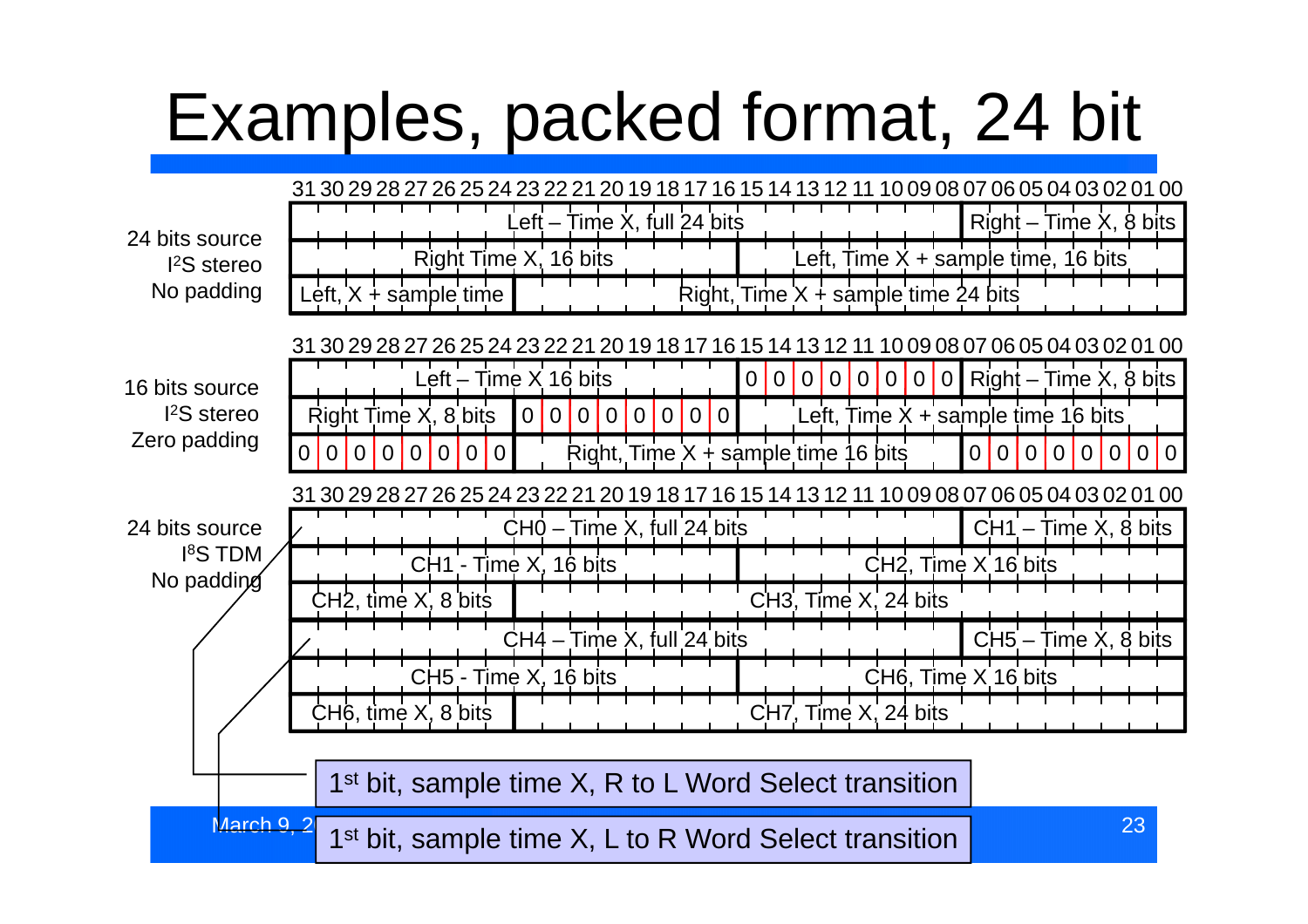# Examples, 32 bit format

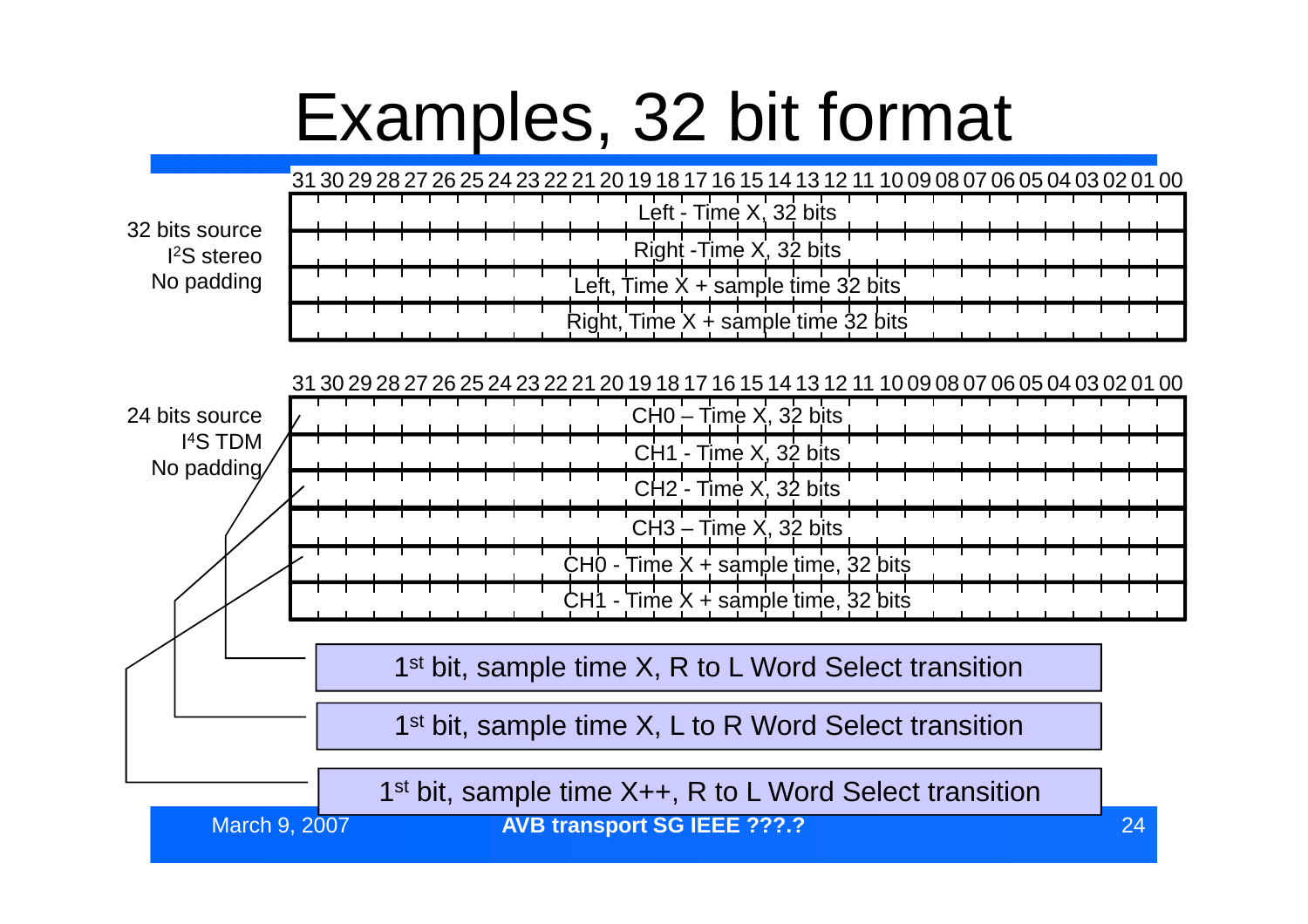# Examples, unpacked format, 24 bit

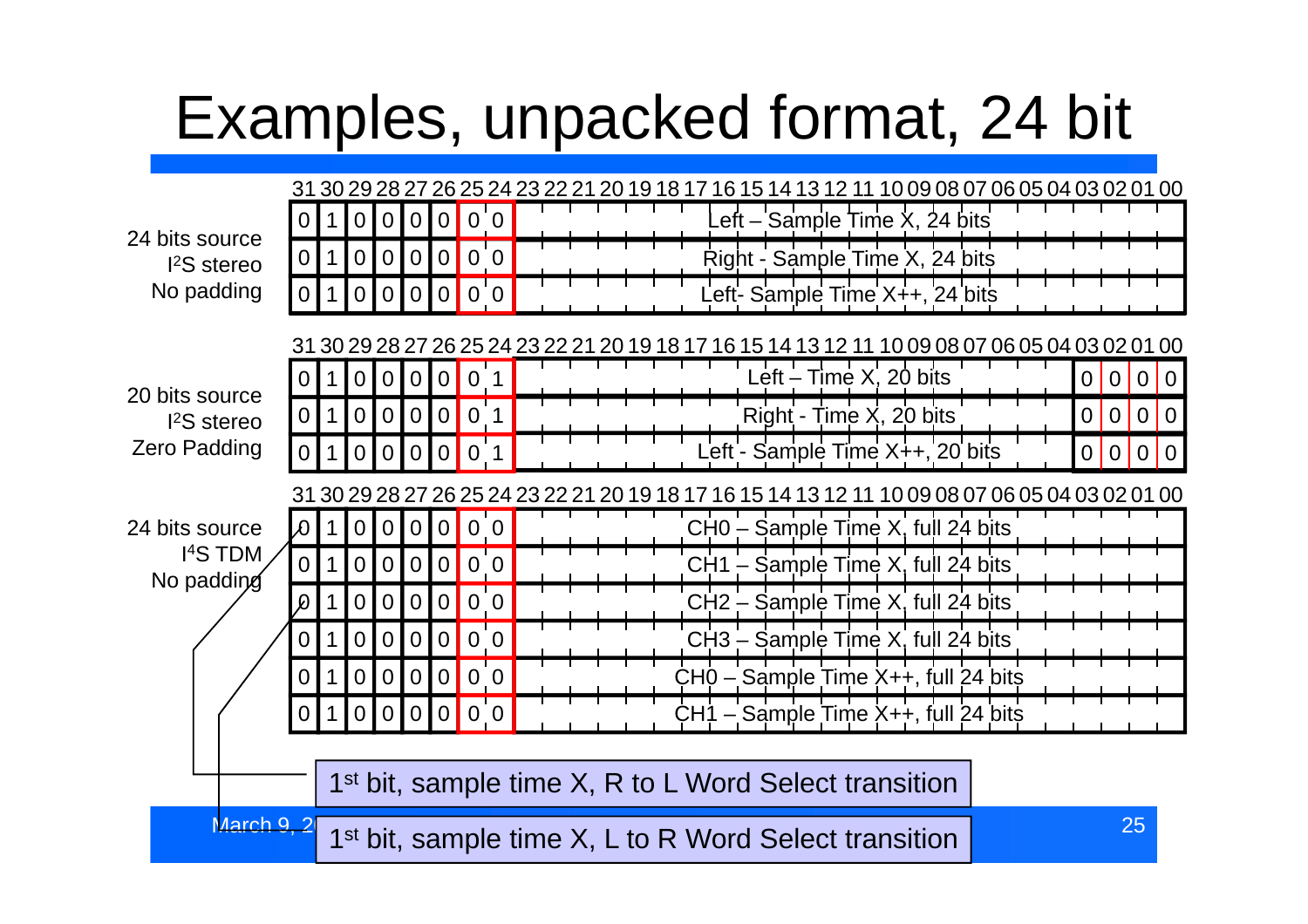## Examples, I<sup>2</sup>S fill values

24 bits or not 20 bits or not 16 bits or unknown Length source I <sup>2</sup>S stereo

20 bits source I <sup>2</sup>S stereo Zero Padding

16 bits source I <sup>2</sup>S stereo Zero Padding

|  |          |          |                |                |          |          |  |  |  |  |  | 31 30 29 28 27 26 25 24 23 22 21 20 19 18 17 16 15 14 13 12 11 10 09 08 07 06 05 04 03 02 01 00 |  |  |          |   |          |          |          |          |          |                |
|--|----------|----------|----------------|----------------|----------|----------|--|--|--|--|--|-------------------------------------------------------------------------------------------------|--|--|----------|---|----------|----------|----------|----------|----------|----------------|
|  |          |          |                |                |          |          |  |  |  |  |  | Left – Sample Time X, 24 bits                                                                   |  |  |          |   |          |          |          |          |          |                |
|  |          |          |                | 0              |          |          |  |  |  |  |  | Right - Sample Time X, 24 bits                                                                  |  |  |          |   |          |          |          |          |          |                |
|  |          |          |                |                |          | $\Omega$ |  |  |  |  |  | Left- Sample Time X++, 24 bits                                                                  |  |  |          |   |          |          |          |          |          |                |
|  |          |          |                |                |          |          |  |  |  |  |  | 31 30 29 28 27 26 25 24 23 22 21 20 19 18 17 16 15 14 13 12 11 10 09 08 07 06 05 04 03 02 01 00 |  |  |          |   |          |          |          |          |          |                |
|  | $\Omega$ |          | $\overline{0}$ | $\overline{0}$ | 0        |          |  |  |  |  |  | Left $-$ Time $X$ , 20 bits                                                                     |  |  |          |   |          |          | O        | O        |          | $\Omega$       |
|  | $\Omega$ | $\Omega$ | $\Omega$       | $\Omega$       | $\Omega$ |          |  |  |  |  |  | Right - Time X, 20 bits                                                                         |  |  |          |   |          |          | $\Omega$ | $\Omega$ |          | $\Omega$       |
|  |          |          |                | $\Omega$       |          |          |  |  |  |  |  | Left - Sample Time X++, 20 bits                                                                 |  |  |          |   |          |          | $\Omega$ | $\Omega$ |          | $\Omega$       |
|  |          |          |                |                |          |          |  |  |  |  |  | 31 30 29 28 27 26 25 24 23 22 21 20 19 18 17 16 15 14 13 12 11 10 09 08 07 06 05 04 03 02 01 00 |  |  |          |   |          |          |          |          |          |                |
|  |          |          | 0              | $\Omega$       |          | 0        |  |  |  |  |  | $_{\text{eff}}$ – Time X, 16 bits                                                               |  |  | 0        | 0 |          |          |          | $\Omega$ |          | $\Omega$       |
|  | $\Omega$ |          | 0              | $\Omega$       |          | $\Omega$ |  |  |  |  |  | Right - Time X, 16 bits                                                                         |  |  | $\Omega$ | 0 | $\Omega$ | $\Omega$ | $\Omega$ | $\Omega$ | $\Omega$ | $\overline{0}$ |
|  |          |          |                |                |          | 0        |  |  |  |  |  | Left - Sample Time X++, 16 bits                                                                 |  |  |          |   |          |          |          | 0        |          | $\Omega$       |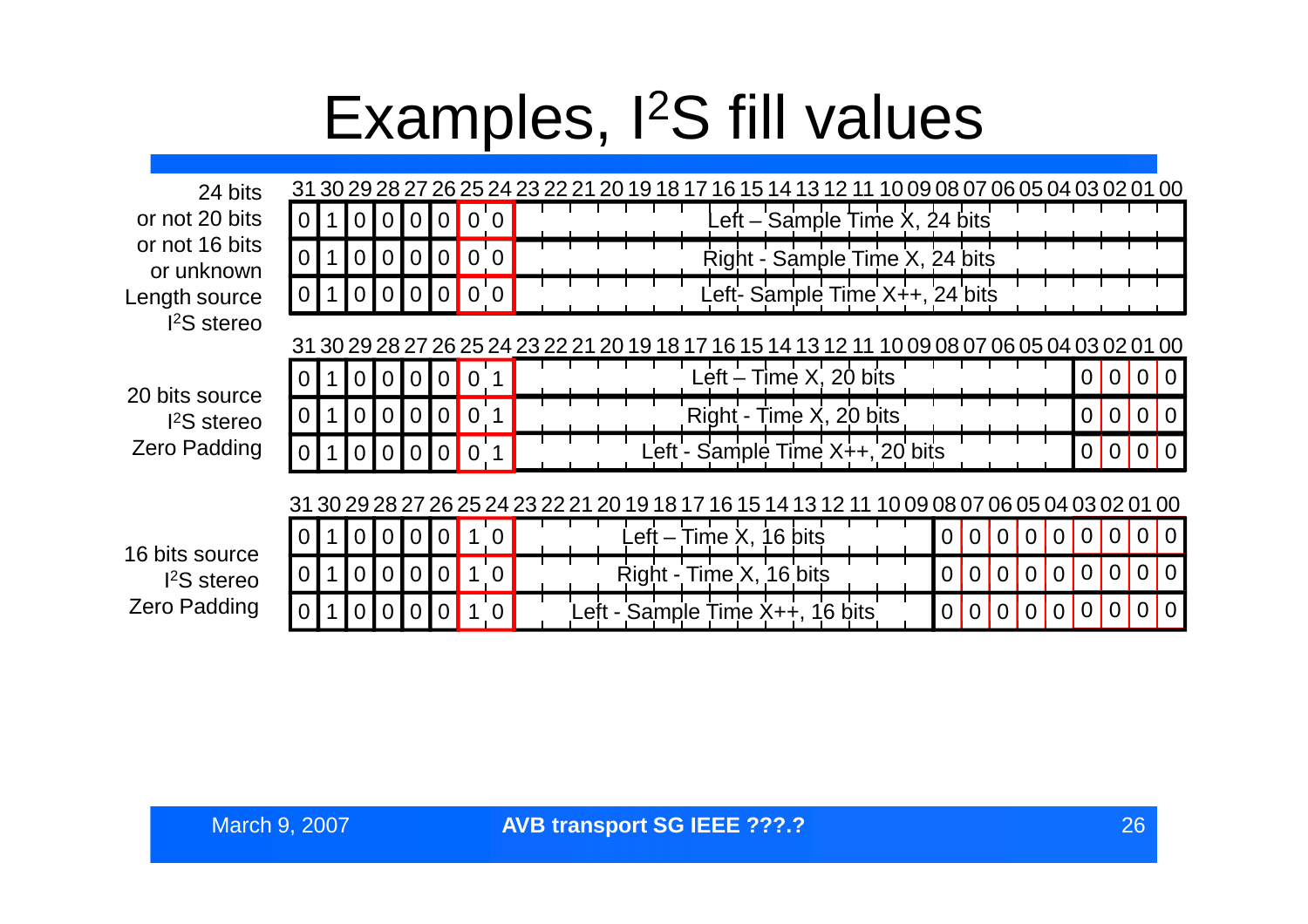# Creation of a 61883-6 packet

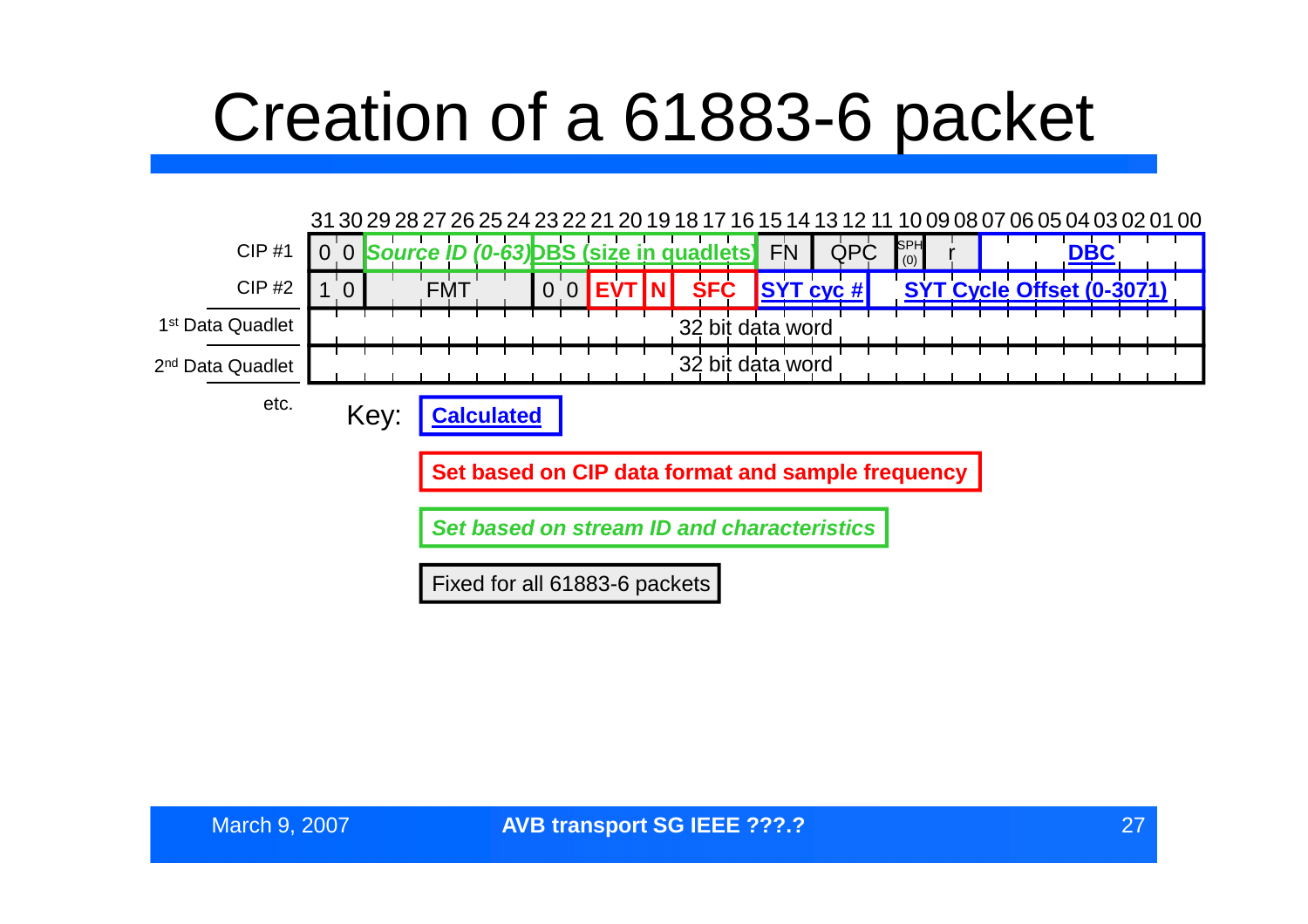# Creation of an Empty CIP packet



- An Empty CIP packet is:
	- Data Block Size: Same as other packets in the stream
	- Data Block Count (DBC): Sequence number, HW keeps local counter and increments per 61883-6 specification and stores into header.
	- SYT field: All ones for Cycle and Cycle offset field.
	- Length: 8 bytes, CIP header only, no payload.
- *Editor's note: Need more detail and study here, there is also an invalid data AM824 type.*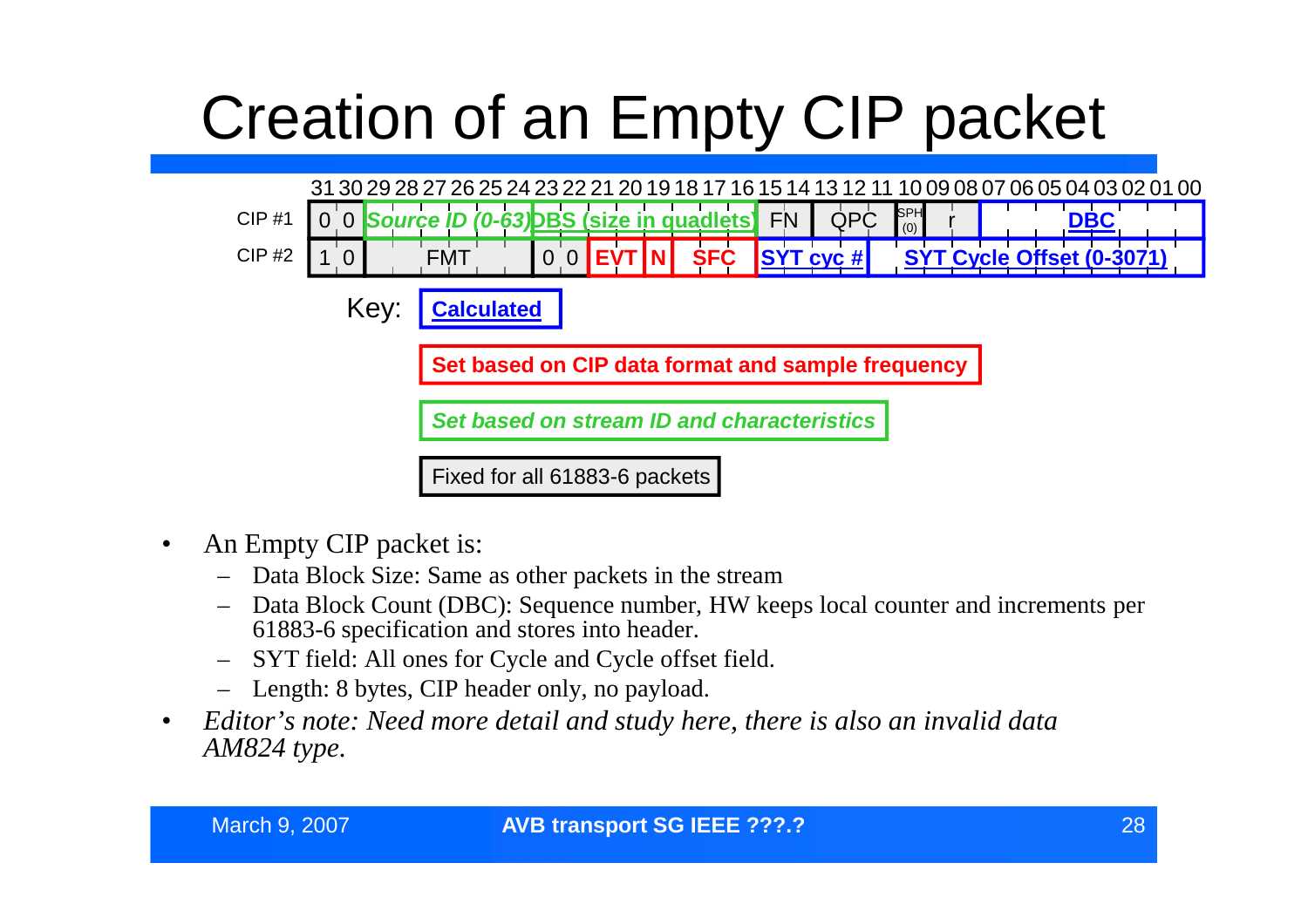# End to End Network Flow

Alan K. Bartky Bartky Networks Alan@Bartky.net

Examples 61883-6 type flows of receiving a source stream, transmitting it via packets through the network to where it is reconstituted and sent out at the destination.

**March 9, 2007 AVB transport SG IEEE ???.?** 29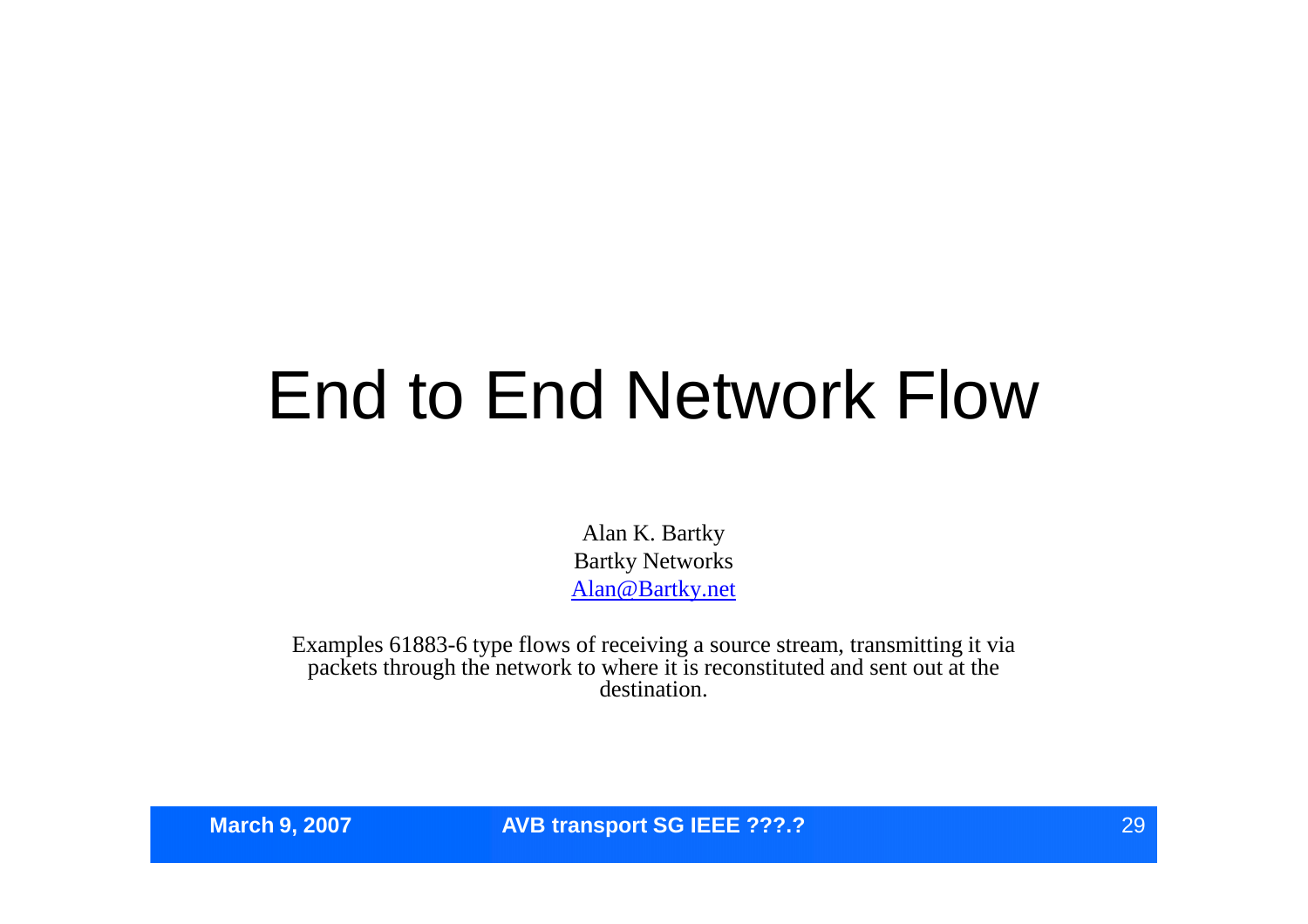### Non-Blocking Transmission

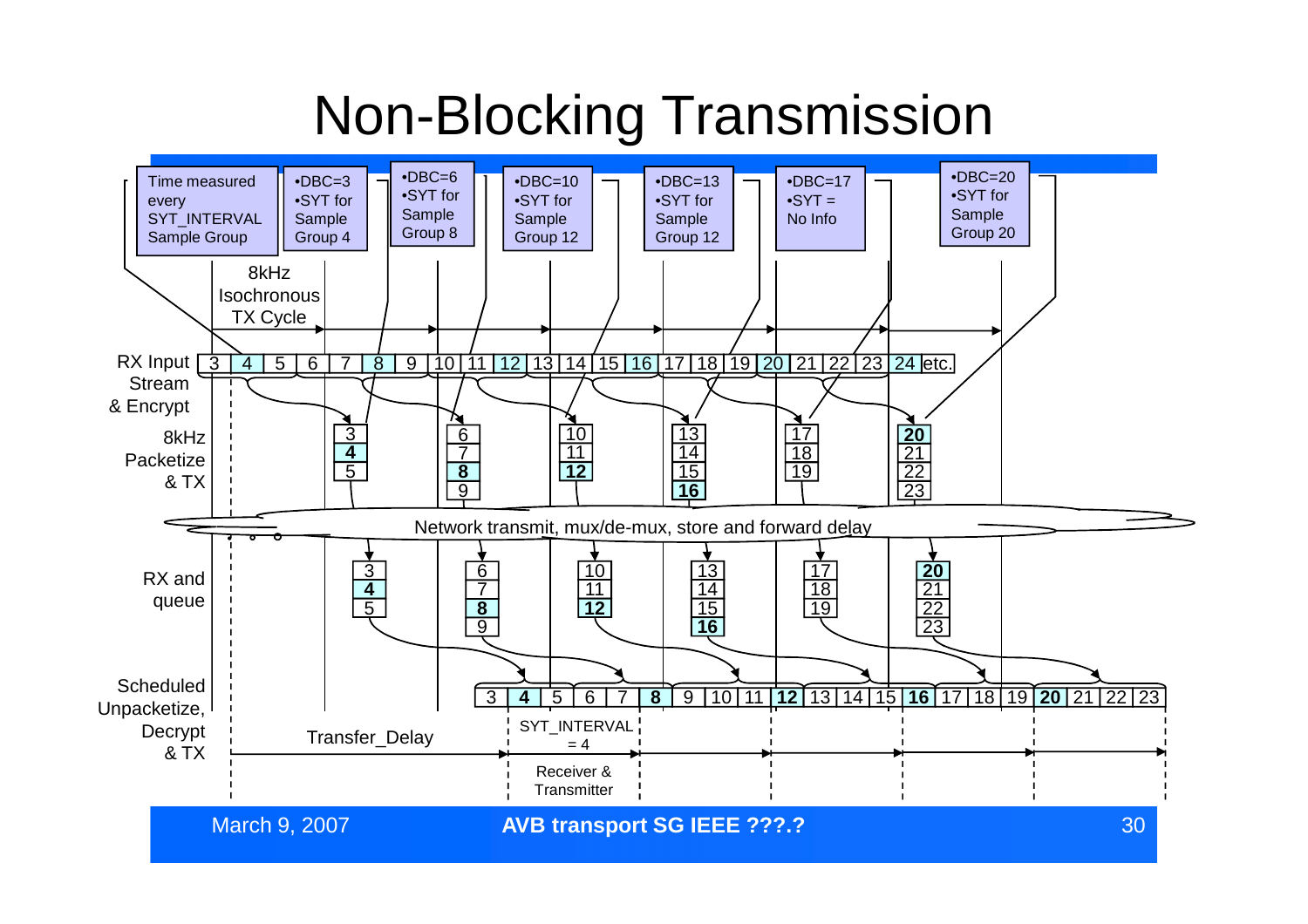# Example Data Packet

### 31.30 29 28 27 26 25 24 23 22 21 20 19 18 17 16 15 14 13 12 11 10 09 08 07 06 05 04 03 02 01 00

| $CIP#1^{\bullet}$          |                               |                |                |                |                                                             |                |            | $[0]$ 0. Source ID $(0.63)$ |                |            | $\overline{DBS} = 2$ |    |            |  | FN.              | <b>QPC</b> | $\begin{bmatrix} \text{SPH} \\ \text{(0)} \end{bmatrix}$ Rsv |  |  | $DBC = 10$ |                           |  |
|----------------------------|-------------------------------|----------------|----------------|----------------|-------------------------------------------------------------|----------------|------------|-----------------------------|----------------|------------|----------------------|----|------------|--|------------------|------------|--------------------------------------------------------------|--|--|------------|---------------------------|--|
| $C$ P $#2$                 |                               | $\Omega$       |                |                | FMT                                                         |                |            |                             | $\overline{0}$ | <b>EVT</b> |                      | N. | <b>SFC</b> |  | $ SYT_{CYC} \# $ |            |                                                              |  |  |            | SYT Cycle Offset (0-3071) |  |
| Data Block <sup>-1</sup> 0 | $\overline{0}$ $\overline{1}$ | $\overline{1}$ | $\overline{0}$ |                | $\begin{array}{c c} \hline 0 & 0 & 0 \\ \hline \end{array}$ |                | <b>VBL</b> |                             |                |            |                      |    |            |  |                  |            | Left Channel 24 bit sample word                              |  |  |            |                           |  |
|                            | 0 <sub>1</sub>                |                | $\overline{0}$ |                | 0101                                                        | 0              | <b>VBL</b> |                             |                |            |                      |    |            |  |                  |            | Right Channel 24 bit sample word                             |  |  |            |                           |  |
| Data Block 11              | 0 I                           |                | 0 I            | $\overline{0}$ | $\overline{0}$                                              | $\overline{0}$ | <b>VBL</b> |                             |                |            |                      |    |            |  |                  |            | eft Channel 24 bit sample word                               |  |  |            |                           |  |
|                            |                               |                |                | $\Omega$       | $\Omega$                                                    | $\Omega$       | <b>VBL</b> |                             |                |            |                      |    |            |  |                  |            | Right Channel 24 bit sample word                             |  |  |            |                           |  |
| <b>Data Block 12</b>       |                               |                |                |                |                                                             |                | <b>VBL</b> |                             |                |            |                      |    |            |  |                  |            | Left Channel 24 bit sample word                              |  |  |            |                           |  |
|                            |                               |                |                |                |                                                             |                |            | <b>IVBL'</b>                |                |            |                      |    |            |  |                  |            | <b>Right Channel 24 bit sample word</b>                      |  |  |            |                           |  |

- Example from Non-Blocking Data Flow diagram.
	- $-$  Data Length (from 1394 header, not shown above)  $== 64$  bytes (8 quadlets, includes size of CIP header)
	- $\overline{DBS}$  = Data Block Size of data quadlets  $=$  2 in this example
	- **DBC** indicates 1st data block (sample group) sequence number == **10** in this example
	- **SYT** field used to timestamp the presentation time of the Data Block where Data Block number modulo SYT\_INTERVAL  $= 0$ , so in this example:
		- SYT\_INTERVAL  $= 4$
		- Data Block 12 modulo  $4 \equiv 0$
		- SYT field used for Data Block 12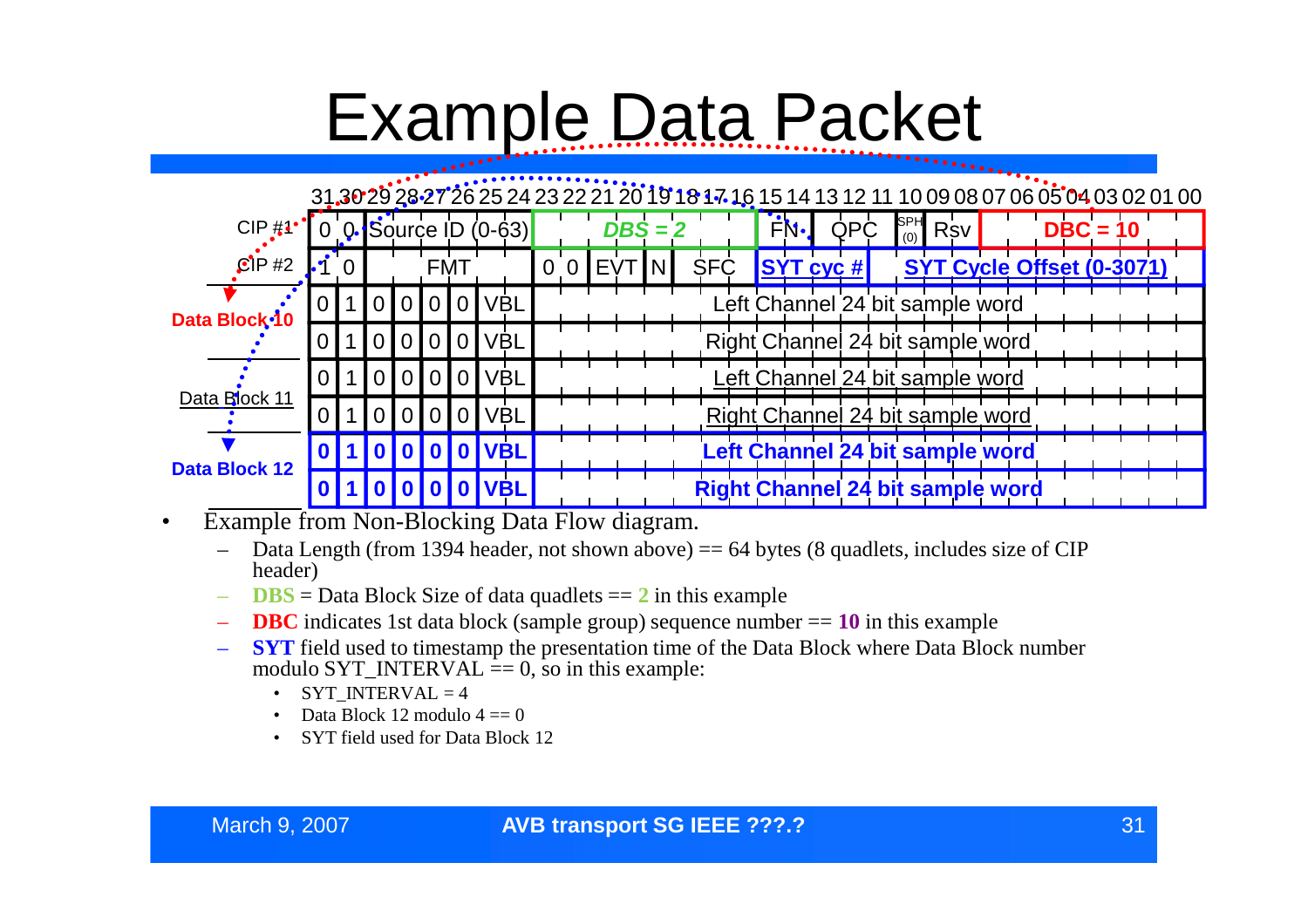### Non-Blocking Transmission, Packet loss

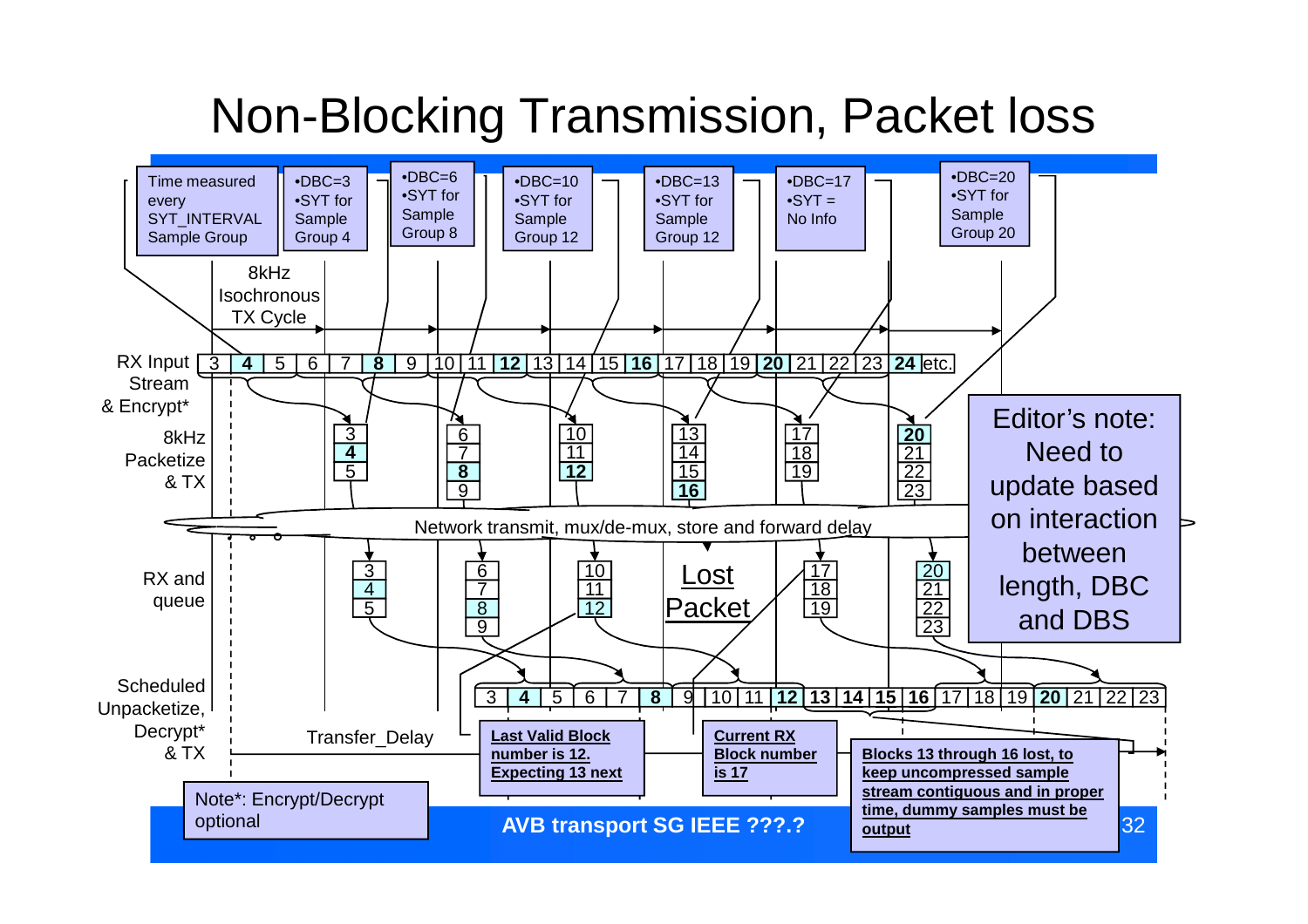### Blocking Transmission

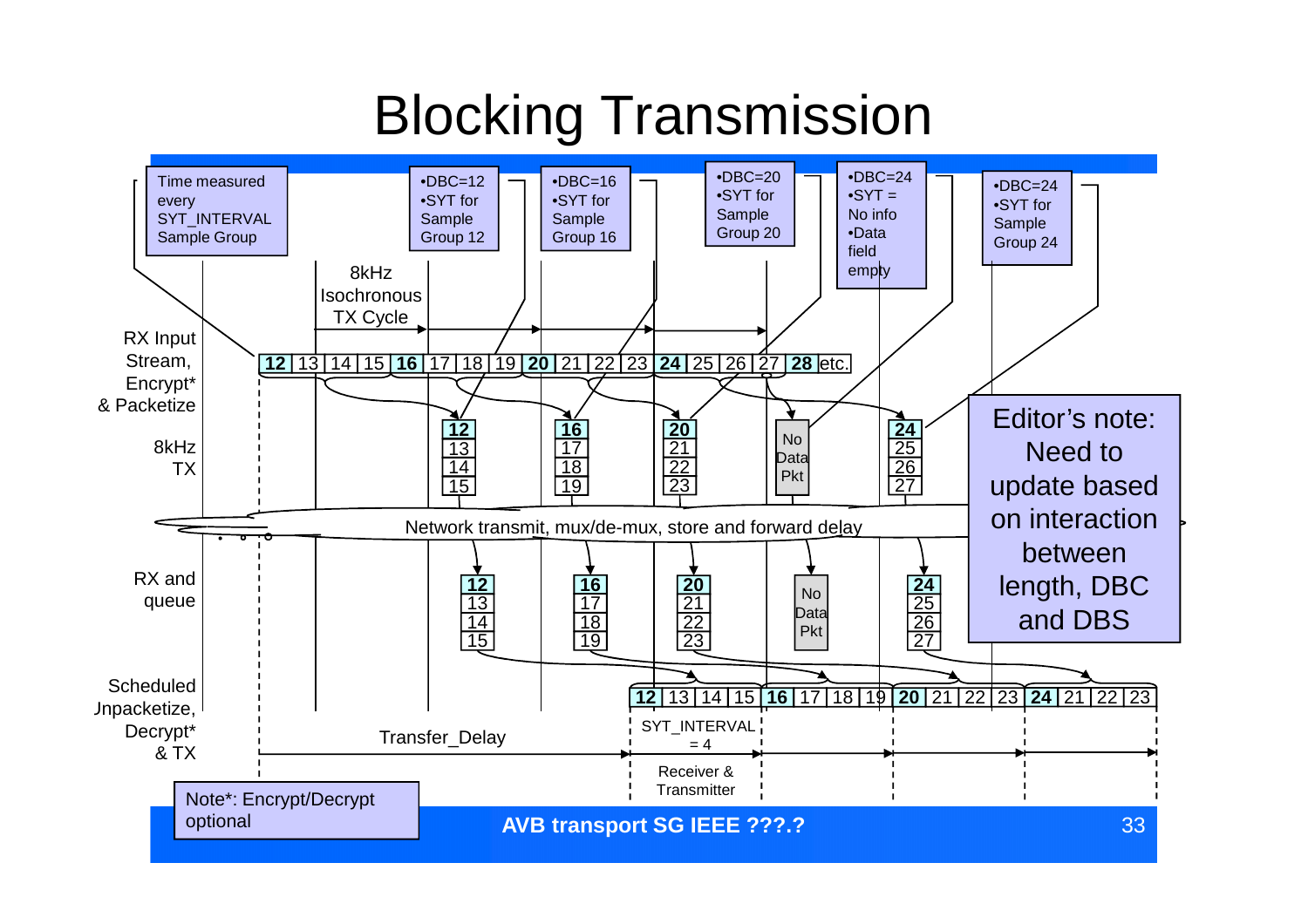# 61883-4 formats and info

Alan K. Bartky Bartky Networks Alan@Bartky.net

Draft for discussion in general adapting 61883-4 to AVBTP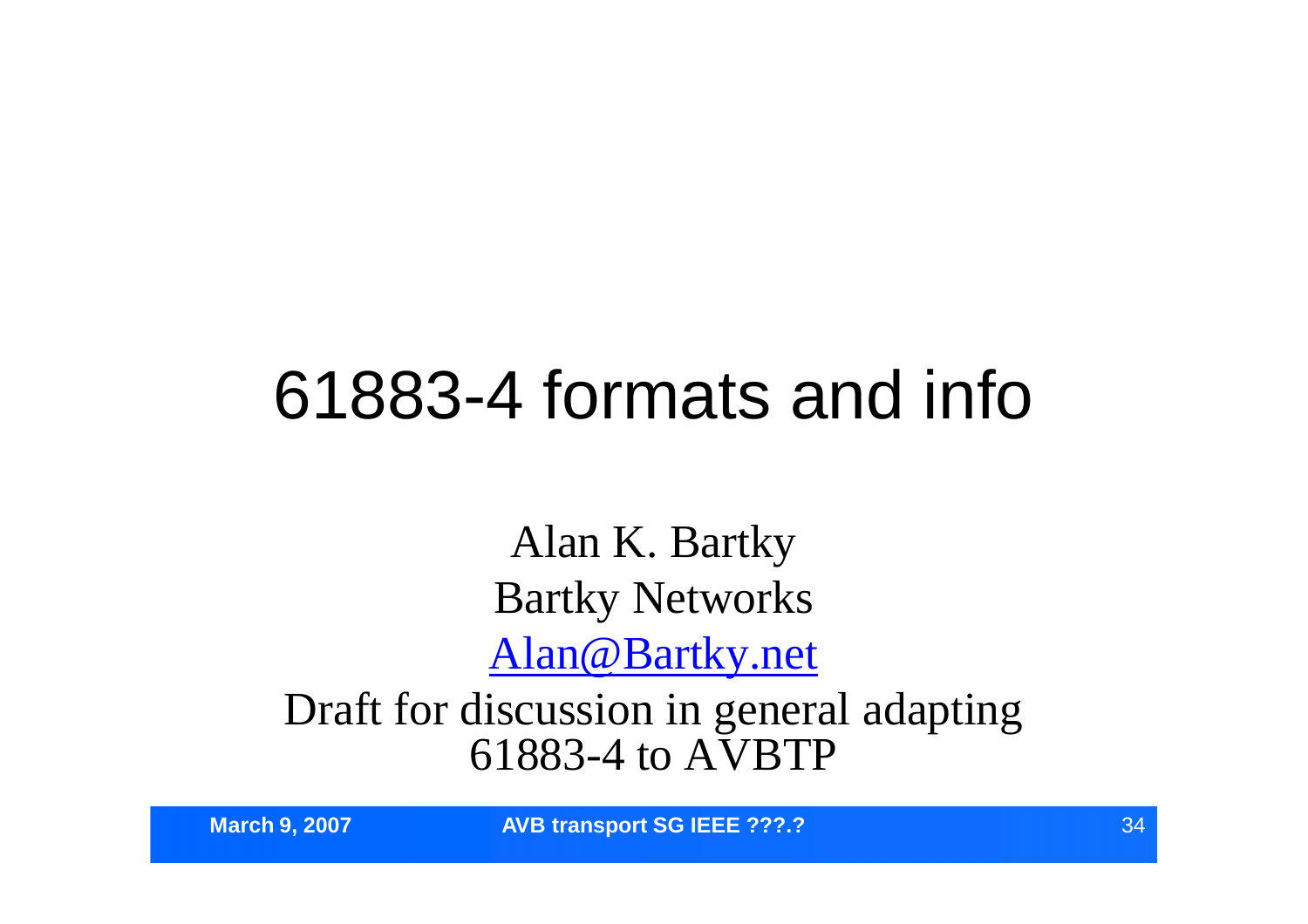# MPEG-2 system timing model

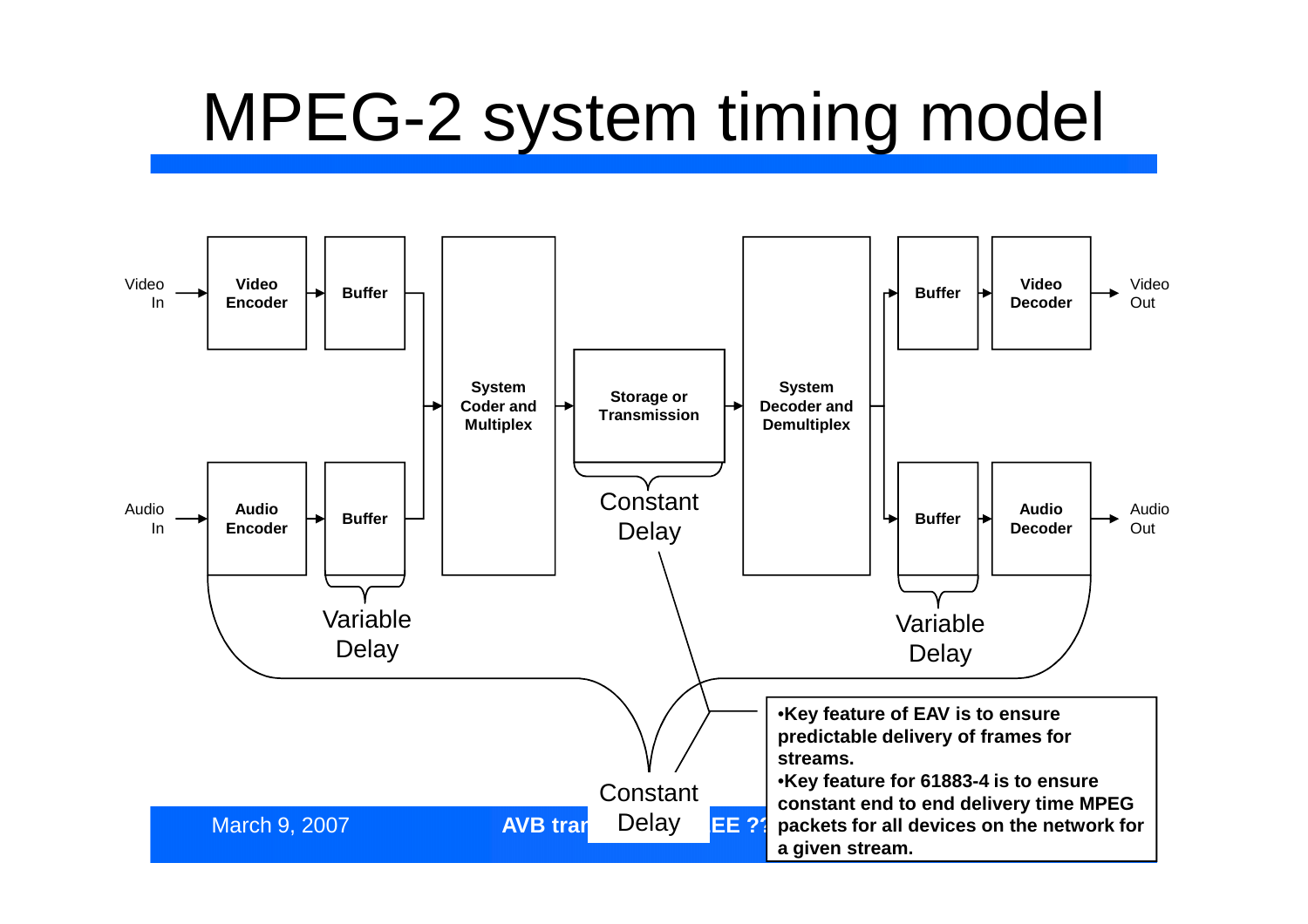### MPEG-2 Source stream to TS flow



**March 9, 2007 36 AVB transport SG IEEE ???.?** 2007 36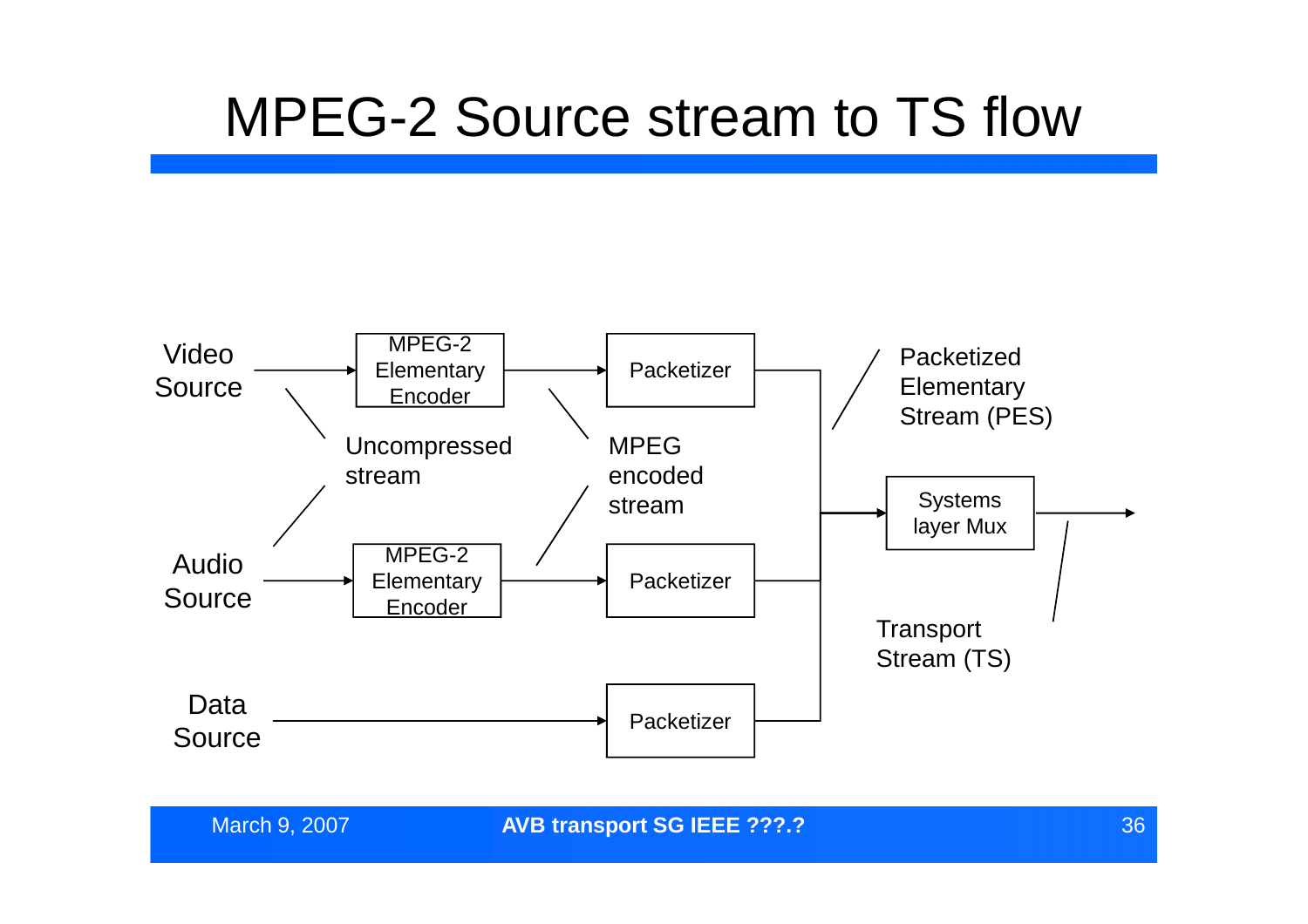#### Transport Stream Fragmentation

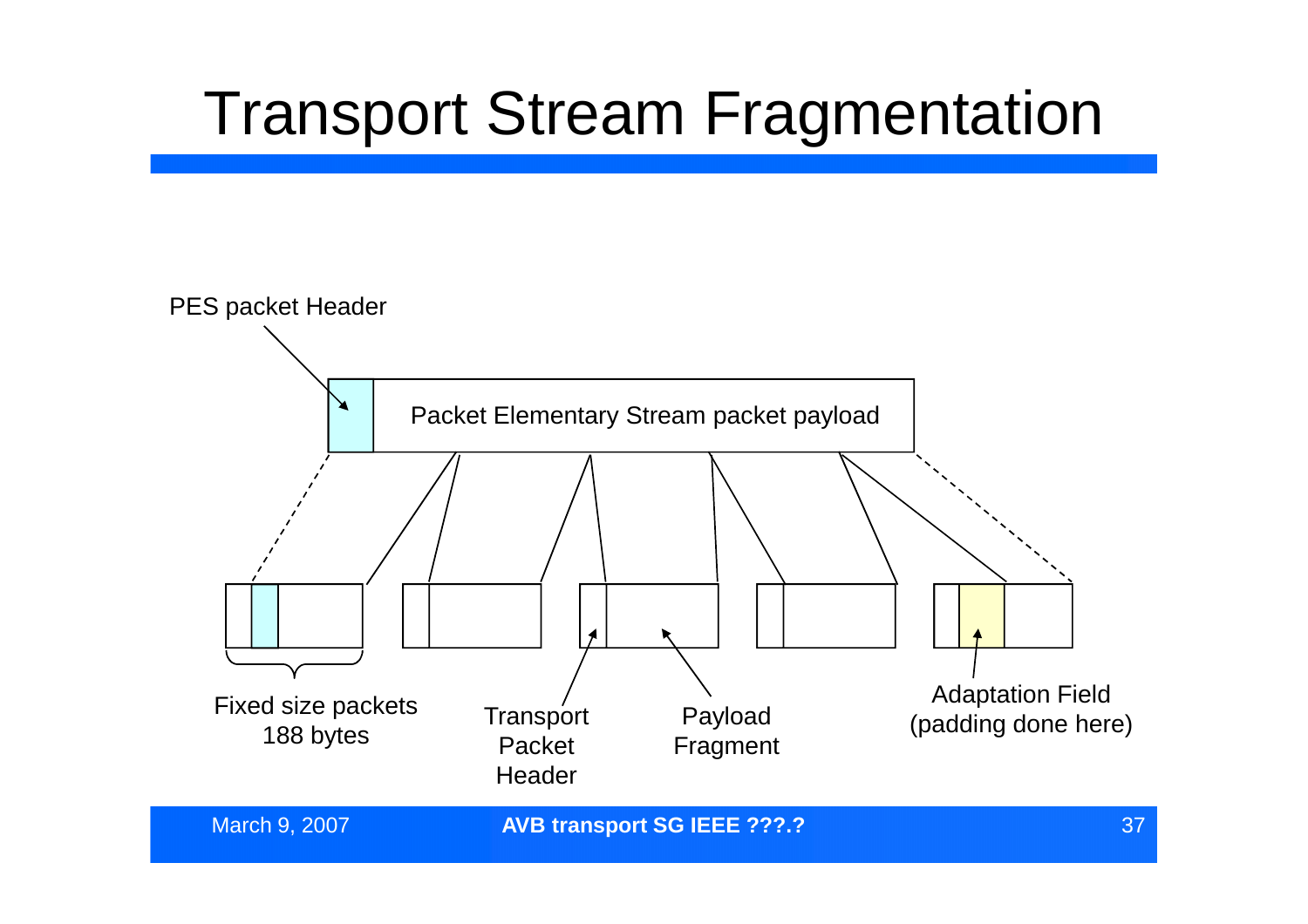# Transport Packet Structure

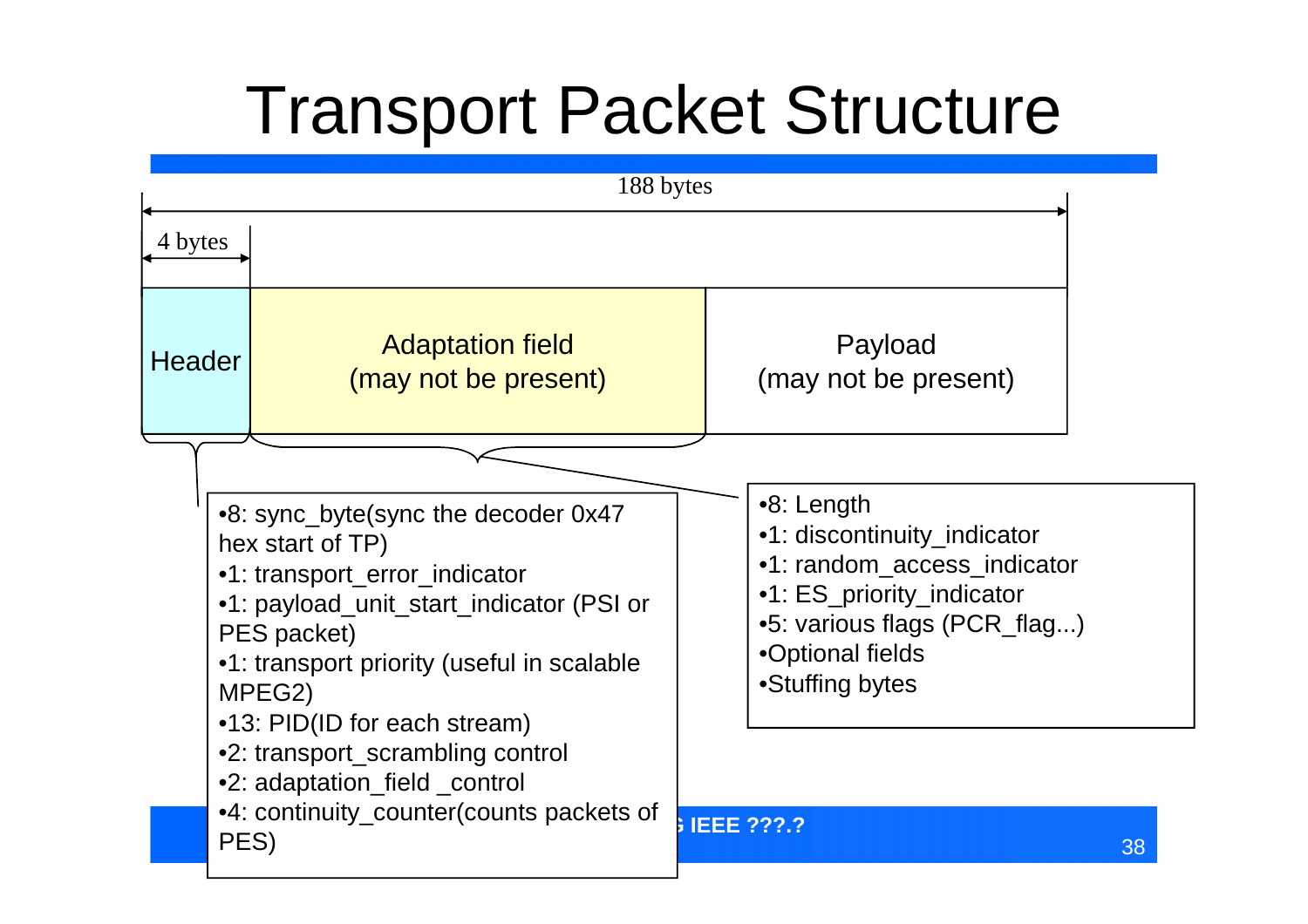# Base 61883-4 mechanism

- MPEG-2 Transport stream delivers 188 byte packets to the 61883-4 transmit function.
- 61883-4 adds a four byte Transport Stream Header to create a 192 byte "Source Packet"
	- The source packet header optionally contains the desired presentation time (MPEG packet local arrival time plus additional time added to specify presentation time on the remote device).
	- Time is in Cycle number (0-7999 8 kHz ticks) plus Cycle offset (0-3071 24.576 MHz ticks)
		- Giving a max resolution of 1 second
- 61883-4 then divides up the 192 byte source packet into 8 fixed size Data Blocks (6 quadlets each) and if necessary fragments the packet into multiple CIP packets.
- Depending on rate of transport stream, zero, one or more CIP packets are sent out at 8 kHz intervals. Valid values of Data blocks per Isochronous packet are:
	- $-$  0 (empty packet), 1, 2, 4, 8, N times 8 (where N is an integer number of source packets)
- Data Block count increments for every 6 quadlet Data block as defined above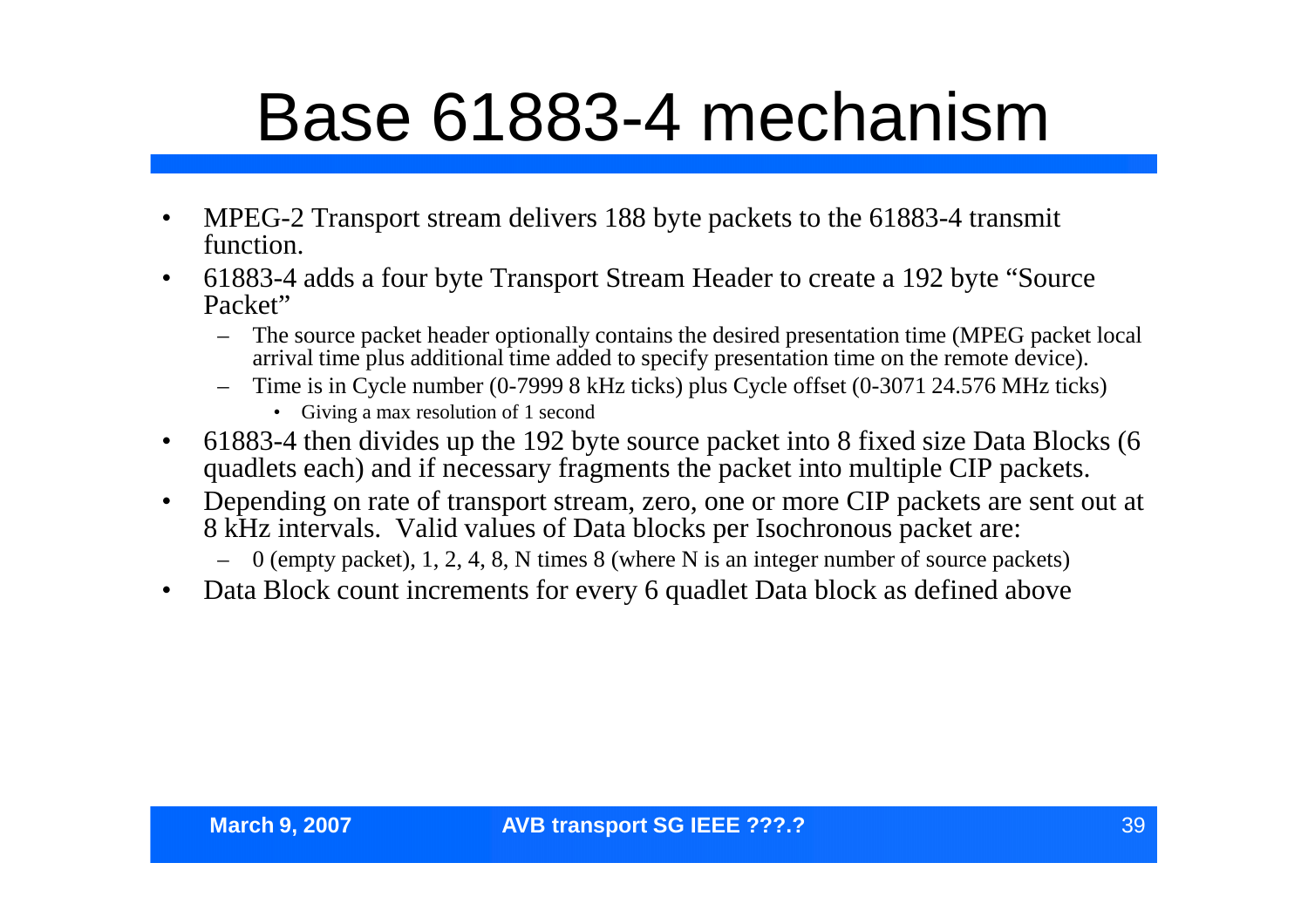# 1 data block per Isoch packet

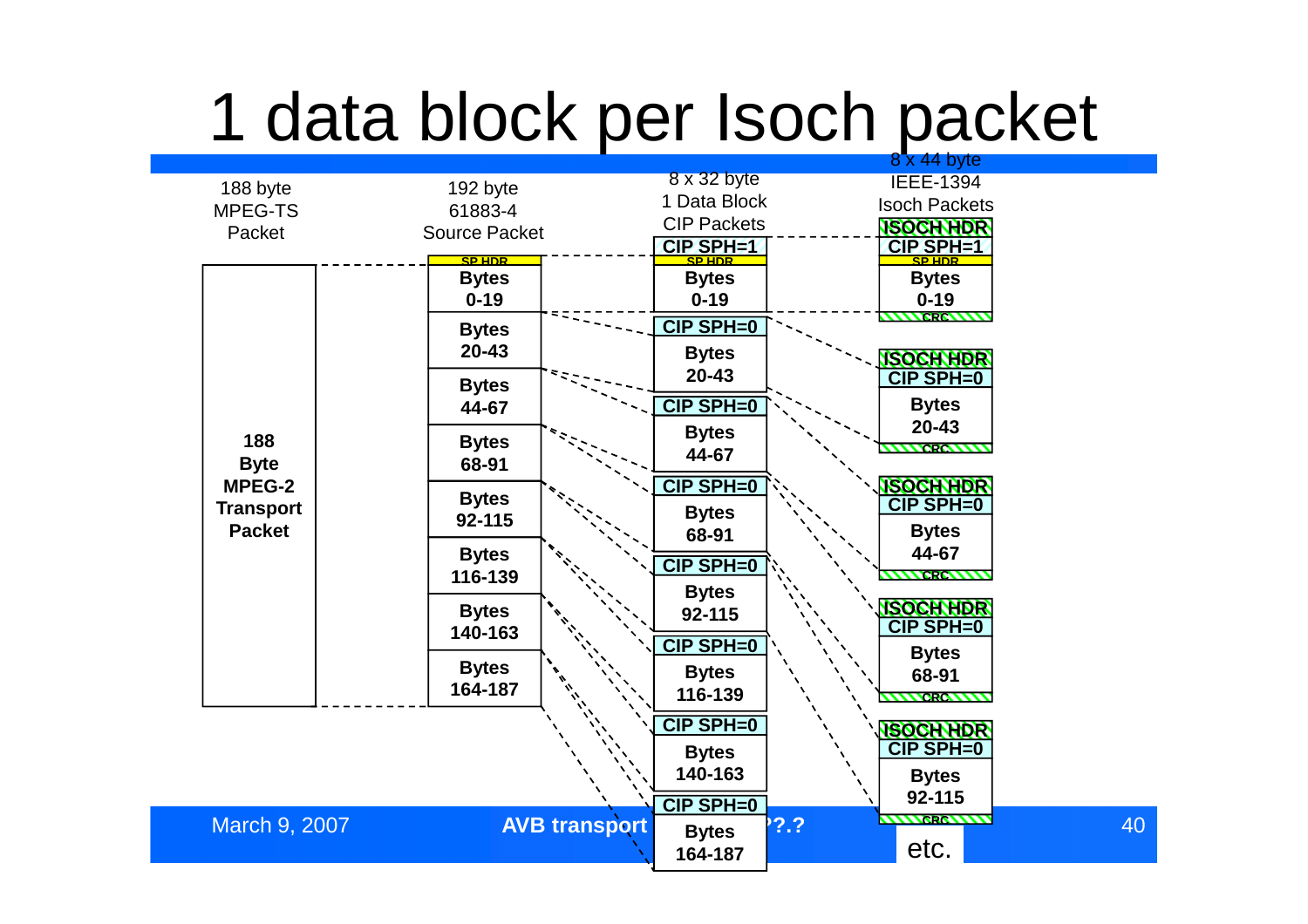# 2 Data blocks per Isoch packet

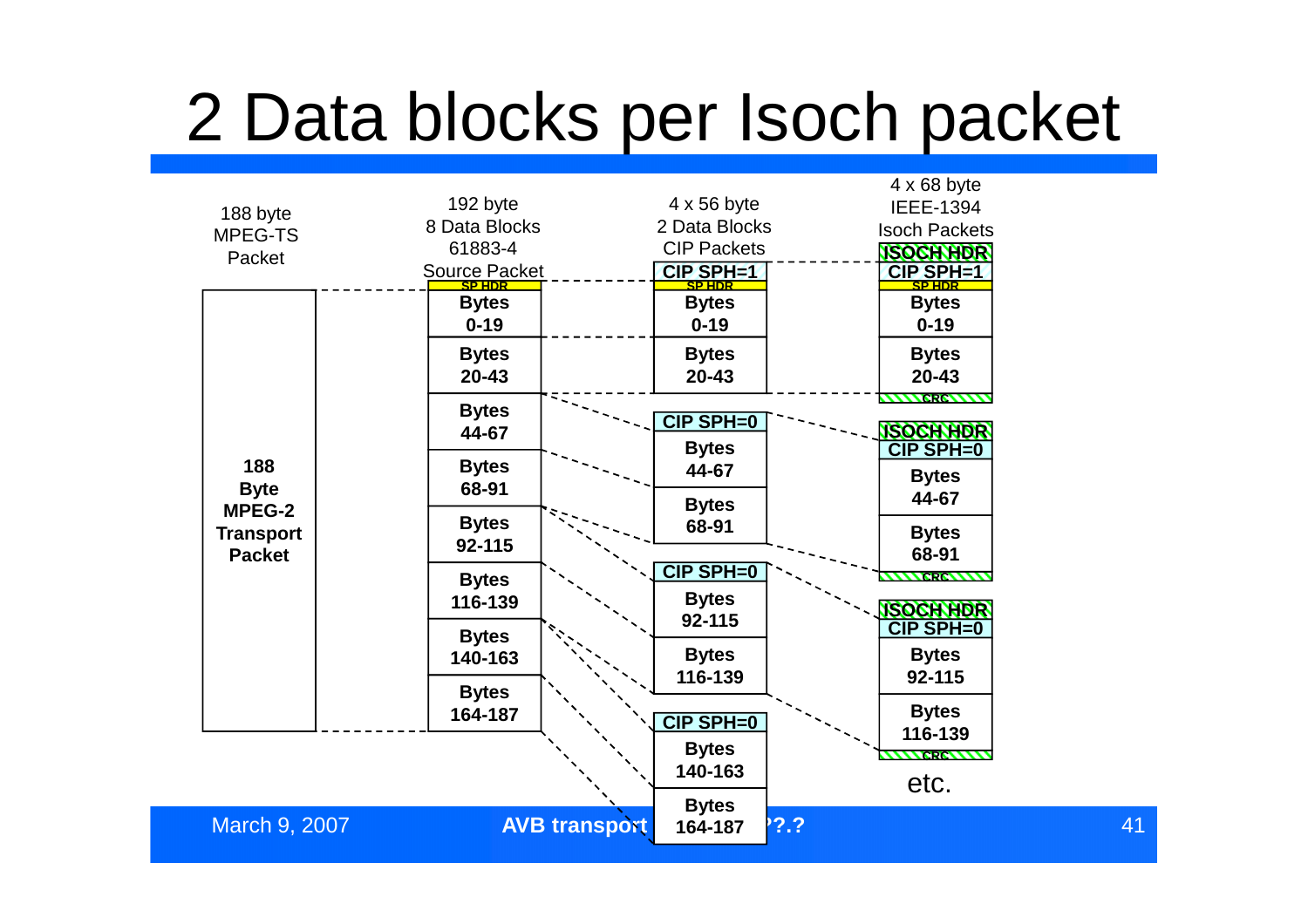# 4 Data Blocks per Isoch packet

| 188 byte<br>MPEG-TS<br>Packet                                            | 192 byte<br>8 Data Blocks<br>61883-4<br><b>Source Packet</b><br><b>SP HDR</b> | 2 x 104 byte<br>4 Data Blocks<br><b>CIP Packets</b><br>CIP SPH=1<br><b>SP HDR</b> | 2 x 116 byte<br><b>IEEE-1394</b><br><b>Isoch Packets</b><br><b>ISOCH HDR</b><br><b>CIP SPH=1</b><br><b>SP HDR</b> |    |
|--------------------------------------------------------------------------|-------------------------------------------------------------------------------|-----------------------------------------------------------------------------------|-------------------------------------------------------------------------------------------------------------------|----|
| 188<br><b>Byte</b><br><b>MPEG-2</b><br><b>Transport</b><br><b>Packet</b> | <b>Bytes</b><br>$0 - 19$                                                      | <b>Bytes</b><br>$0 - 19$                                                          | <b>Bytes</b><br>$0 - 19$                                                                                          |    |
|                                                                          | <b>Bytes</b><br>$20 - 43$                                                     | <b>Bytes</b><br>$20 - 43$                                                         | <b>Bytes</b><br>$20 - 43$                                                                                         |    |
|                                                                          | <b>Bytes</b><br>44-67                                                         | <b>Bytes</b><br>44-67                                                             | <b>Bytes</b><br>44-67                                                                                             |    |
|                                                                          | <b>Bytes</b><br>68-91                                                         | <b>Bytes</b><br>68-91                                                             | <b>Bytes</b><br>68-91                                                                                             |    |
|                                                                          | <b>Bytes</b><br>92-115                                                        |                                                                                   | <b><i>AAAAASCAAAA</i></b><br><b>ISOCH HDR</b>                                                                     |    |
|                                                                          | <b>Bytes</b><br>116-139                                                       | <b>CIP SPH=0</b><br><b>Bytes</b>                                                  | <b>CIP SPH=0</b><br><b>Bytes</b>                                                                                  |    |
|                                                                          | <b>Bytes</b><br>140-163                                                       | 92-115<br><b>Bytes</b>                                                            | 92-115<br><b>Bytes</b>                                                                                            |    |
|                                                                          | <b>Bytes</b><br>164-187                                                       | 116-139<br><b>Bytes</b><br>140-163                                                | 116-139<br><b>Bytes</b><br>140-163                                                                                |    |
|                                                                          |                                                                               | <b>Bytes</b><br>164-187                                                           | <b>Bytes</b><br>164-187                                                                                           |    |
| March 9, 2007                                                            |                                                                               | <b>AVB transport SG IEEE ???.?</b>                                                | <b>WWW.GWW</b>                                                                                                    | 42 |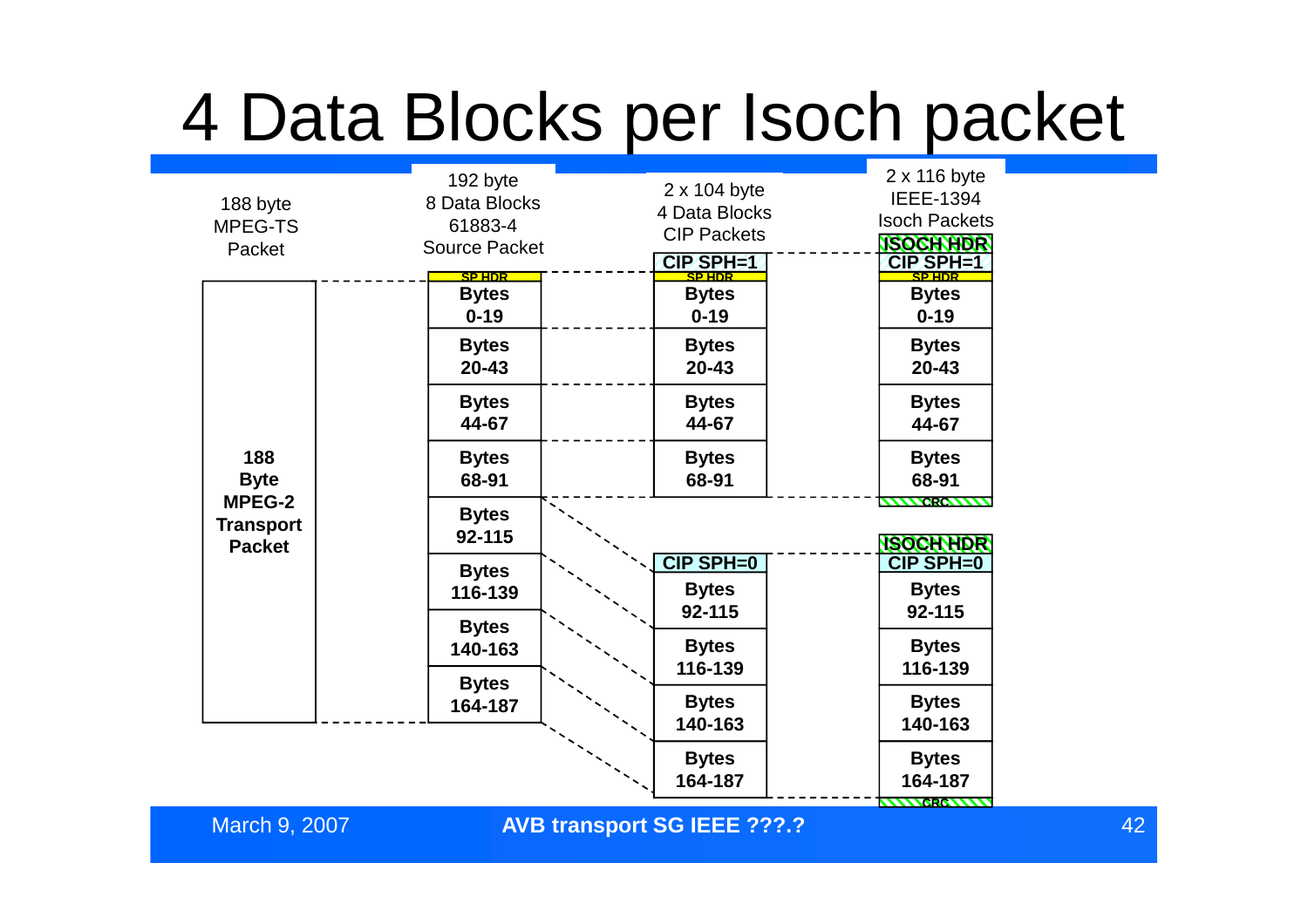## 8 Data Blocks per Isoch packet

| 192 byte<br>8 Data Blocks<br>61883-4 | 1 x 200 byte<br>8 Data Blocks<br><b>CIP Packet</b><br><b>CIP SPH=1</b> | 1 x 212 byte<br><b>IEEE-1394</b><br><b>Isoch Packet</b><br><b>ISOCH HDR</b><br>CIP SPH=1 |
|--------------------------------------|------------------------------------------------------------------------|------------------------------------------------------------------------------------------|
| <b>Bytes</b>                         | <b>Bytes</b>                                                           | <b>Bytes</b>                                                                             |
| $0 - 19$                             | $0 - 19$                                                               | $0 - 19$                                                                                 |
| <b>Bytes</b>                         | <b>Bytes</b>                                                           | <b>Bytes</b>                                                                             |
| $20 - 43$                            | $20 - 43$                                                              | $20 - 43$                                                                                |
| <b>Bytes</b>                         | <b>Bytes</b>                                                           | <b>Bytes</b>                                                                             |
| 44-67                                | 44-67                                                                  | 44-67                                                                                    |
| <b>Bytes</b>                         | <b>Bytes</b>                                                           | <b>Bytes</b>                                                                             |
| 68-91                                | 68-91                                                                  | 68-91                                                                                    |
| <b>Bytes</b>                         | <b>Bytes</b>                                                           | <b>Bytes</b>                                                                             |
| 92-115                               | 92-115                                                                 | 92-115                                                                                   |
| <b>Bytes</b>                         | <b>Bytes</b>                                                           | <b>Bytes</b>                                                                             |
| 116-139                              | 116-139                                                                | 116-139                                                                                  |
| <b>Bytes</b>                         | <b>Bytes</b>                                                           | <b>Bytes</b>                                                                             |
| 140-163                              | 140-163                                                                | 140-163                                                                                  |
| <b>Bytes</b>                         | <b>Bytes</b>                                                           | <b>Bytes</b>                                                                             |
| 164-187                              | 164-187                                                                | 164-187<br><b>WWW.ERKWWWW</b>                                                            |
|                                      | <b>Source Packet</b><br><b>SP HDR</b>                                  | <b>SP HDR</b>                                                                            |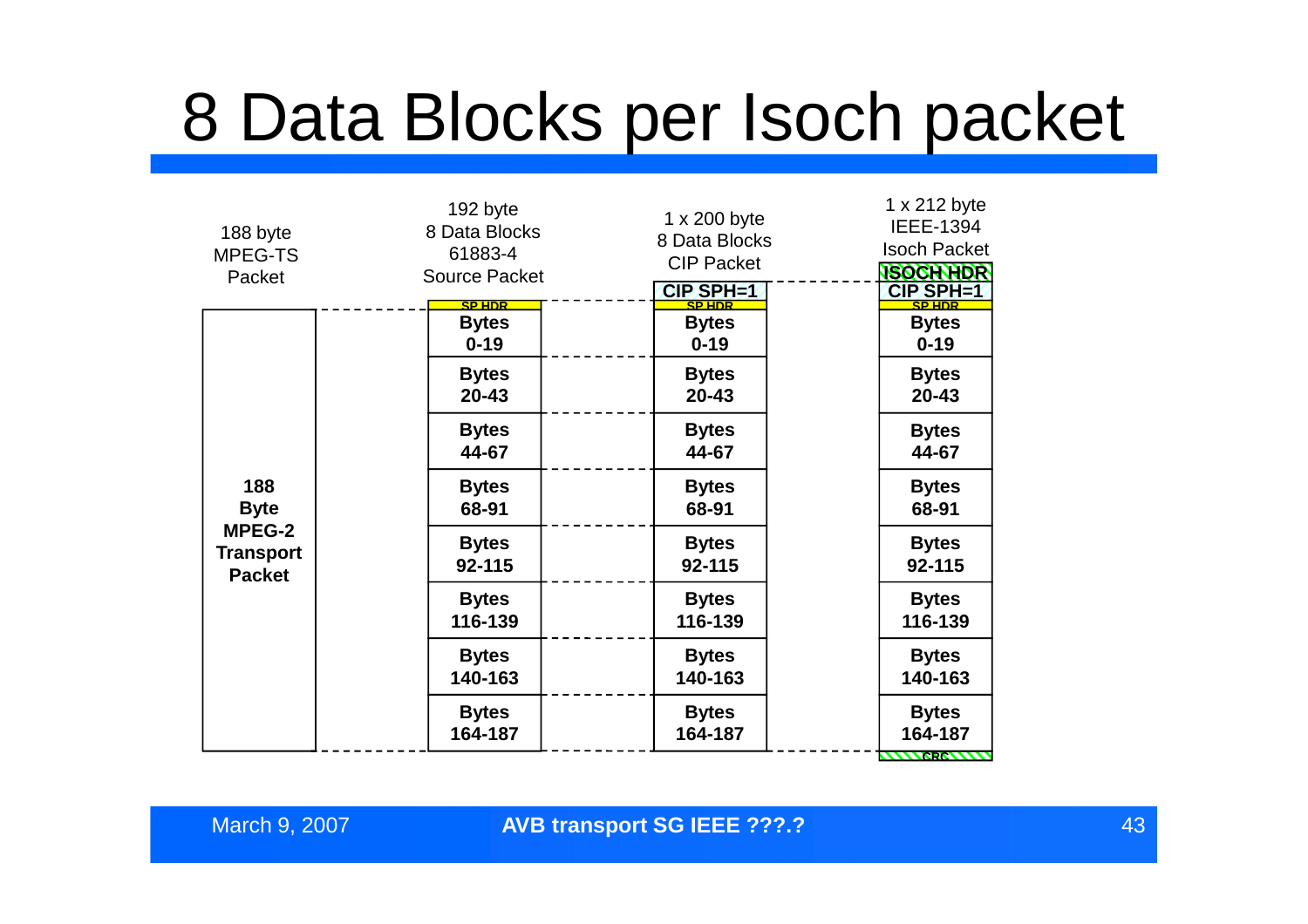#### 2 MPEG packets per Isoch packet

|                         |                       |                       | 1 x 404 byte          |
|-------------------------|-----------------------|-----------------------|-----------------------|
|                         | 2 x 192 byte          | 1 x 392               | <b>IEEE-1394</b>      |
| 2 x 188 byte            |                       | 16 Data Blocks        |                       |
| 8 Data Block<br>MPEG-TS |                       |                       | <b>Isoch Packet</b>   |
|                         | 61883-4               | <b>CIP Packet</b>     |                       |
| <b>Packets</b>          |                       |                       |                       |
|                         | <b>Source Packets</b> | $CIP$ SPH $=$ 1       | <b>NSOCH HDR.</b>     |
|                         | <b>Bytes</b>          | <b>Bytes</b>          | <b>Bytes</b>          |
|                         | $0 - 19$              | $0 - 19$              | $0 - 19$              |
|                         | <b>Bytes</b>          | <b>Bytes</b>          | <b>Bytes</b>          |
|                         | 20-43                 | $20 - 43$             | $20 - 43$             |
| 188                     | <b>Bytes</b>          | <b>Bytes</b>          | <b>Bytes</b>          |
|                         | 44-67                 | 44-67                 | 44-67                 |
| <b>Byte</b>             | <b>Bytes</b>          | <b>Bytes</b>          | <b>Bytes</b>          |
| MPEG-2                  | 68-91<br><b>Bytes</b> | 68-91<br><b>Bytes</b> | 68-91<br><b>Bytes</b> |
|                         | 92-115                | 92-115                | $92 - 115$            |
| <b>Transport</b>        | <b>Bytes</b>          | <b>Bytes</b>          | <b>Bytes</b>          |
| <b>Packet</b>           | 116-139               | 116-139               | 116-139               |
|                         | <b>Bytes</b>          | <b>Bytes</b>          | <b>Bytes</b>          |
|                         | 140-163               | 140-163               | 140-163               |
|                         | <b>Bytes</b>          | <b>Bytes</b>          | <b>Bytes</b>          |
|                         | 164-187               | 164-187               | 164-187               |
|                         |                       | <b>Bytes</b>          | <b>Bytes</b>          |
|                         |                       | $0 - 19$              | $0 - 19$              |
|                         |                       | <b>Bytes</b>          | <b>Bytes</b>          |
|                         |                       | $20 - 43$             | $20 - 43$             |
|                         |                       | <b>Bytes</b>          | <b>Bytes</b>          |
|                         |                       | 44-67                 | 44-67                 |
|                         | <b>Bytes</b>          | <b>Bytes</b>          | <b>Bytes</b>          |
|                         | $0 - 19$              | 68-91<br><b>Bytes</b> | 68-91<br><b>Bytes</b> |
|                         | <b>Bytes</b>          | 92-115                | 92-115                |
|                         | 20-43                 | <b>Bytes</b>          | <b>Bytes</b>          |
| 188                     | <b>Bytes</b>          | 116-139               | 116-139               |
|                         | 44-67<br><b>Bytes</b> | <b>Bytes</b>          | <b>Bytes</b>          |
| <b>Byte</b>             | 68-91                 | 140-163               | 140-163               |
| <b>MPEG-2</b>           | <b>Bytes</b>          | <b>Bytes</b>          | <b>Bytes</b>          |
|                         | 92-115                | 164-187               | 164-187               |
| <b>Transport</b>        | <b>Bytes</b>          |                       |                       |
| <b>Packet</b>           | 116-139               |                       |                       |
|                         | <b>Bytes</b>          |                       |                       |
|                         | 140-163               |                       |                       |
|                         | <b>Bytes</b>          |                       |                       |
|                         | 164-187               |                       |                       |
|                         |                       |                       |                       |

March 9, 2007 44 **AVB transport SG IEEE ???.?**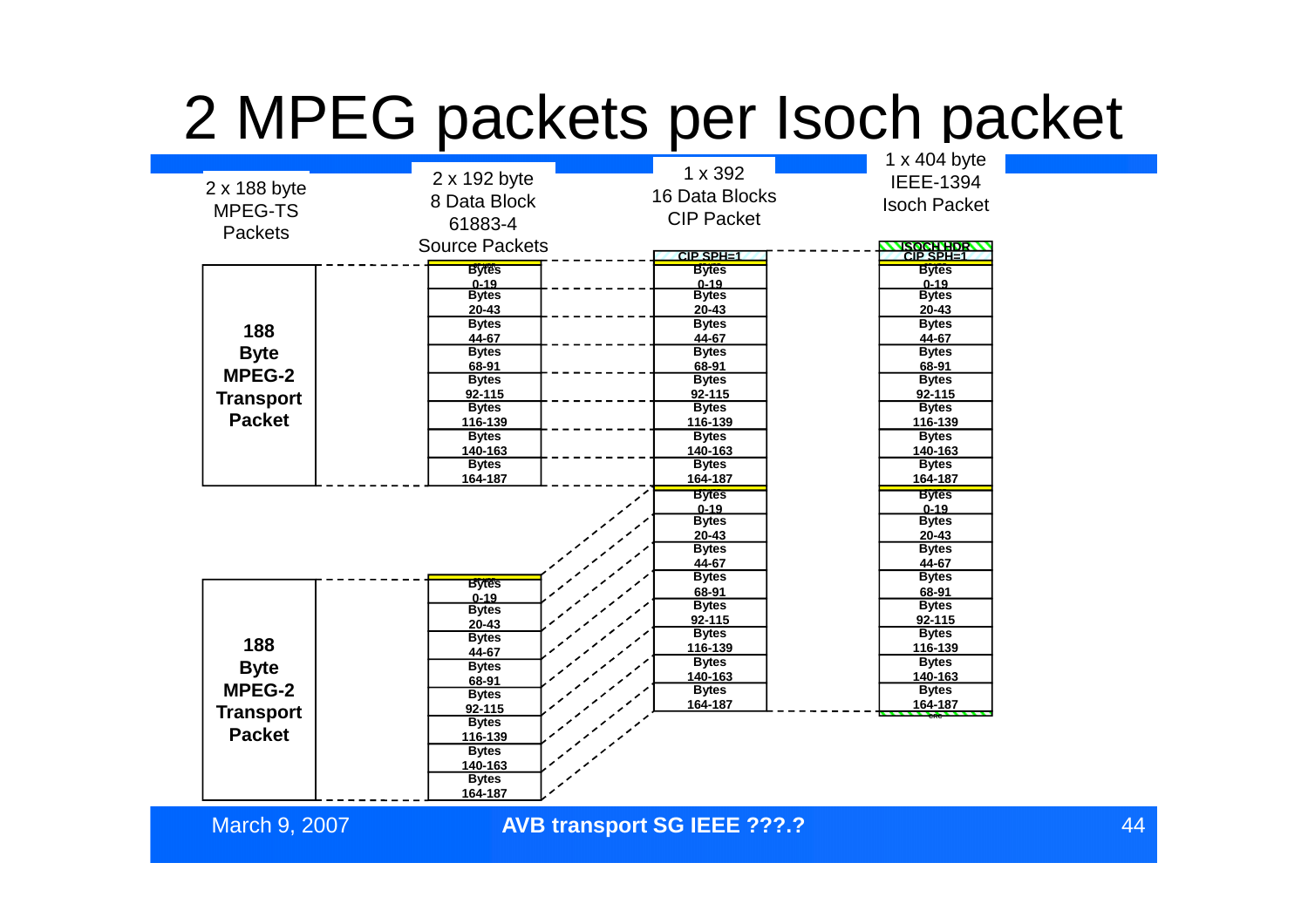# Issues with current 61883-4

- MPEG packets at lower stream rates require more processing due to having to spread out the bandwidth across multiple
- In today's world probably better to optimize on NTSC and above streams for EAV and if necessary penalize slower streams from a relative point of view.
- Alternate proposal for 1394 and EAV to simplify 61883-4 to remove MPEG packet fragmentation.
	- Still allows 1394 devices to evolve and for EAV to not pick up the current overhead/burden of MPEG packet fragmentation.
	- Lower bandwidth streams can use class 4 EAV service and empty packets as necessary.
	- Higher bandwidth streams can use class 5 service
	- Both can use one or more MPEG packets per Ethernet frame and if nothing to send, send an empty packet instead.
- Diagrams on following slides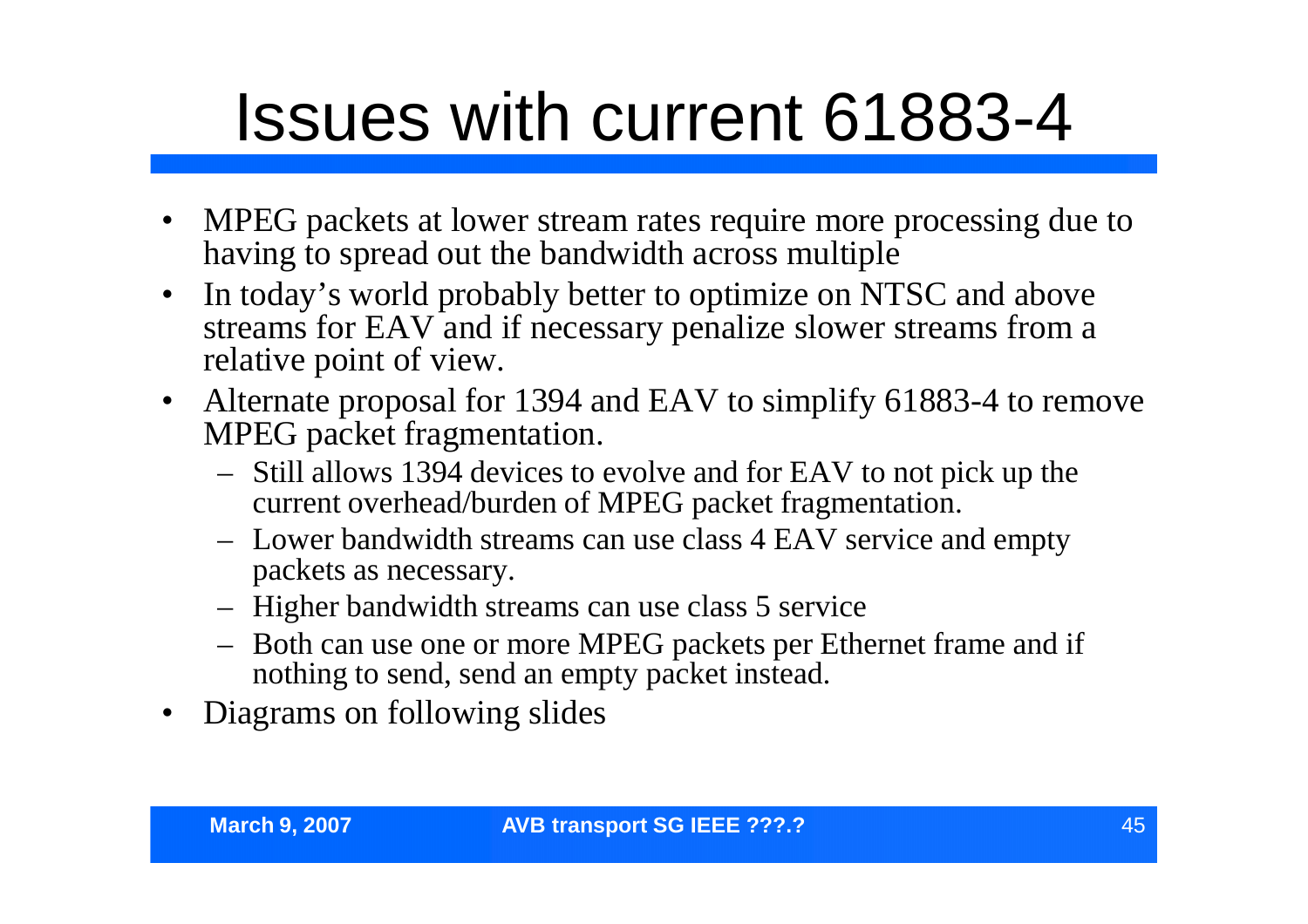# EAV 1 CIP per MPEG example

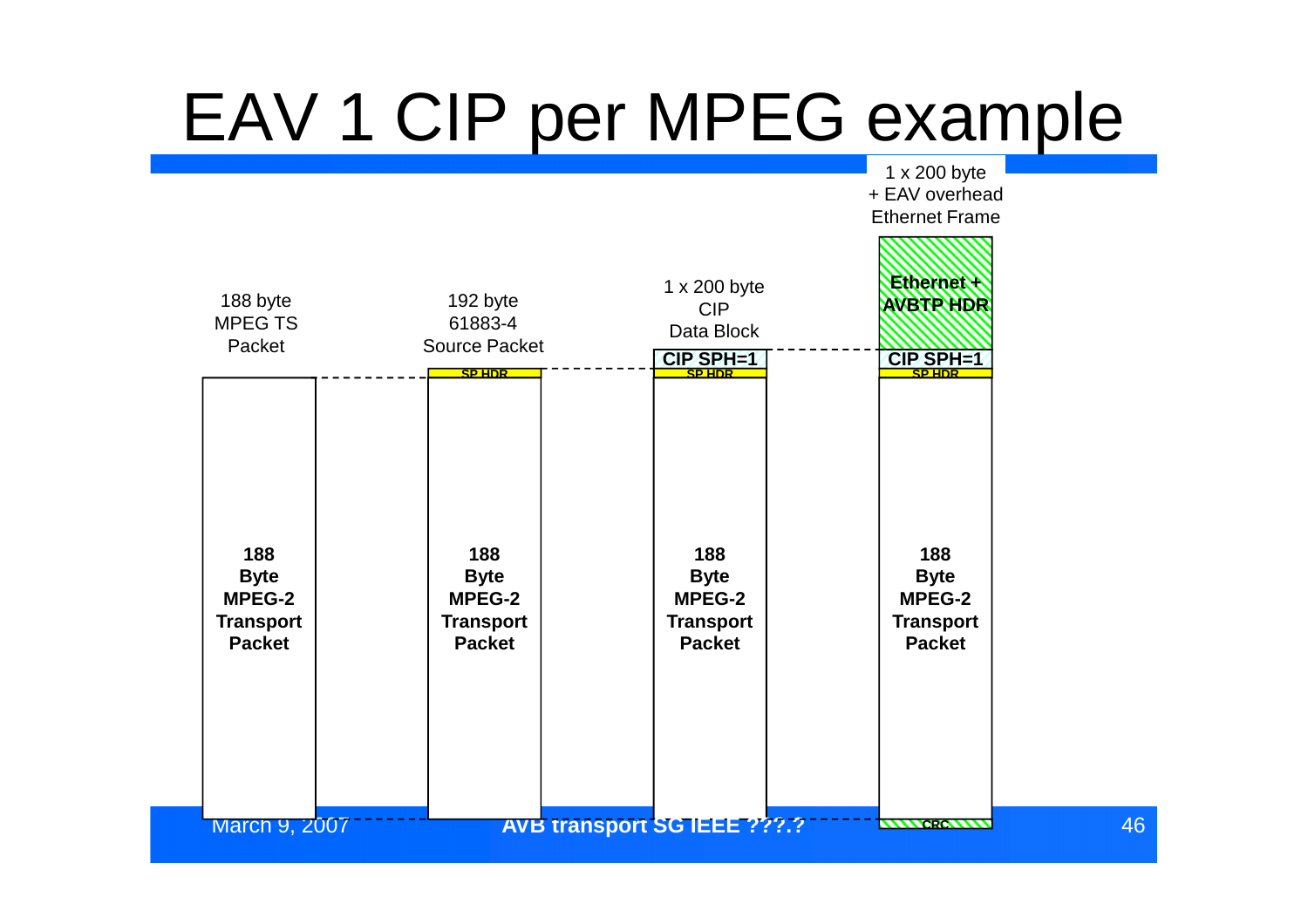### 2 MPEG by 1 EAV frame example

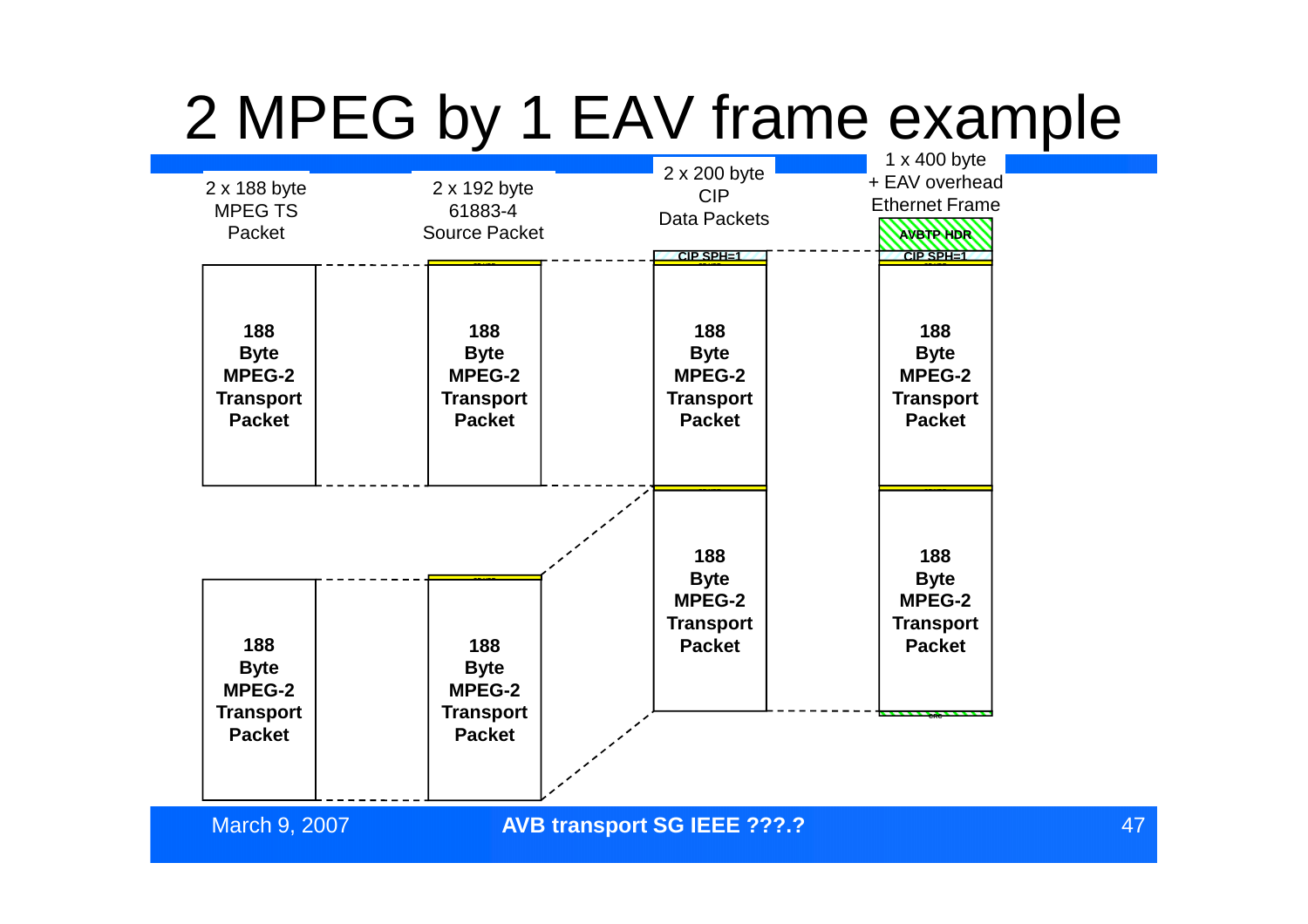#### Study of 61883-6 and 61883-4 processing requirements

Alan K. Bartky Bartky Networks Alan@Bartky.net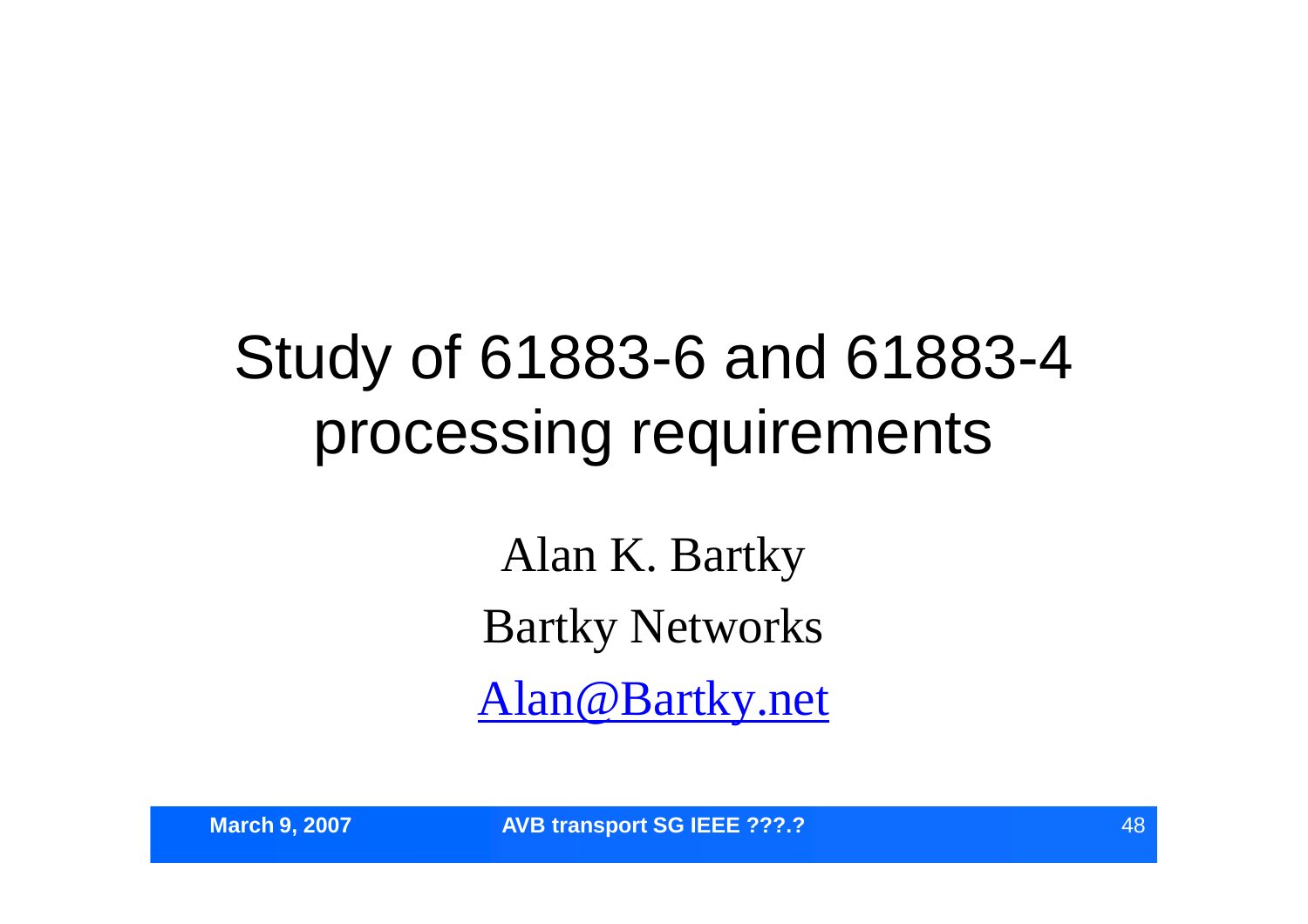# Ingress Frame Handling

- Frames to be parsed/detected for layer 2 processing by AVBTP end stations are:
	- –Ethernet AV stream
	- –802.1AS Timing Control protocol
	- –802.1Qat Stream Reservation Protocol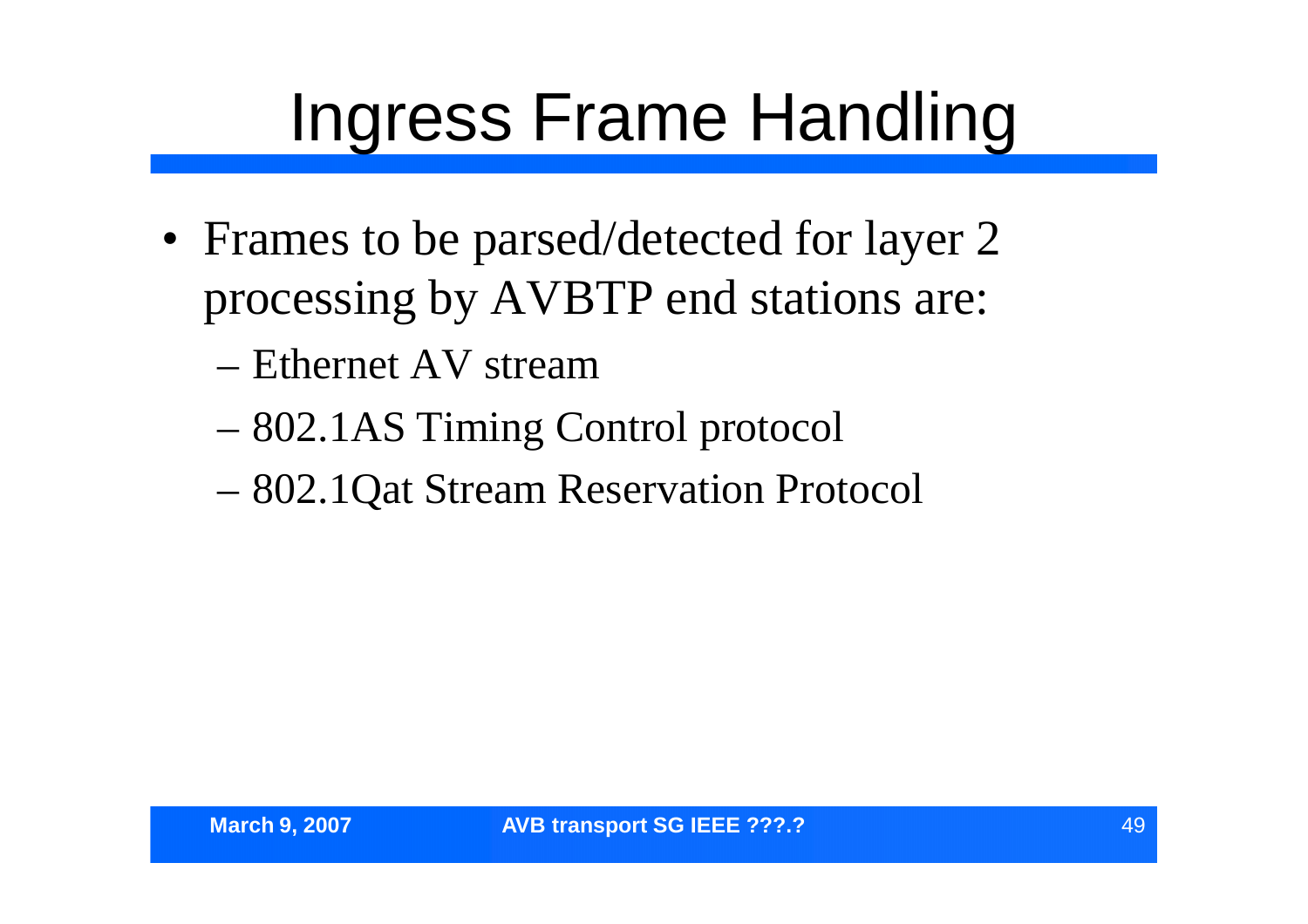# 61883-6 Ingress processing

- Functions:
	- Validate CIP header format. Discard if unknown or unsupported.
		- Editor's Note 1394 says in certain cases, you have to send an error indication, I do not believe we should do this in AVBTP.
	- Track data block count in relation to SYT\_Interval.
	- Detect lost frames/packets based on unexpected value in DBC field
	- Extract Timestamp information from SYT field when valid, map to local time and use to process egress stream for case of real physical device.
	- Discard/Ignore any unknown/unsupported payload formats
	- Strip unused fields/data (e.g. AM824 8 bit header)
	- For Encrypted data, feed into Decryption function.
		- Also based on device type, do we have to discard data if copy protected.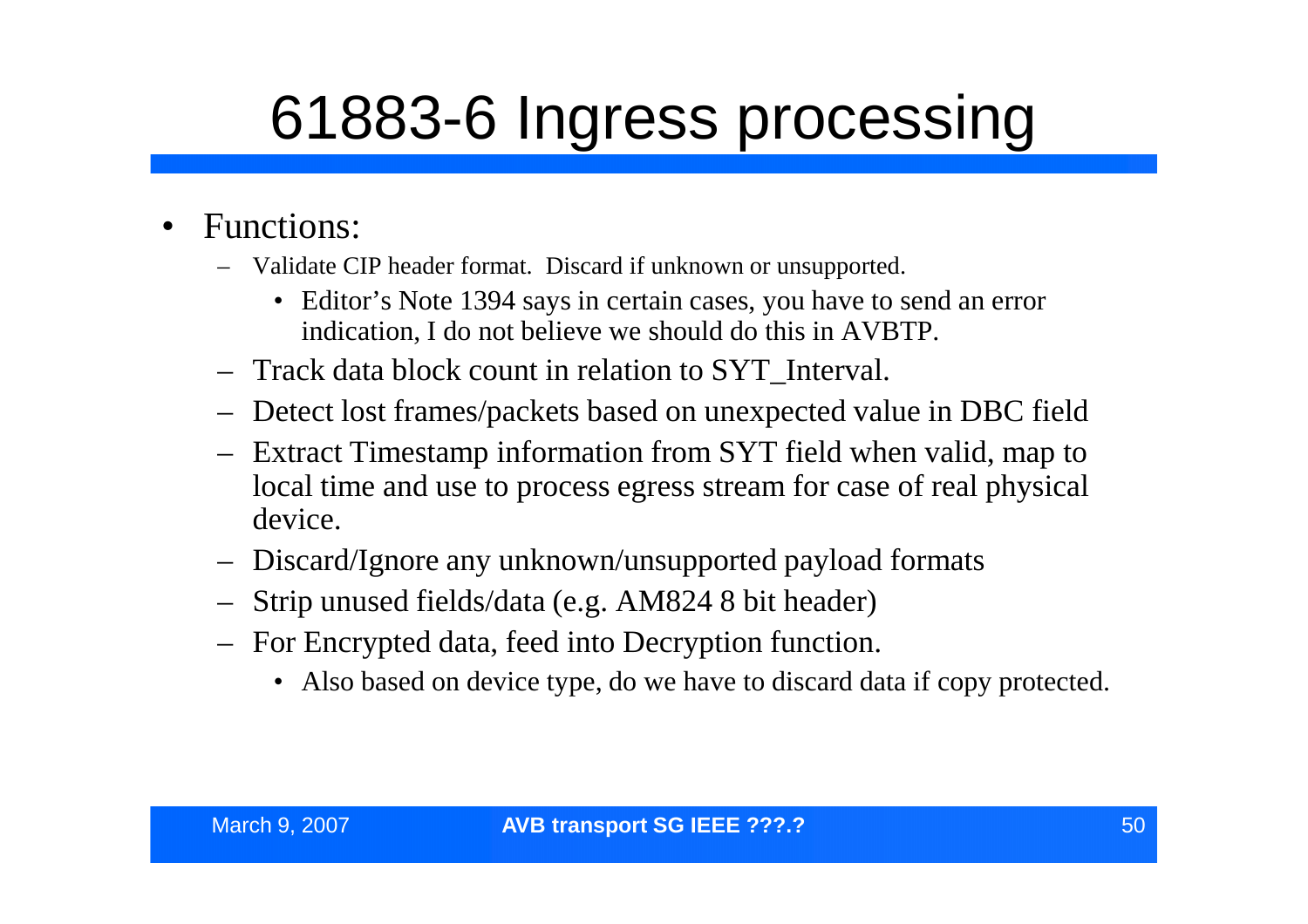## 61883-4 Ingress processing

- Functions:
	- Recognize/parse 61883-4 Source Packet Header (SPH) for timestamp information.
		- Editor's note: 61883-4 also has reassembly function for low speed streams, I'd like to see if we could drop support for that function in AVBTP.
	- Detect lost frames/packets based on unexpected value in DBC field
	- Extract Timestamp information from SYT field when valid, map to local time and map to proper sample within the packet.
	- For Encrypted data, feed into Decryption function.
		- Also based on device type, do we have to discard data if copy protected.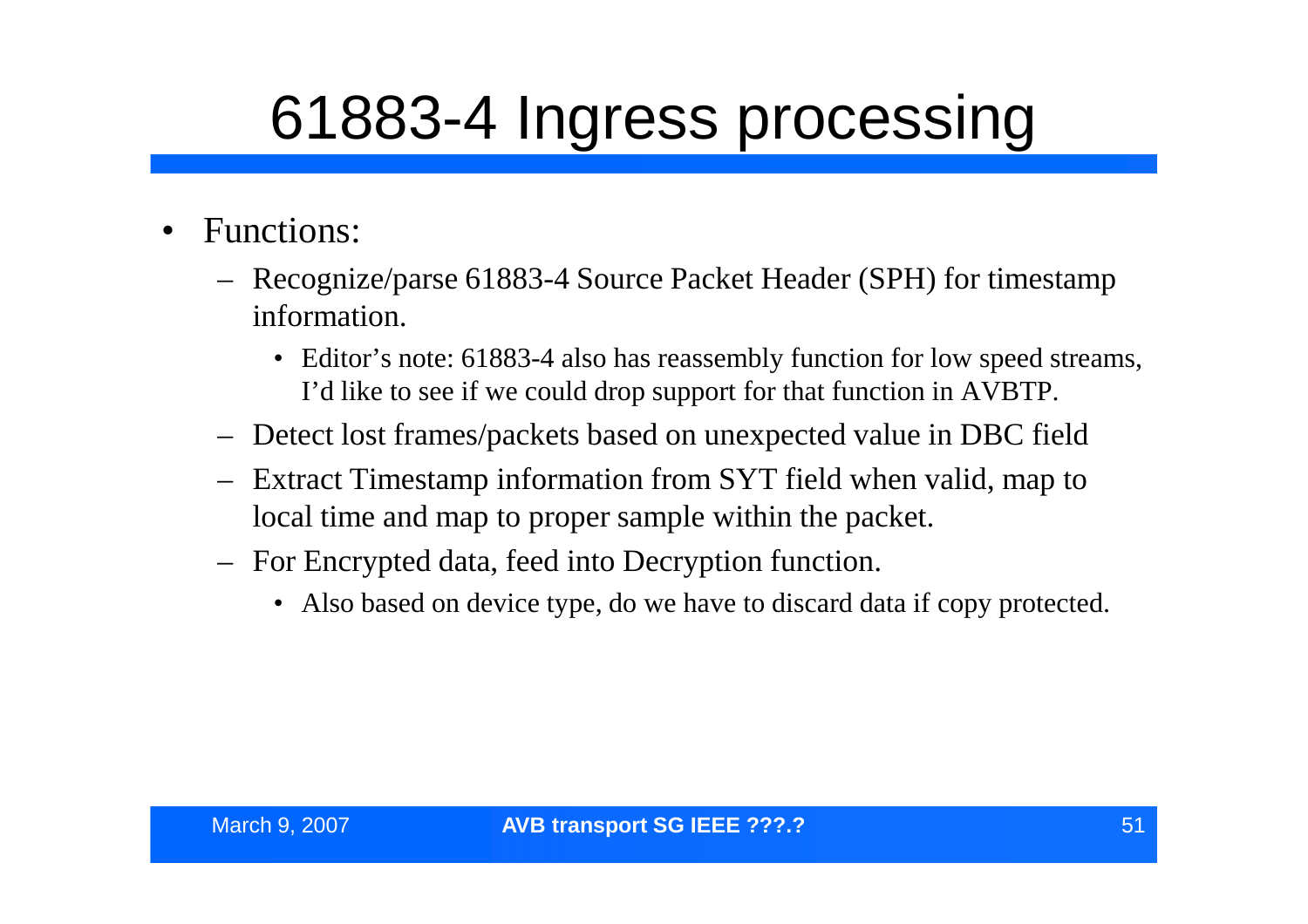### Ingress Decryption processing

- If DTCP supported and configured for a given stream:
	- Take samples and optionally decrypt them prior to sending to egress physical or virtual device.
	- Mandatory support of AES-128
	- TBD if M6 cipher also required.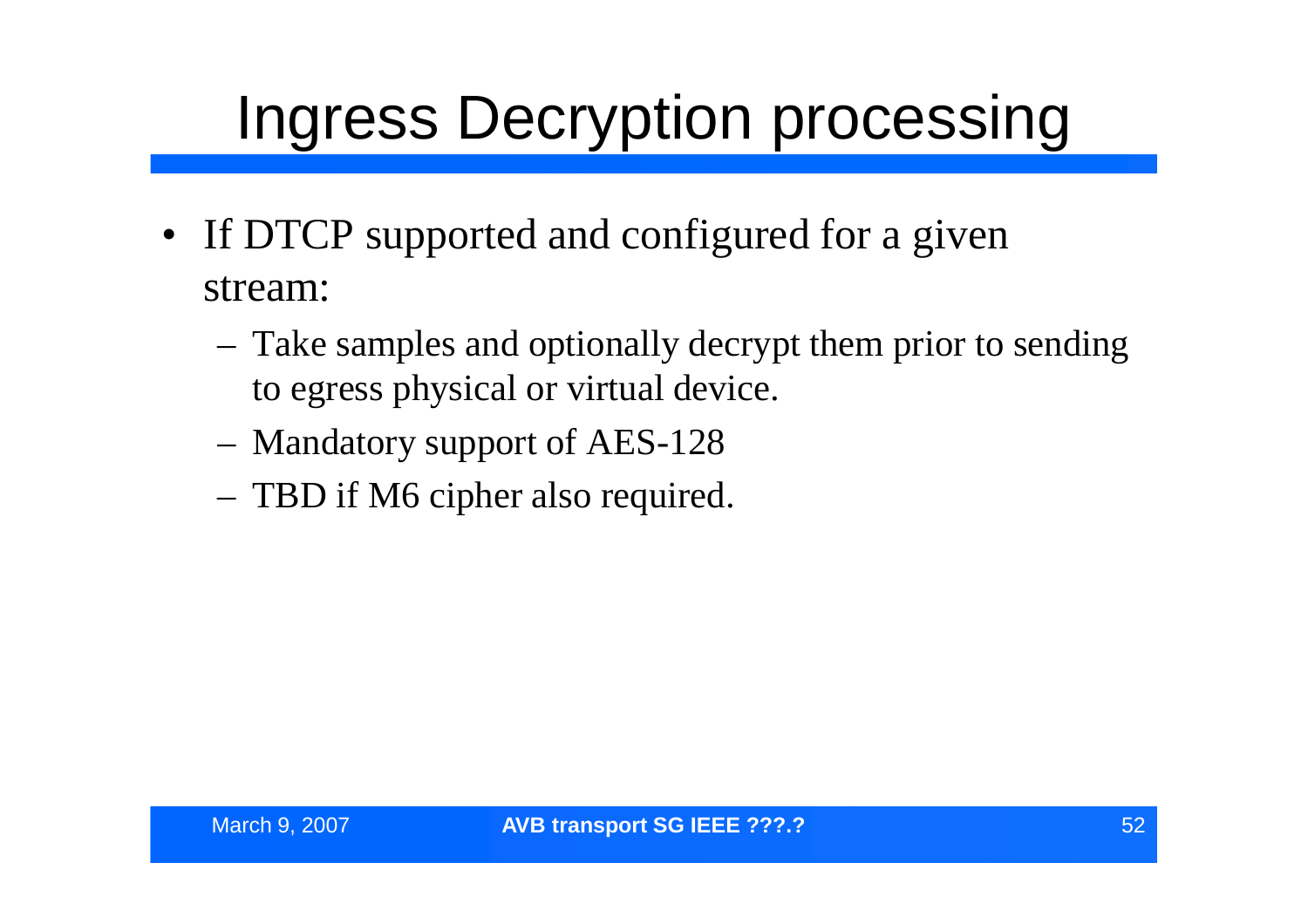### Egress Encryption processing

- If DTCP supported and configured for a given stream:
	- Take data from ingress physical device and optionally encrypt them prior to being packetized.
	- Mandatory support of AES-128
	- TBD if M6 cipher also required.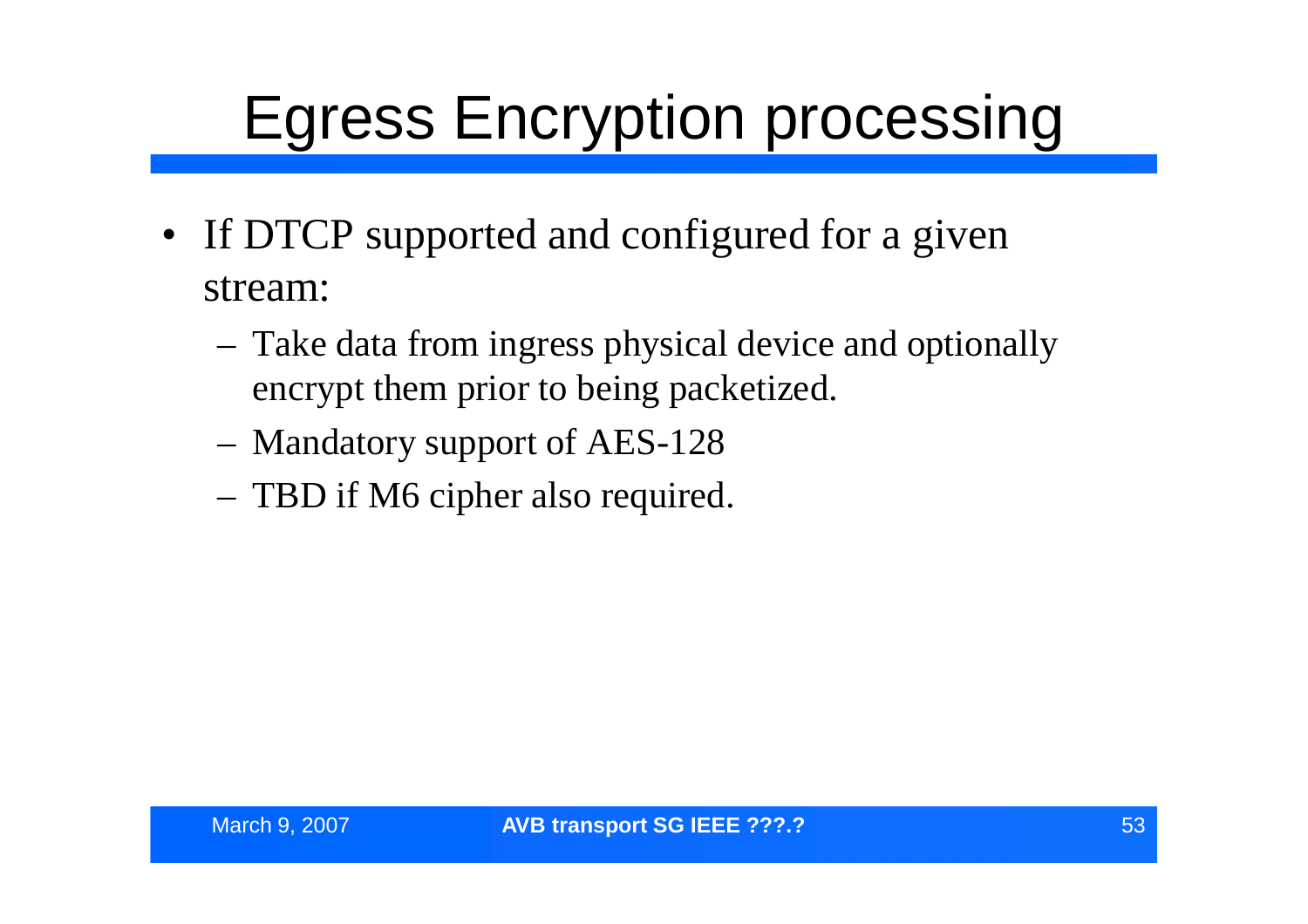### 61883-6 Encapsulation

- Functions:
	- Collect individual samples into packet/buffer/descriptor
	- Optionally append correct AM824 type header
	- Get timestamp information for the data block from the physical or virtual device to create presentation time based on the inbound sample data in relation to SYT\_Interval.
	- Build 61883-6 header, insert timestamp in proper format.
	- Build Ethernet and AVBTP header based on stream ID and characteristics.
	- Forward to Ethernet queuing function based on class 5 or class 4 service.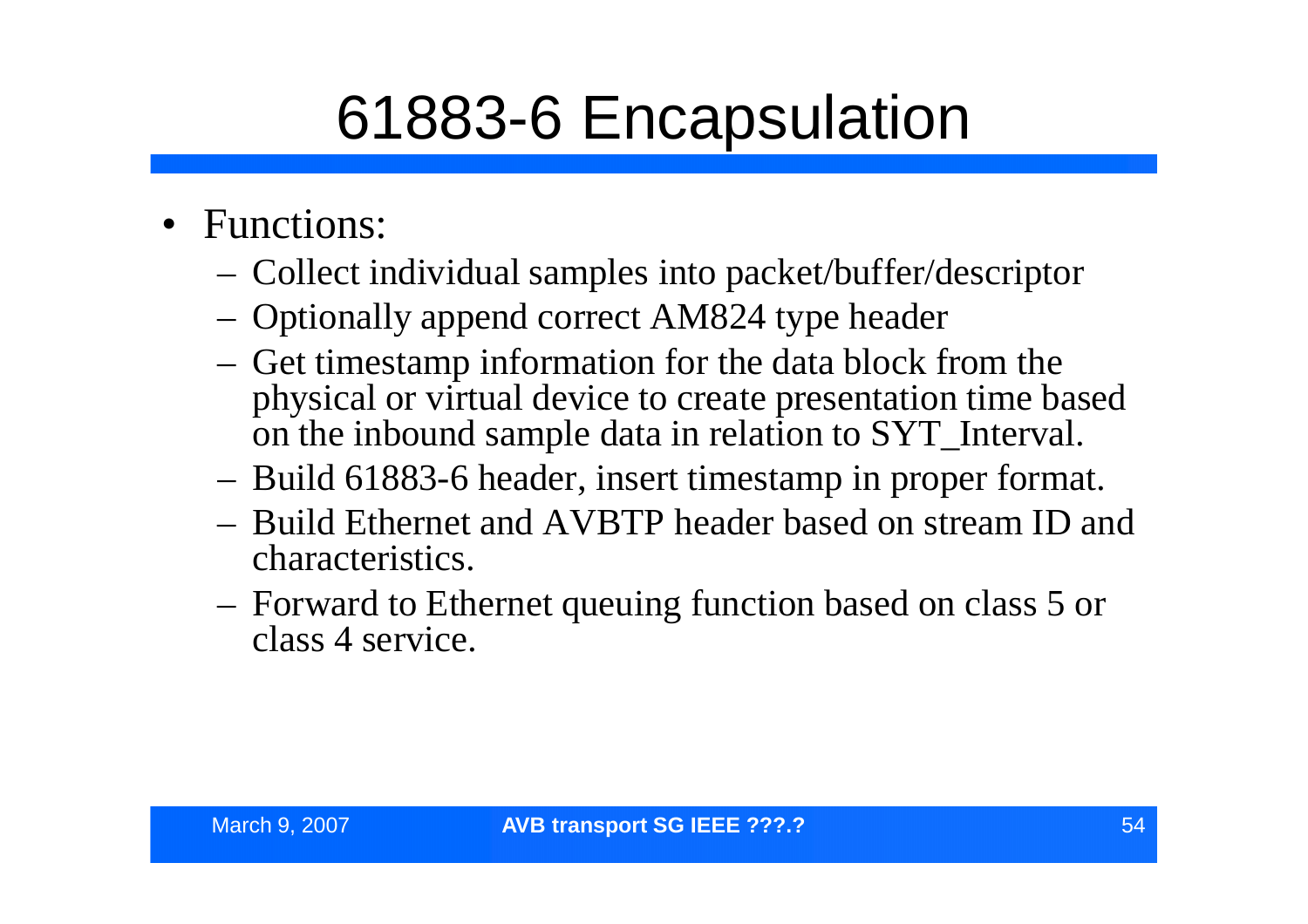### 61883-4 Encapsulation

- Functions:
	- Create initial 61883-4 CIP and Source Packet header based on timestamp of arrival of first byte from TSI interface of the 188 byte MPEG packet.
	- Collect individual bytes into packet/buffer/descriptor
		- Editor's Note: For AVBTP, I'd like to have it so we don't have to fragment Source packets into as 2, 4 or 8 fragments as is currently required by 61883-4 over 1394 for lower rate MPEG-2 streams (and have us use empty packets as necessary to keep the bridges happy).
	- Build Ethernet and AVBTP header based on stream ID and characteristics.
	- Forward to Ethernet queuing function based on class 5 or class 4 service.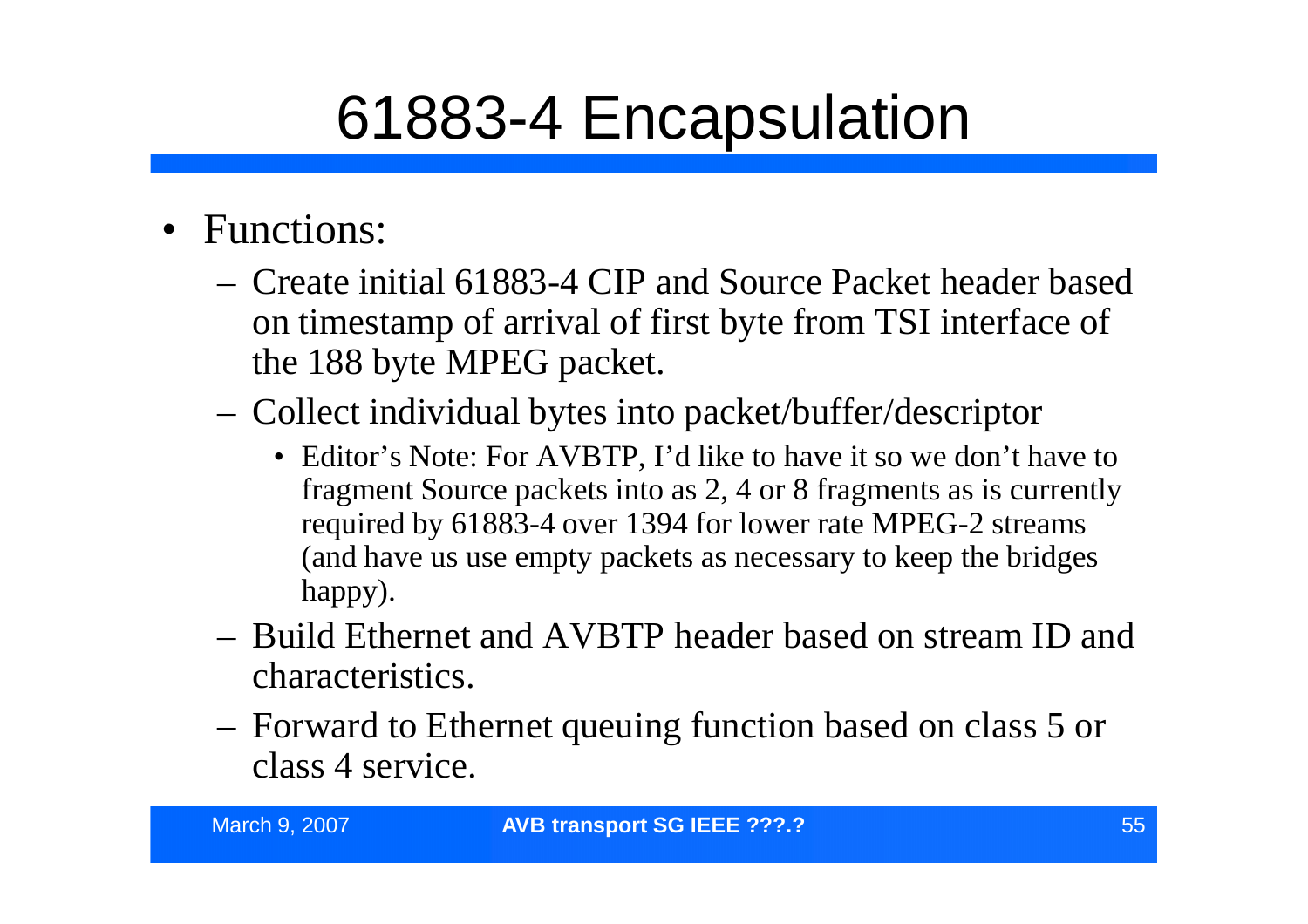#### Basics of I<sup>2</sup>S and variations on it Draft 0.02 2006-12-28

Alan K. Bartky Bartky Networks Alan@Bartky.net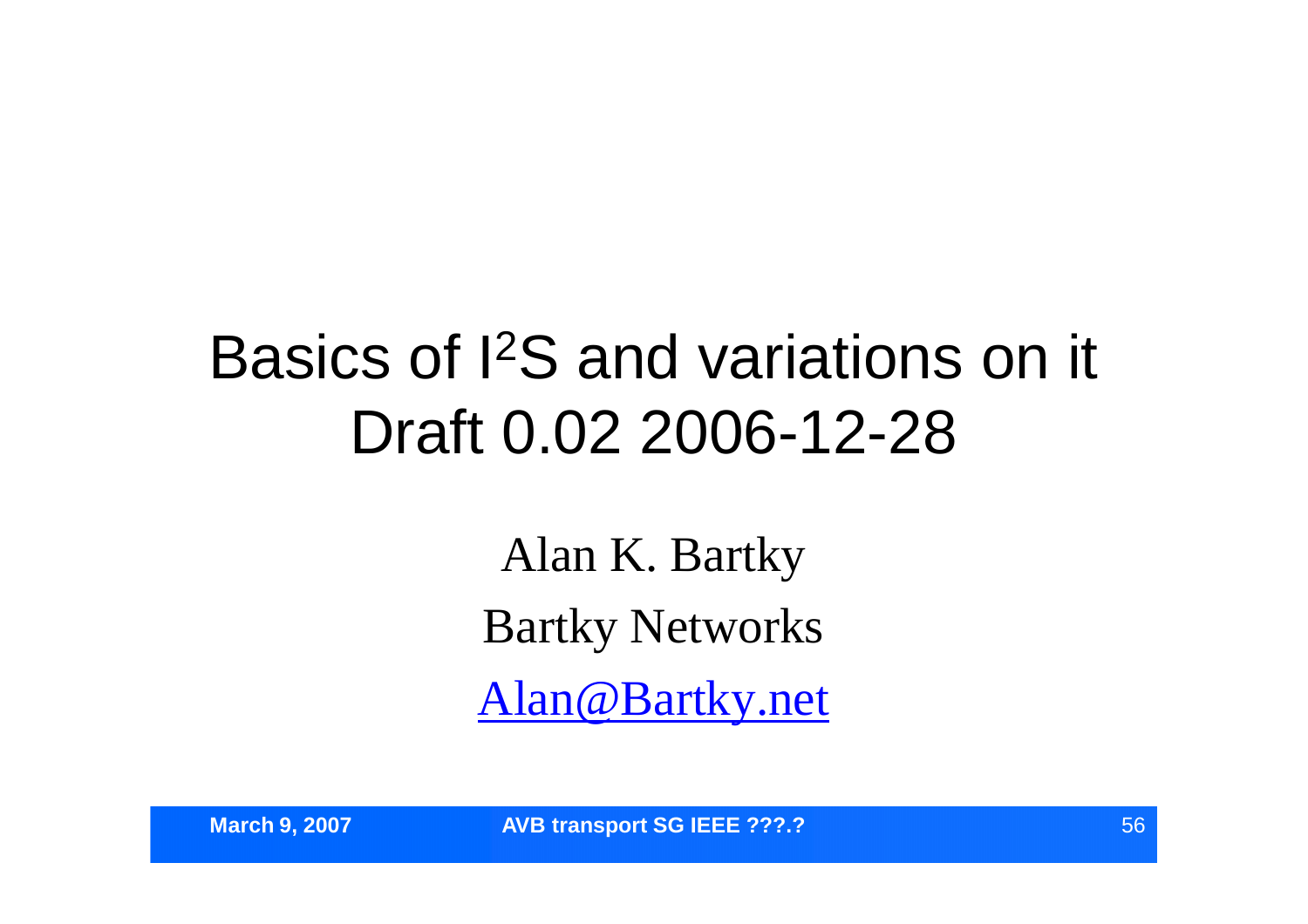# I <sup>2</sup>S connection options

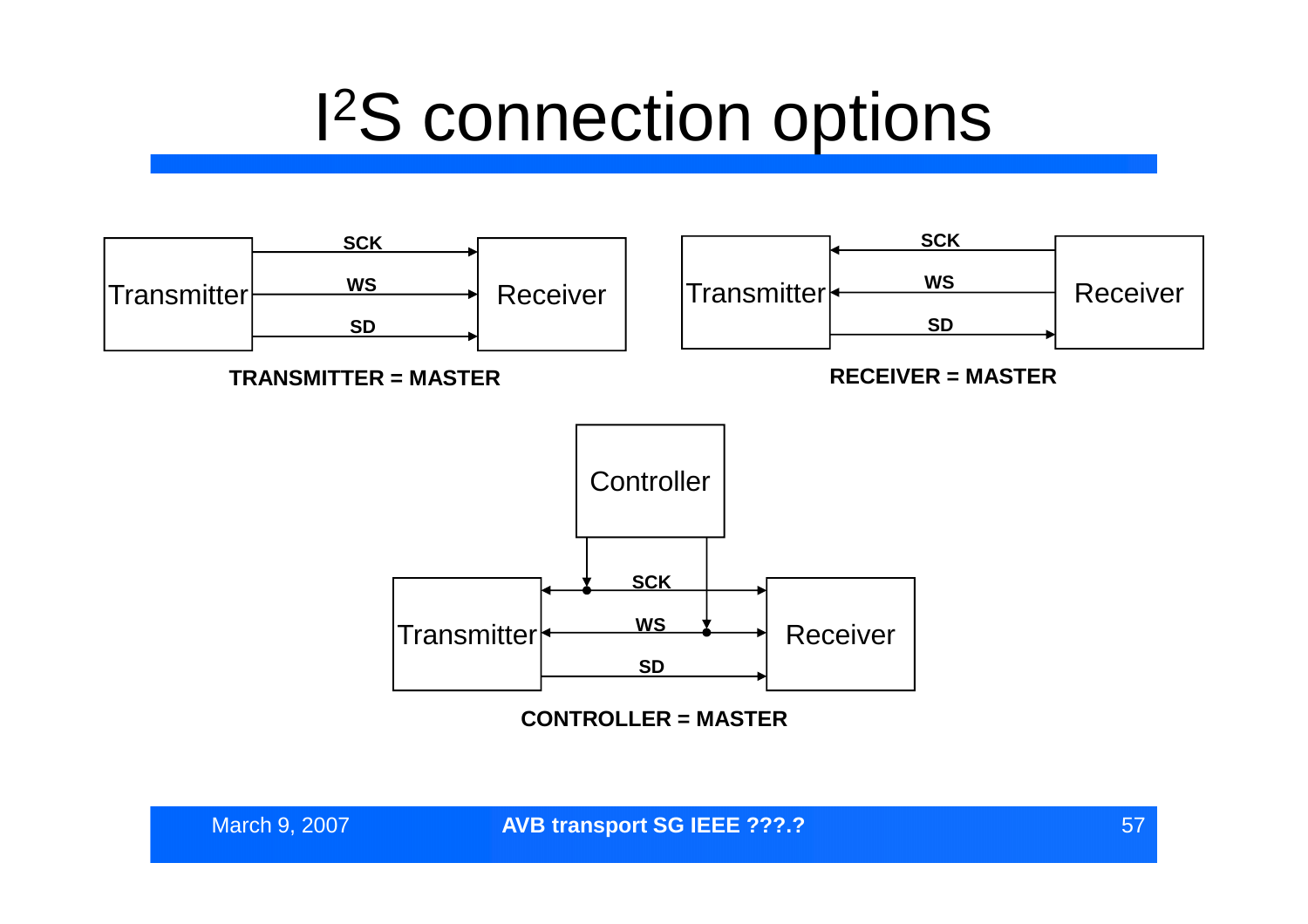# I <sup>2</sup>S Timing diagram

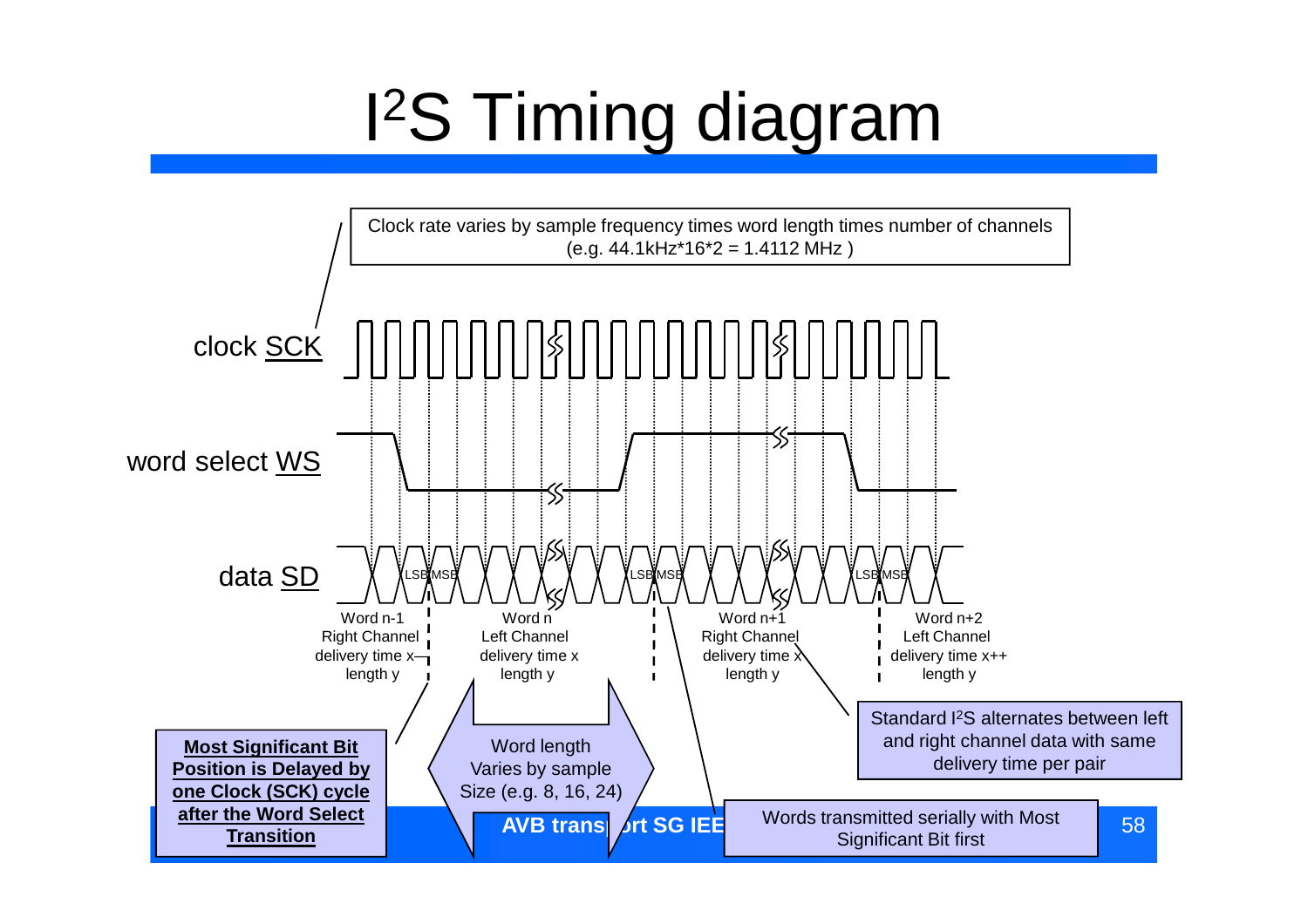# I <sup>8</sup>S variation using TDM

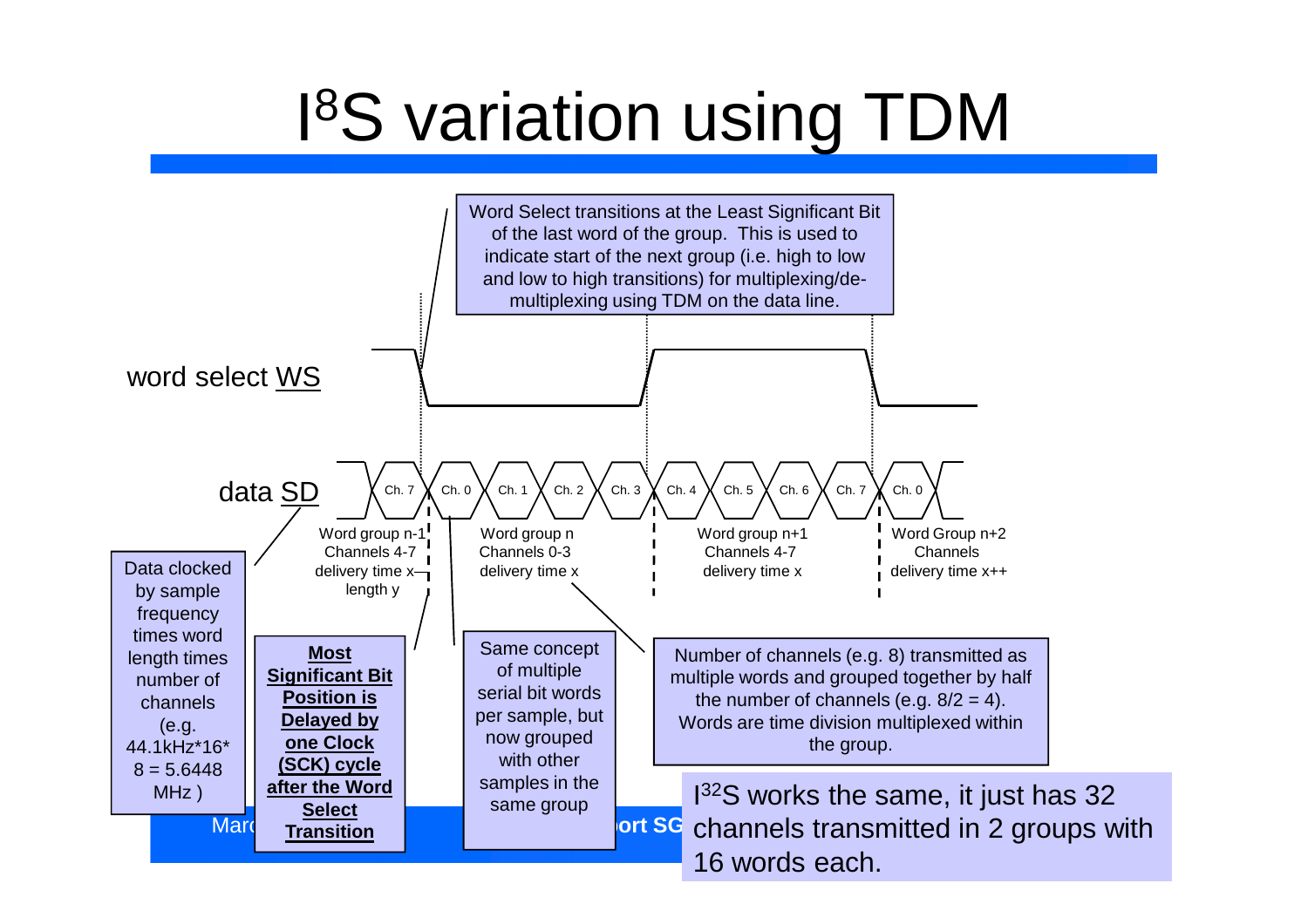### Left Justified Serial Timing diagram

Alternate to I<sup>2</sup>S as supported by some CODECs (TI, ADC). Uses Same physical interface as I<sup>2</sup>S (clock, data, word select)

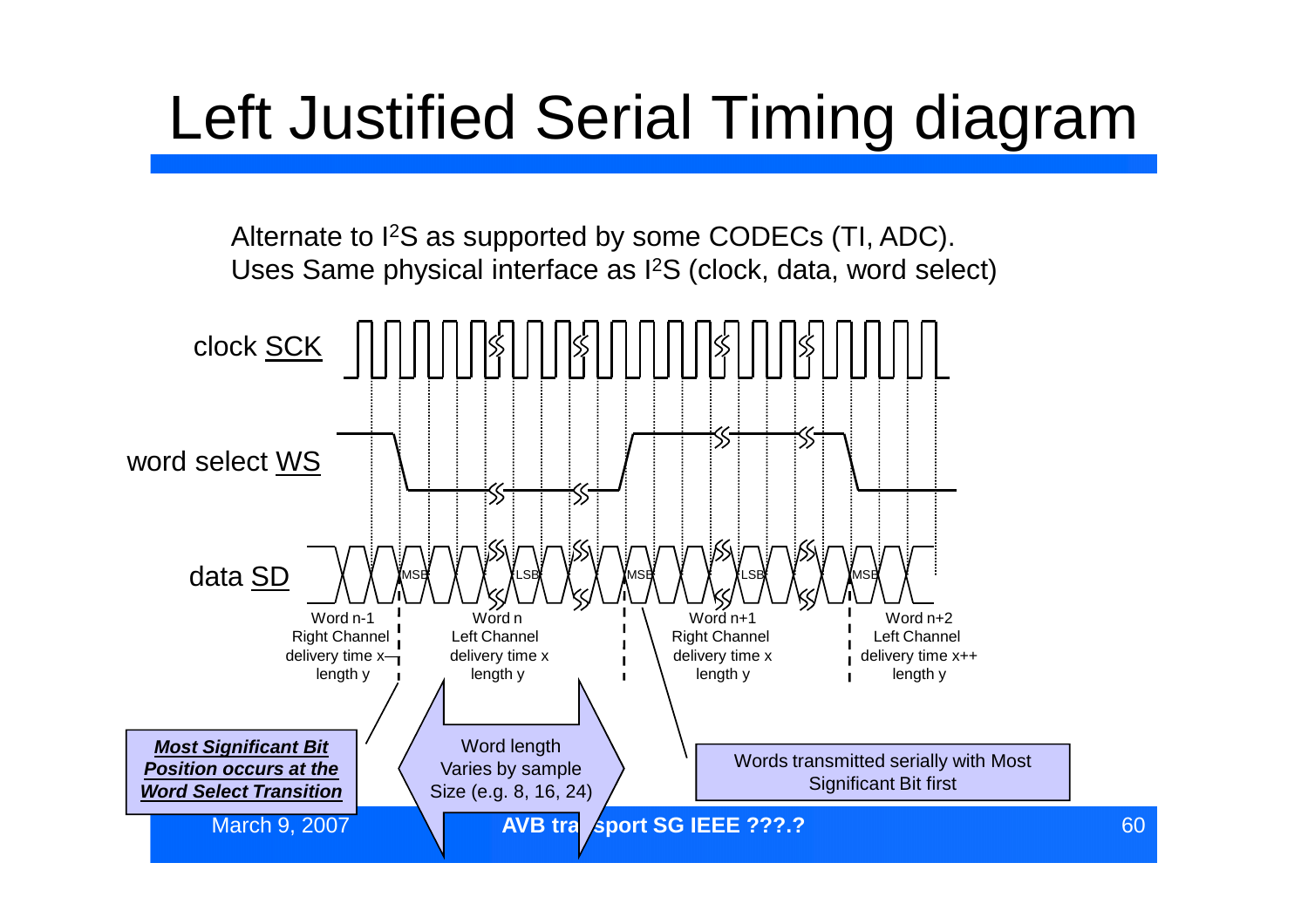#### Right Justified Serial Timing diagram

Alternate to I<sup>2</sup>S as supported by some CODECs (TI, ADC)

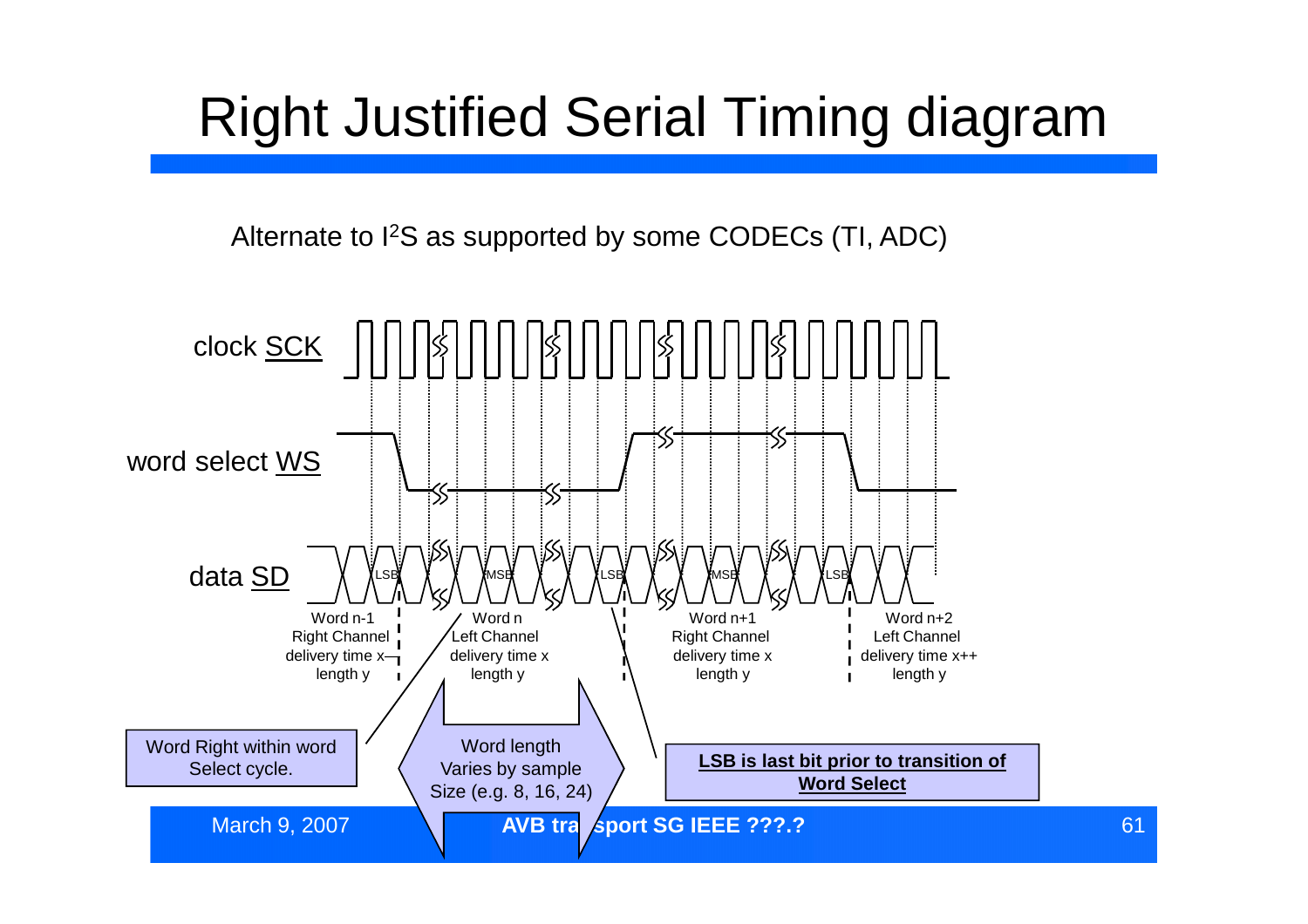BT.601 over IEEE 1394 (to become 61883-8) Working slides Alan K. Bartky Bartky Networks Alan@Bartky.net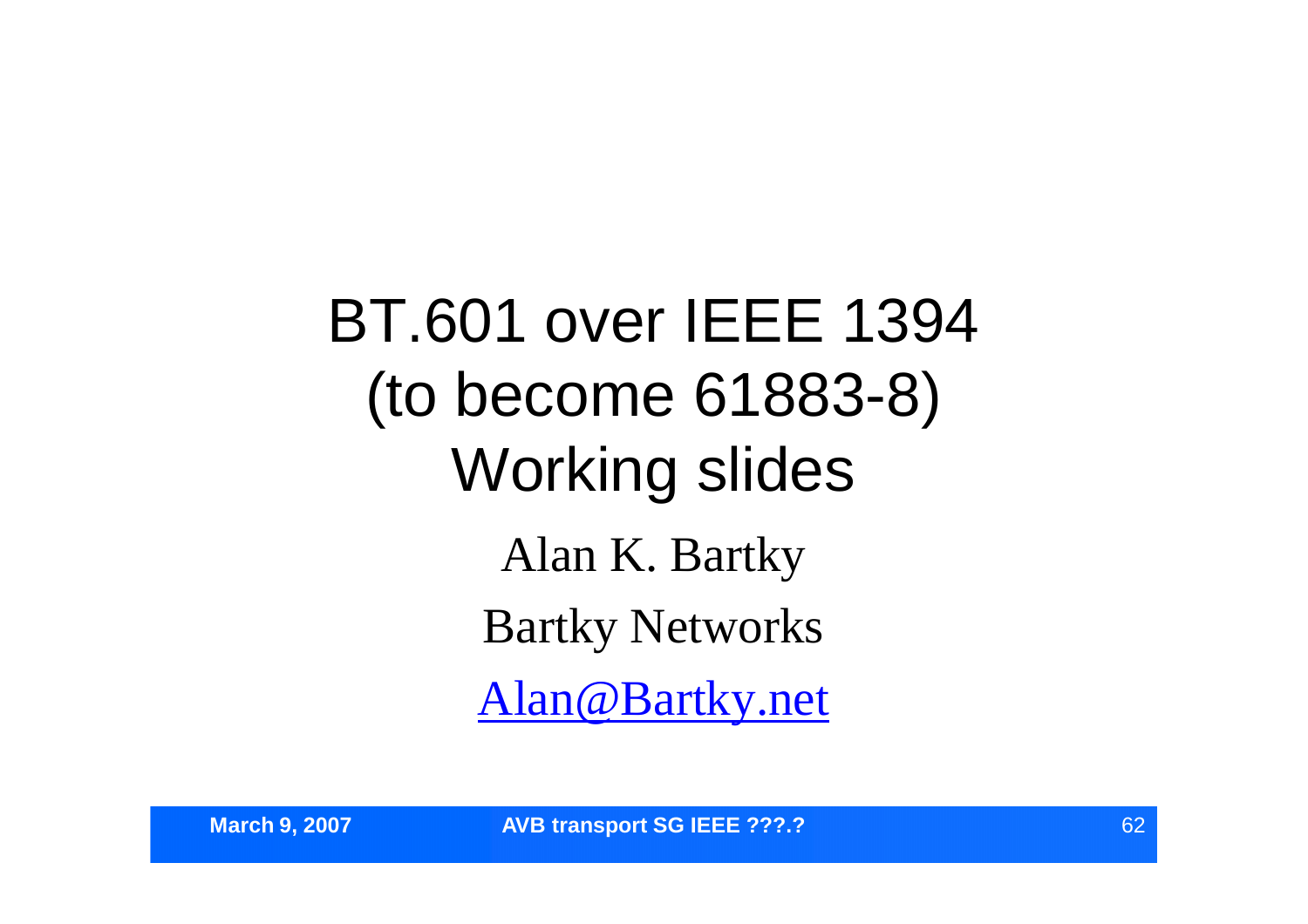#### BT.601 Isochronous Header



| Field      | Value                   | Comments                                                                                                                                                        | <b>SYT Data:</b>                                                                                                                                              |  |
|------------|-------------------------|-----------------------------------------------------------------------------------------------------------------------------------------------------------------|---------------------------------------------------------------------------------------------------------------------------------------------------------------|--|
| <b>FMT</b> | 0x01<br>(000001b)       | Format: BT.601 format                                                                                                                                           | •Delivery time of the first audio<br>or Data bit to the application                                                                                           |  |
| <b>FN</b>  | $00\,$                  | Fragment Number. Always match of 1 to 1 between CIP<br>packet and Source Packet (i.e. never fragmented)                                                         | (codec, decoder, transmitter,<br>etc.)<br>•Set by source of video data<br>.Processed by sink of video                                                         |  |
| <b>QPC</b> | 000                     | Quadlet Padding Count: No dummy padding quadlets<br>needed (or supported)                                                                                       |                                                                                                                                                               |  |
| <b>SPH</b> | $\Omega$                | Source Packet Header, None                                                                                                                                      | data<br>•Presentation Time Range                                                                                                                              |  |
| <b>DBC</b> | $0 - 255$               | Data Block Counter: Indicates modulo 256 sample count<br>number of 1 <sup>st</sup> data quadlet of the packet. Used for<br>detecting lost data, amount thereof. | •2 milliseconds<br><b>.4 bit 8kHz Cycle</b><br>•12 bit 24.576 MHz<br><b>Cycle offset</b><br>•Set to All ones (0xFFFF) for<br>entire 16 bit field as "No info" |  |
| <b>SYT</b> | $XXX$ -<br>XXXXXXXXXXXX | Synchronization Time: Time when the data block specified<br>by DBC NUMBER Modulo SYT INTERVAL is presented<br>at the receiver                                   |                                                                                                                                                               |  |
| <b>FDF</b> | $0 - 255$               | Format Dependent Field: See FDF data                                                                                                                            | value                                                                                                                                                         |  |

**March 9, 2007 63 AVB transport SG IEEE ???.? CONVERTED ASSESSED AT A CONVERTED A CONVERTED A CONVERTED A CONVERTED A CONVERTED A CONVERTED A CONVERTED A CONVERTED A CONVERTED A CONVERTED A CONVERTED A CONVERTED A CONVER**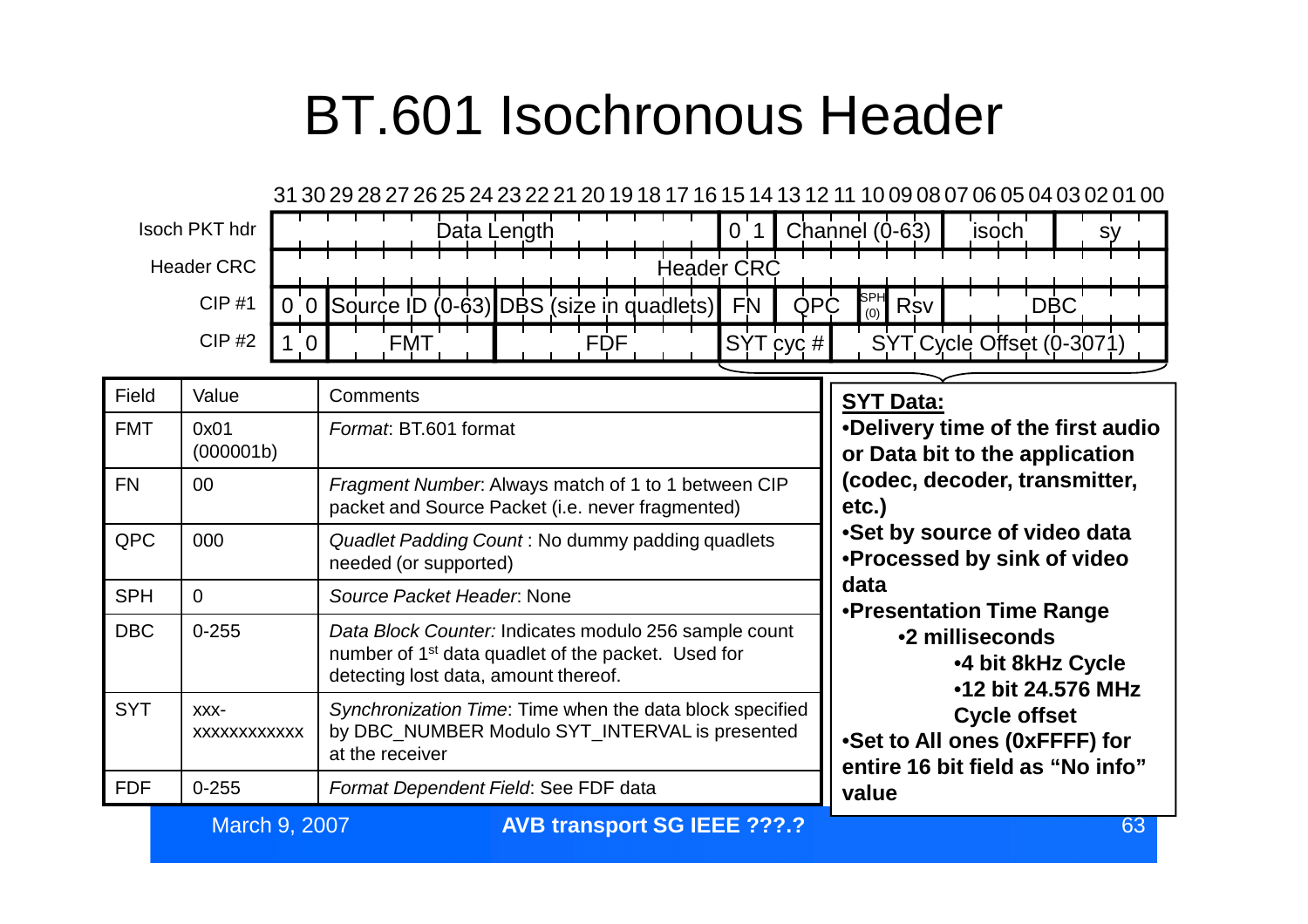#### BT.601 FDF field



- No Data (ND) Field
	- If set to 1:
		- Subsequent payload data is not valid and shall be ignored.
		- Only used in blocking mode transmission.
		- DBC equals count value of next valid data block
	- If set to 0:
		- Subsequent payload data is valid.
		- For non-blocking mode transmission all
- Other bits in FDF reserved for future use
	- Sending devices set to 0
	- Receiving devices ignore

#### March 9, 2007 **AVB transport SG IEEE ???.?** 64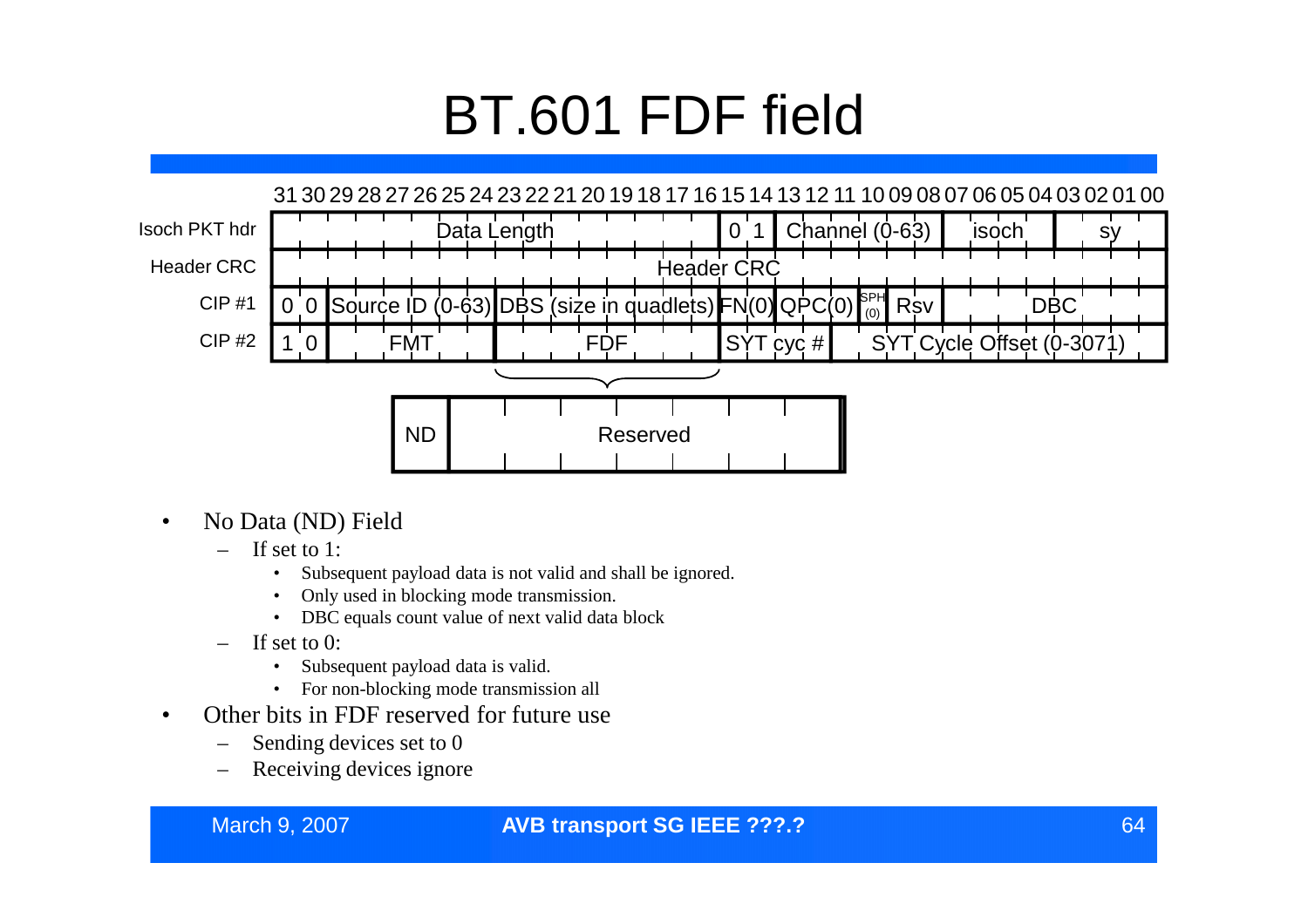#### Color Space

| Value          | Description                                  |  |
|----------------|----------------------------------------------|--|
| $\Omega$       | YUV 4:2:2 (16 bits / pixel, 8 bits / sample) |  |
| 1              | YUV 4:4:4 (24 bits / pixel, 8 bits / sample) |  |
| $\overline{2}$ | RGB (24 bits / pixel, 8 bits / sample)       |  |
| 3              | RGB (18 bits / pixel, 6 bits / sample)       |  |
| 255            | Other color space                            |  |
| <b>Other</b>   | Reserved for future specification            |  |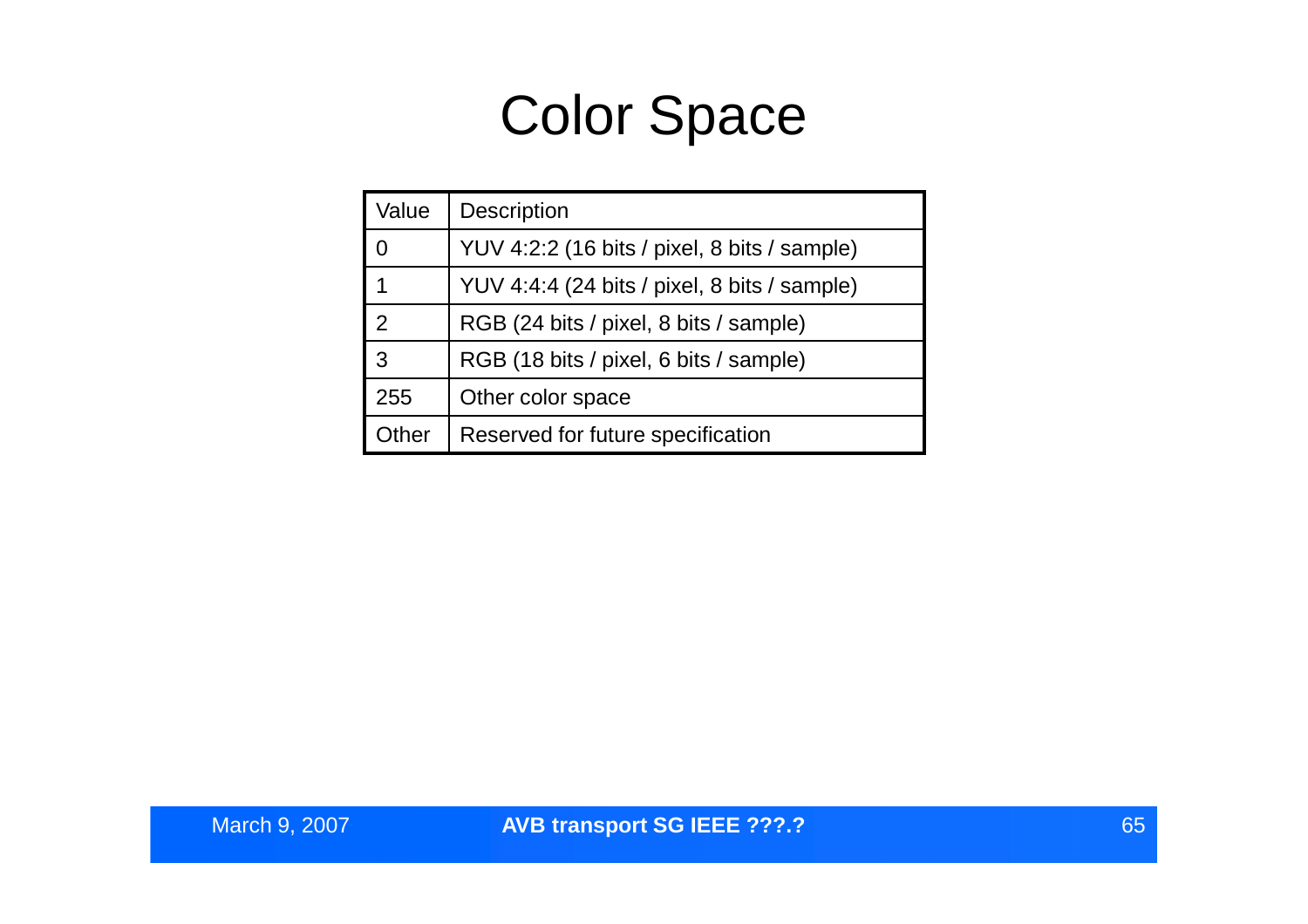#### General format of a source packet



- **0**: Video Data
- **1**: Stream information and metadata
- **2**: Reserved for future specification for transport of audio data (currently recommends use of 61883-6)
- **3-255**: Reserved
- The **Ver** field indicates the version of the specified source packet type
- The **Type** specific Information varies by source packet
- The **r** field is reserved for future use.

#### March 9, 2007 66 **AVB transport SG IEEE ???.?**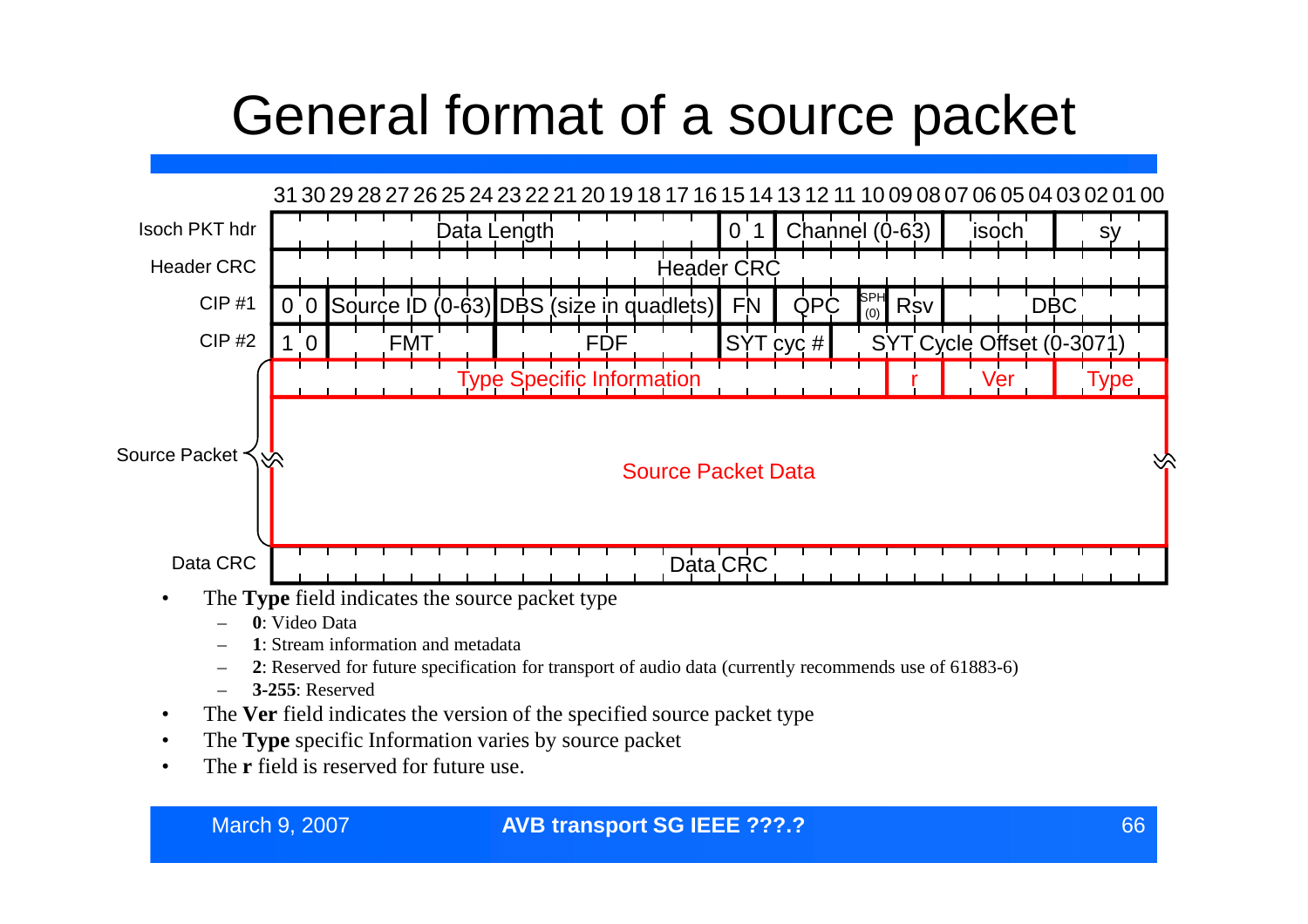#### Video Source packet



- The **Type** field set to 0.
- The **Ver** field set to 0
- The **Type** Specific Information varies by compression mode
- The **r** field is reserved for future use.

#### **March 9, 2007 67 68 AVB transport SG IEEE ???.? 67**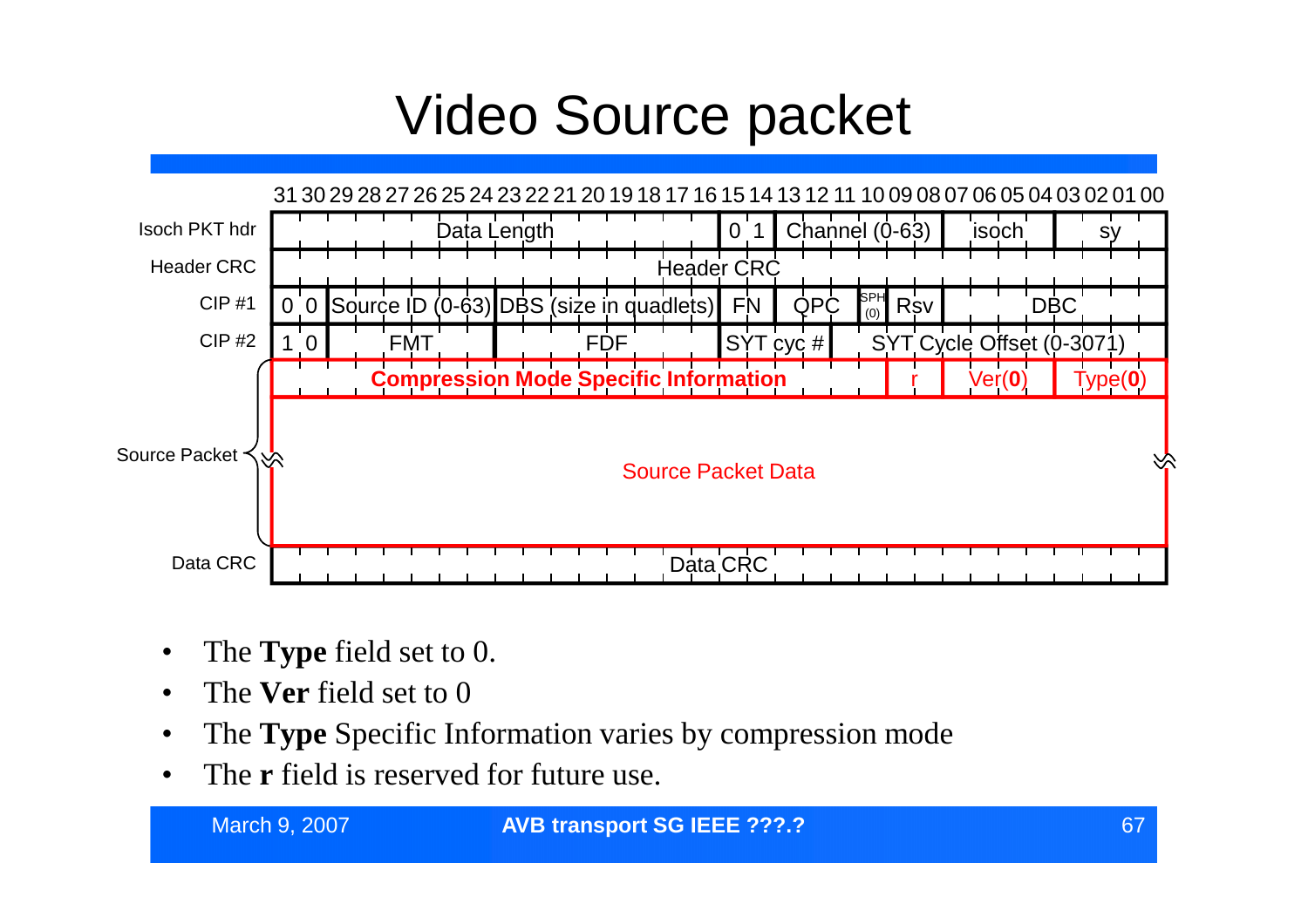#### Compression Mode

| Value | Description                              | Documentation reference                                    |
|-------|------------------------------------------|------------------------------------------------------------|
| 0     | Uncompressed Video Data                  | N/A                                                        |
|       | Compressed video using Light Codec       | Oxford Semiconductor Light Codec Specification Version 1.0 |
|       | Compressed video using SmartCODEC        | Fujitsu SmartCODEC Specification Version 1.0               |
| 255   | Compressed video using other video codec | N/A                                                        |
| Other | Reserved for future specification        | N/A                                                        |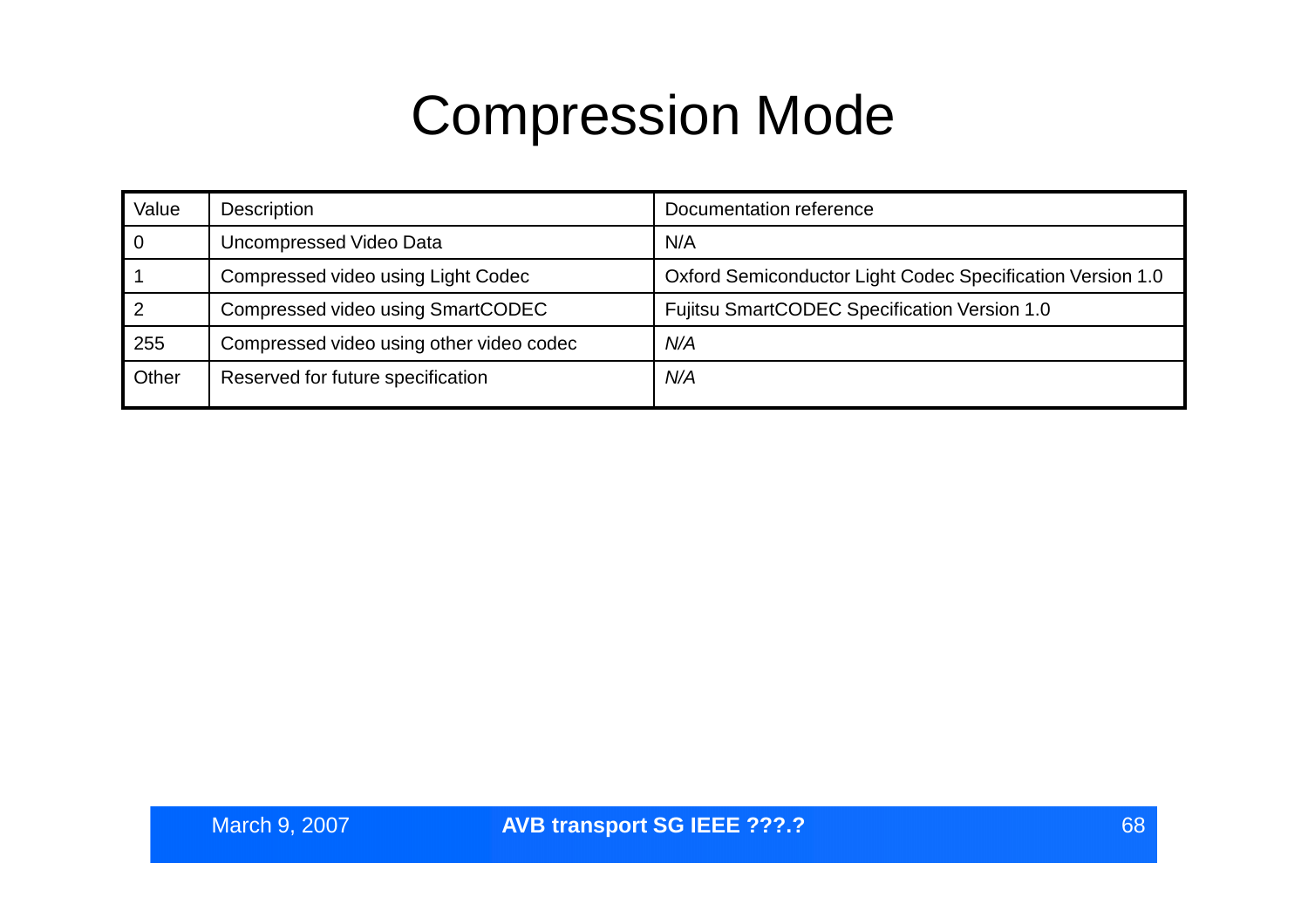### SMARTCodec characteristics

- Public info from Fujitsu press release:
	- Target images:
		- Natural images, letter and line drawings, YUV 720 x 480 pixels; RGB 800 x 480 pixels, etc.
	- Processing speed:
		- Maximum: 60 frames/second; equivalent to RGB 800 x 480 pixels
	- Delay time:
		- Compression-decompression time is 2 -3 milliseconds
	- Compression ratio:
		- Fixed rate of 1/3; (YUV 720 x 480 pixels; transmission rate 55 Mbps for 30 frames/second)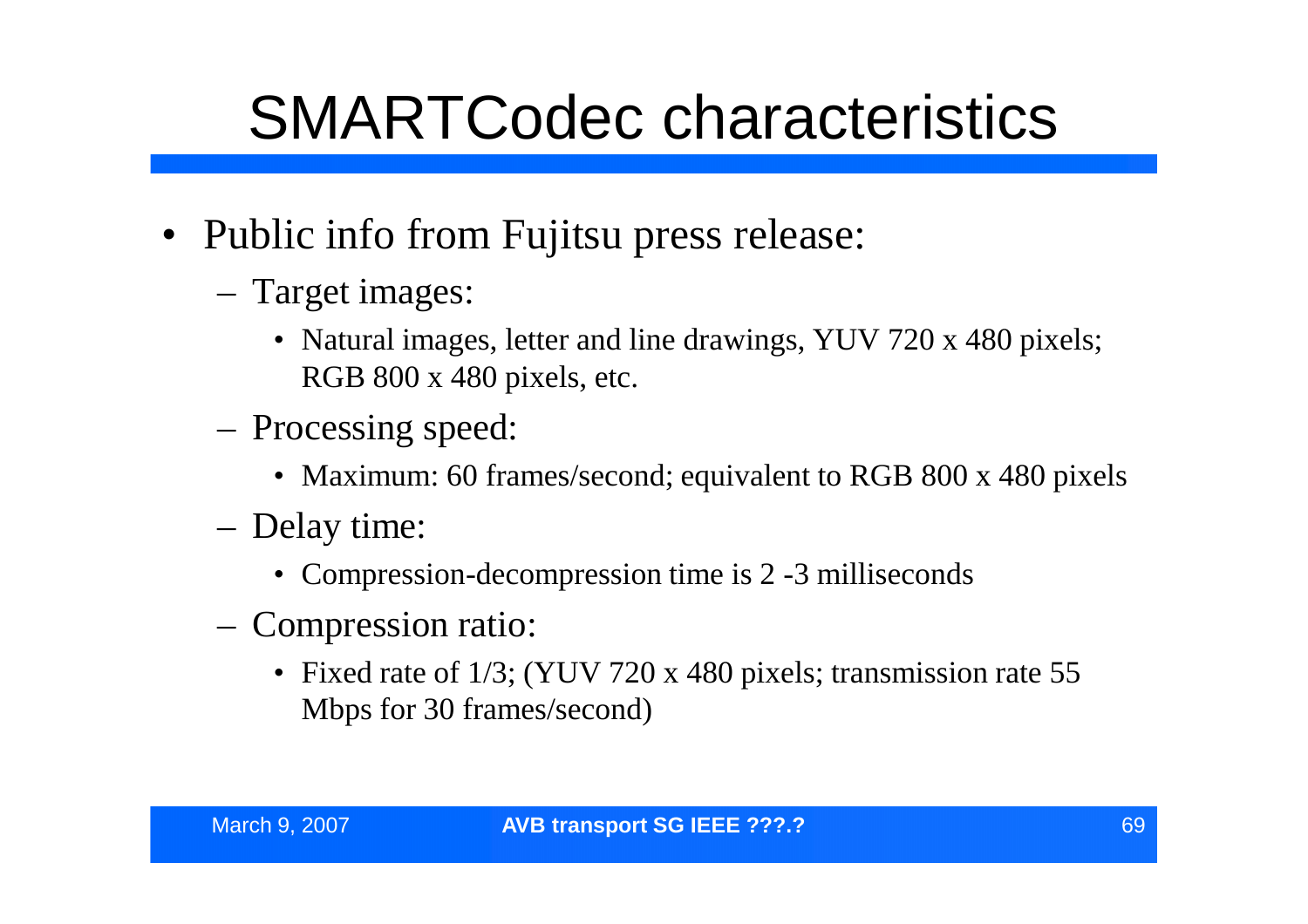#### Uncompressed Video Source packet



- **Identified by Type field == 0, size varies by video type**
- **Video Data source Packet Count (VDSPC):** Running modulo 256 count of Source Packets.
- **Start Of Line (sol):** Packet contains first pixel of a video line
- **Start of Active Video (sav):** Packet contains first pixel of the first active video line of each frame (progressive) or each field (interlace)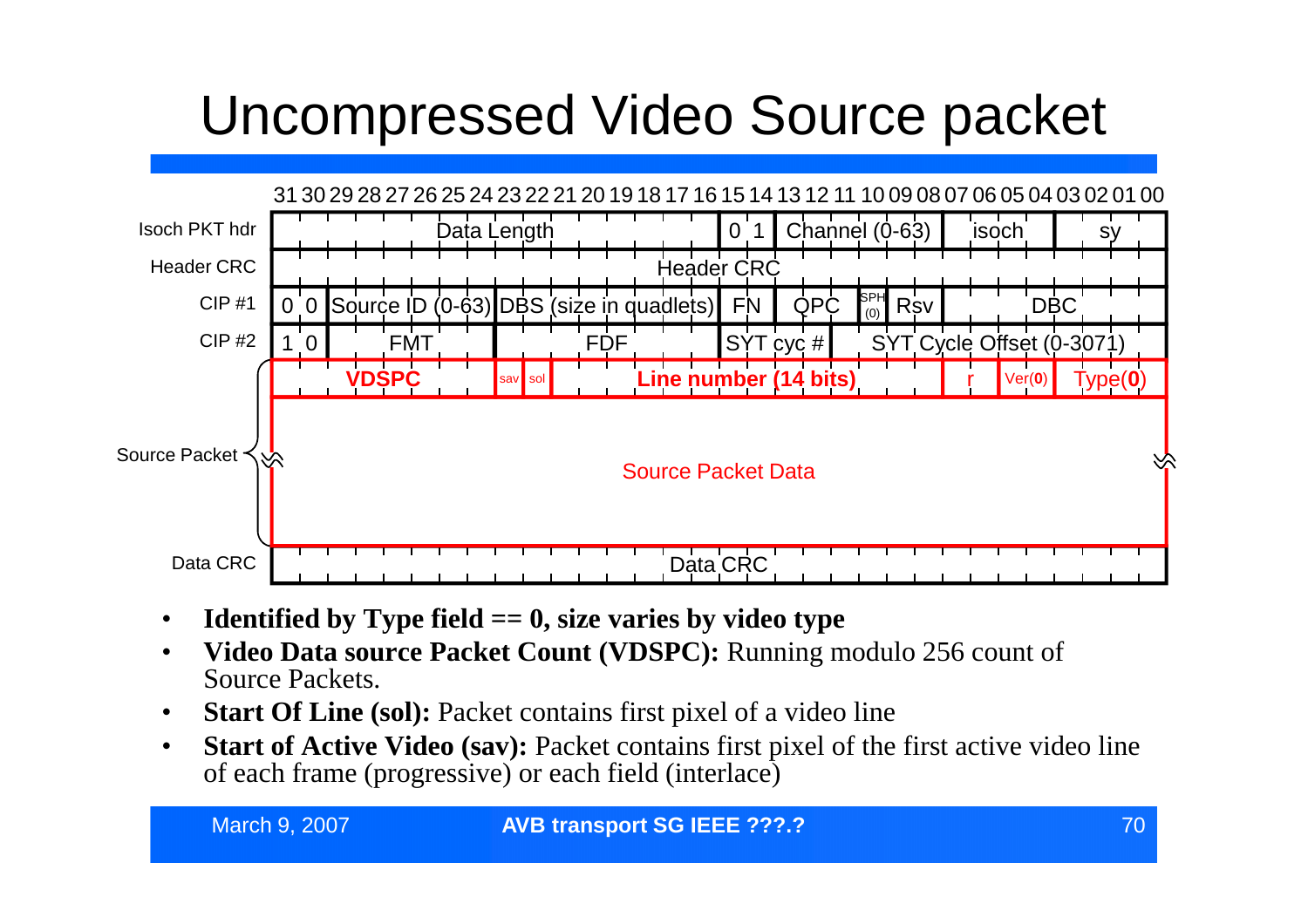#### Color Space 0 Video Source packet



#### • **Color Space 0 –YUV 4:2:2, 8 bits/sample**

- 1 Y sample per pixel
- Each U and V sample is used for 2 pixels.

#### **March 9, 2007 <b>AVB transport SG IEEE ???.? AND 10** 21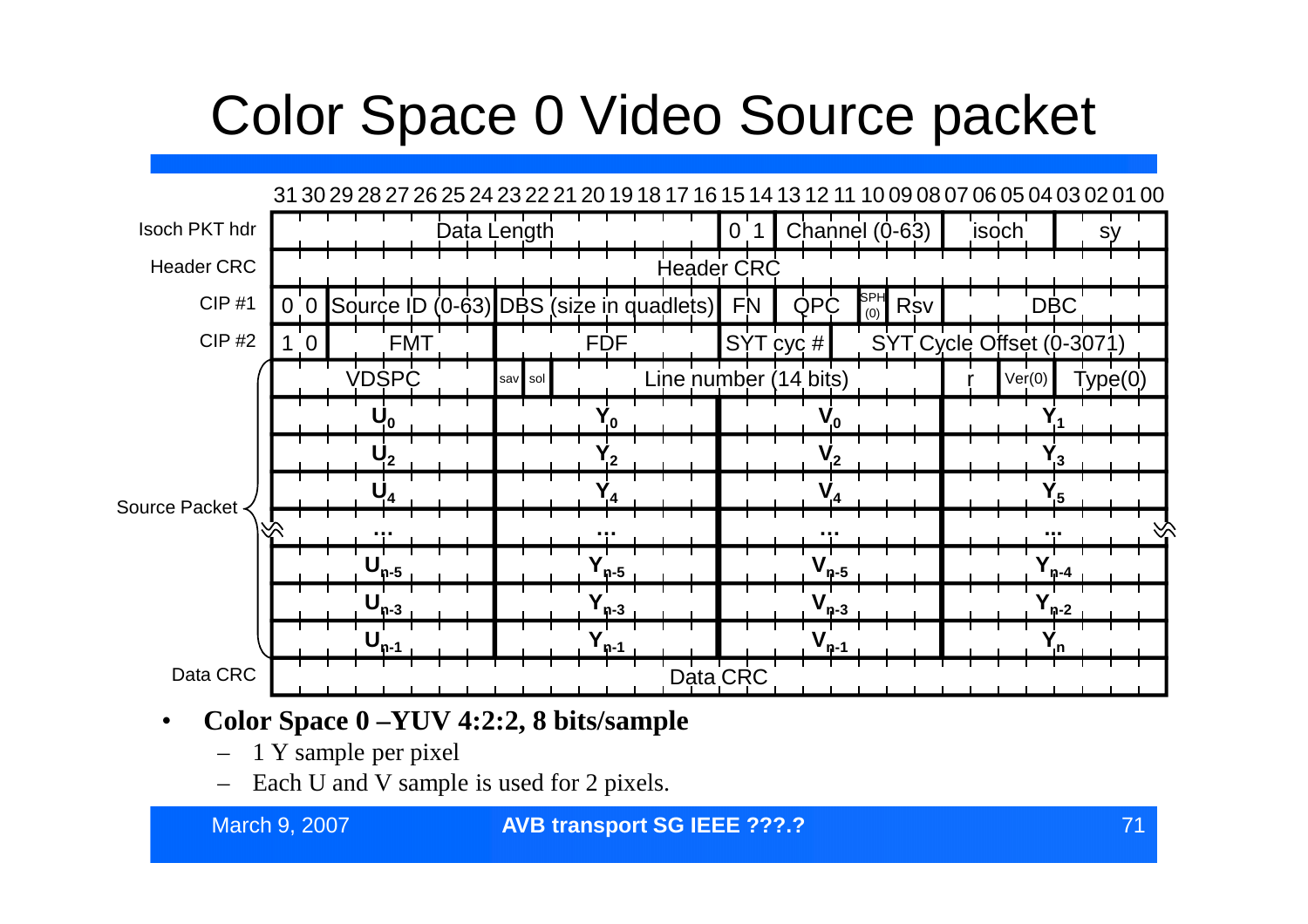#### Color Space 1 Video Source packet



#### • **Color Space 1 –YUV 4:4:4, 8 bits/sample**

– 1 U, Y, V sample per pixel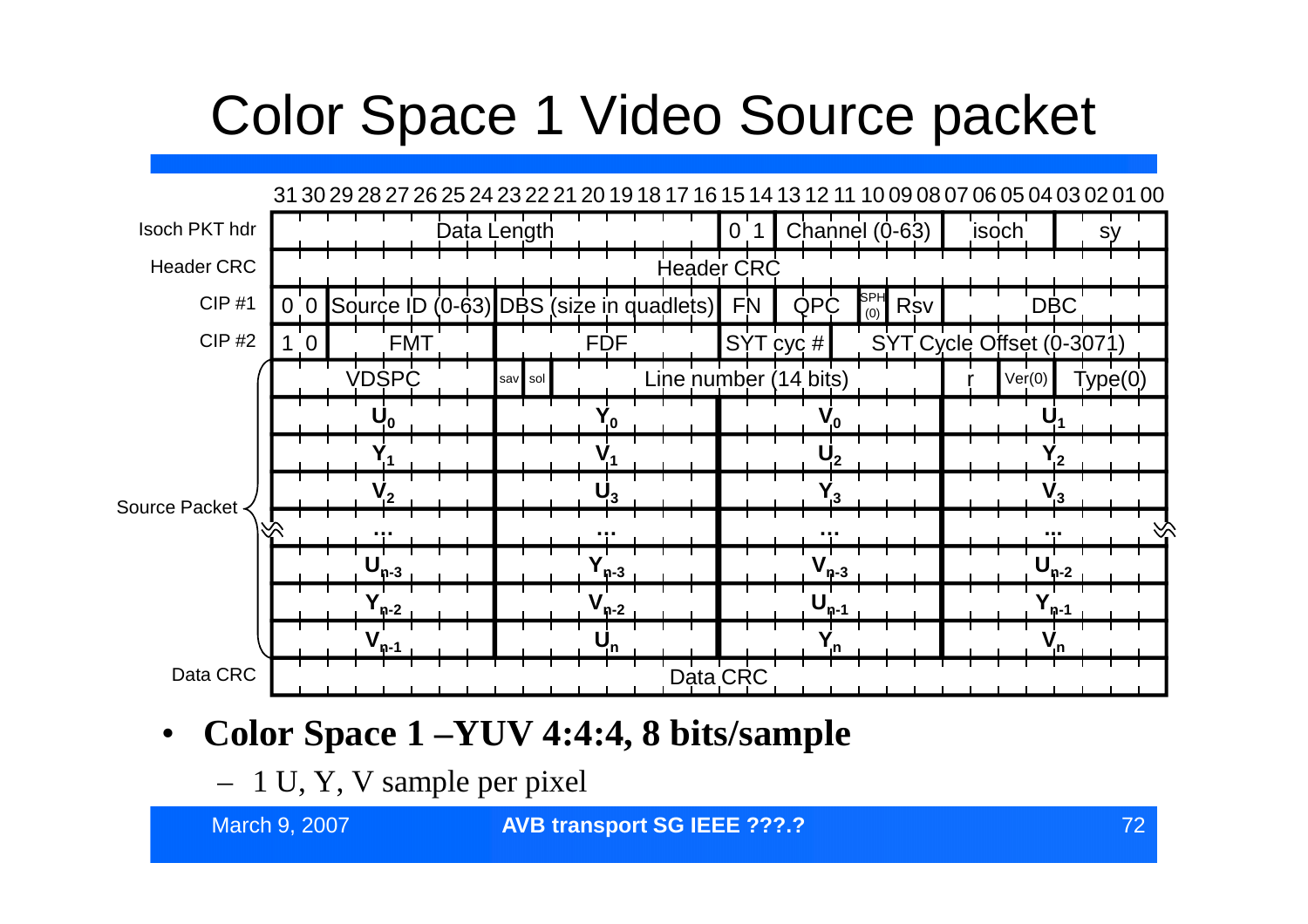### Color Space 2 Video Source packet



#### • **Color Space 2 –RGB, 8 bits/sample**

– 1 R, G, B sample per pixel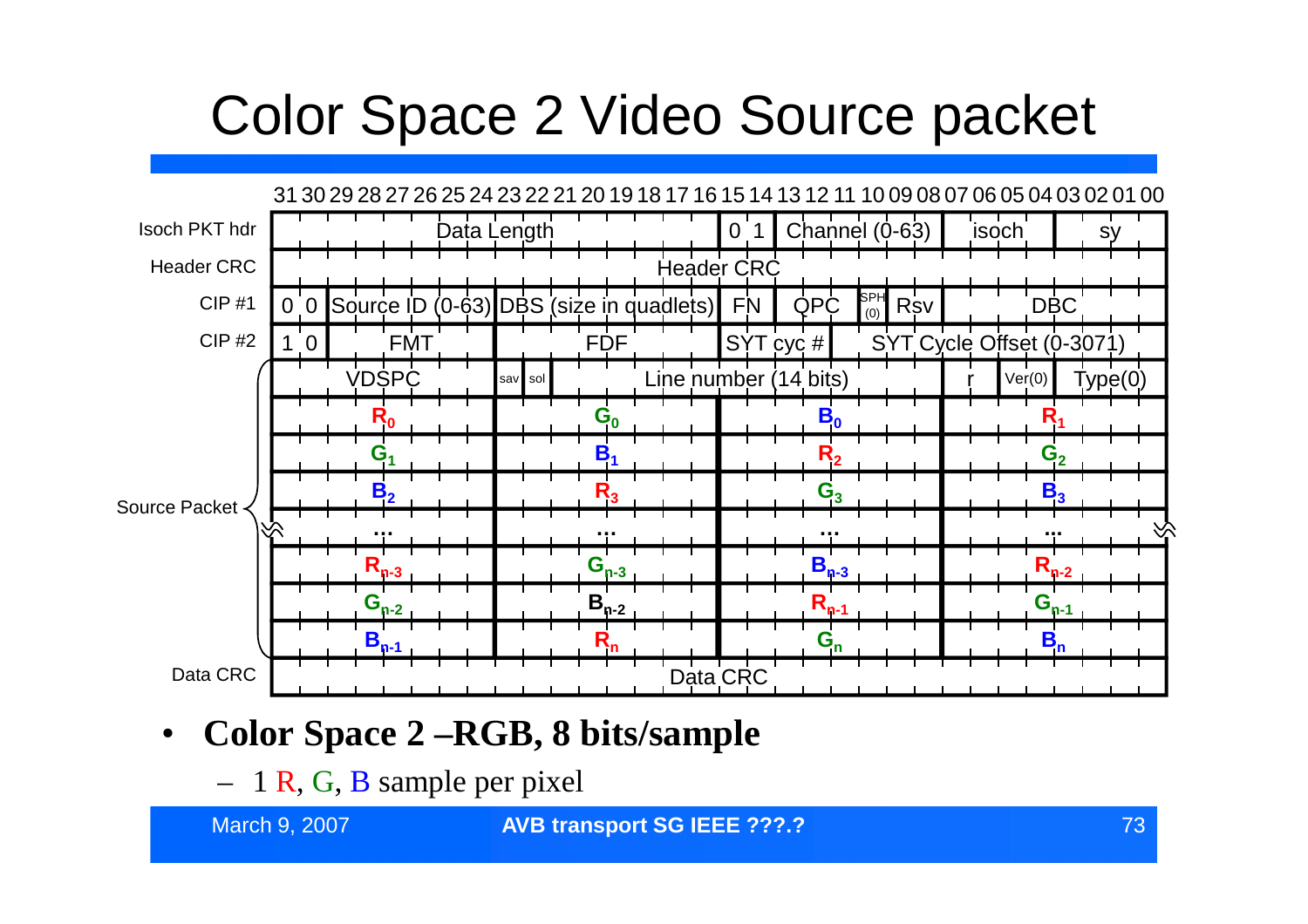#### Metadata Source packet



- **Identified by Type field == 1, size varies by video type**
- **Metadata total length:** Total length in bytes of Metadata
- **Reserved packet data:** Reserved/Unused data to create source packet of same size as normal video data source packet.

| March 9, 2007 |  |  |
|---------------|--|--|
|               |  |  |

#### March 9, 2007 74 **AVB transport SG IEEE ???.?**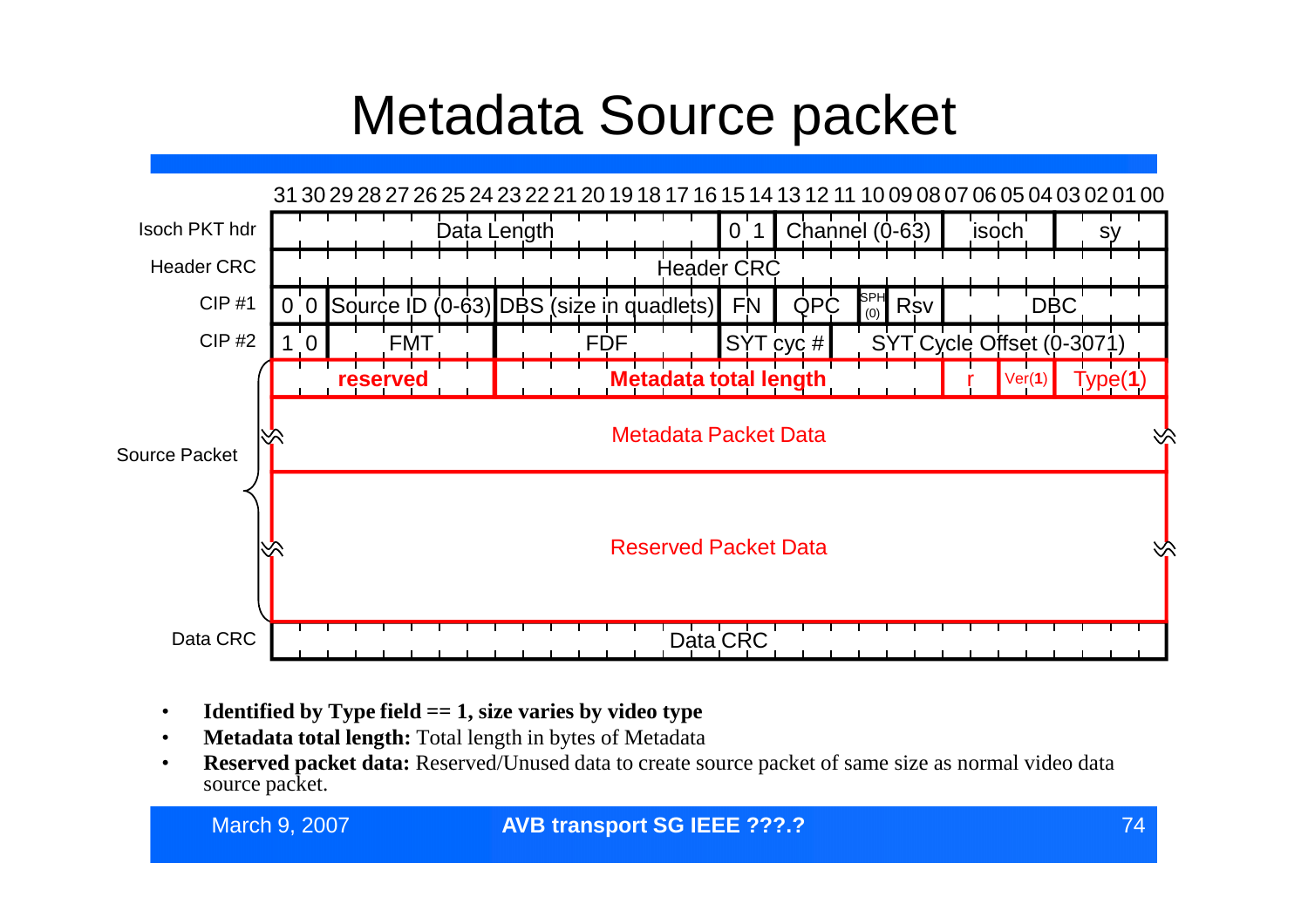#### Example Metadata source packet

#### 31 30 29 28 27 26 25 24 23 22 21 20 19 18 17 16 15 14 13 12 11 10 09 08 07 06 05 04 03 02 01 00

| reserved                           | Total length = $56$                             |                           | reserved                                                                  | Ver(1)<br>Type(1                                                |
|------------------------------------|-------------------------------------------------|---------------------------|---------------------------------------------------------------------------|-----------------------------------------------------------------|
| reserved                           | Stream info Length $= 14$                       |                           |                                                                           | reserved                                                        |
| Video Mode                         | Frame rate                                      | <b>AR</b>                 | <b>Compression Mode</b>                                                   | <b>Color Space</b>                                              |
| P/                                 | Vertical Size                                   |                           |                                                                           | <b>Horizontal Size</b>                                          |
|                                    | <b>Transported Vertical Size</b>                |                           |                                                                           | <b>Transported Horizontal Size</b>                              |
| reserved                           | Auxiliary Data Length = 14                      |                           | TC units<br>TC tens<br><b>TC</b><br>VAL<br>of frames<br>of frames         | TC tens<br>TC units<br>Drop<br>of seconds<br>of seconds         |
| TC tens<br>of minutes              | TC units<br>TC tens<br>of minutes<br>of hours   | TC units<br>of hours      | units<br><b>RD</b><br>tens of<br>DS<br>VAL<br>time zones<br>of time zones | units<br>tens<br>of day<br>of day                               |
| Tens<br>Of<br>Day of week<br>nonth | units<br>tens<br>of month<br>of year            | units<br>of year          | hundreds<br>thousands<br>of year<br>of year                               | RT tens<br>RT units<br><b>RT</b><br>VAL<br>of frame<br>of frame |
| RT tens<br>of seconds              | RT units<br>RT tens<br>of seconds<br>of minutes | RT units<br>of minutes    | TC units<br>RT tens<br>of hours<br>of hours                               | reserved                                                        |
| reserved                           | Video Mode Specific Info Length $= 0$           |                           | reserved                                                                  | Compression Mode Specific Info Length = 0                       |
| reserved                           | Color Space Specific Info Length = $0$          |                           | reserved                                                                  | Vendor Specific Info Length = 5                                 |
| OUI (MSB)                          |                                                 | OUI                       | OUI (LSB)                                                                 | <b>OUI</b> specific byte                                        |
| OUI specific byte                  | reserved                                        |                           | Copy Control Info Length = $9$                                            | $OUI(MSB) = 0x00$                                               |
| OUI=0xA0                           |                                                 | OUI (LSB)=0x2D            | $CC$ ID $0 = 0 \times 43$                                                 | CC  <br>$= 0x43$<br>ID                                          |
| $2 = 0x49$<br>$\blacksquare$       | R<br>RS<br>N<br>r                               | ਟਫ<br>Е<br>P<br><b>MS</b> | APS<br>$\mathbf c$<br>reserved                                            | $\mathsf{R}$<br>reserved                                        |
|                                    |                                                 |                           |                                                                           |                                                                 |
| Source                             | 'acket Size – (Total length                     |                           | bytes of                                                                  | $\frac{1}{\sqrt{5}}$<br>reserved<br>data                        |
|                                    |                                                 |                           |                                                                           |                                                                 |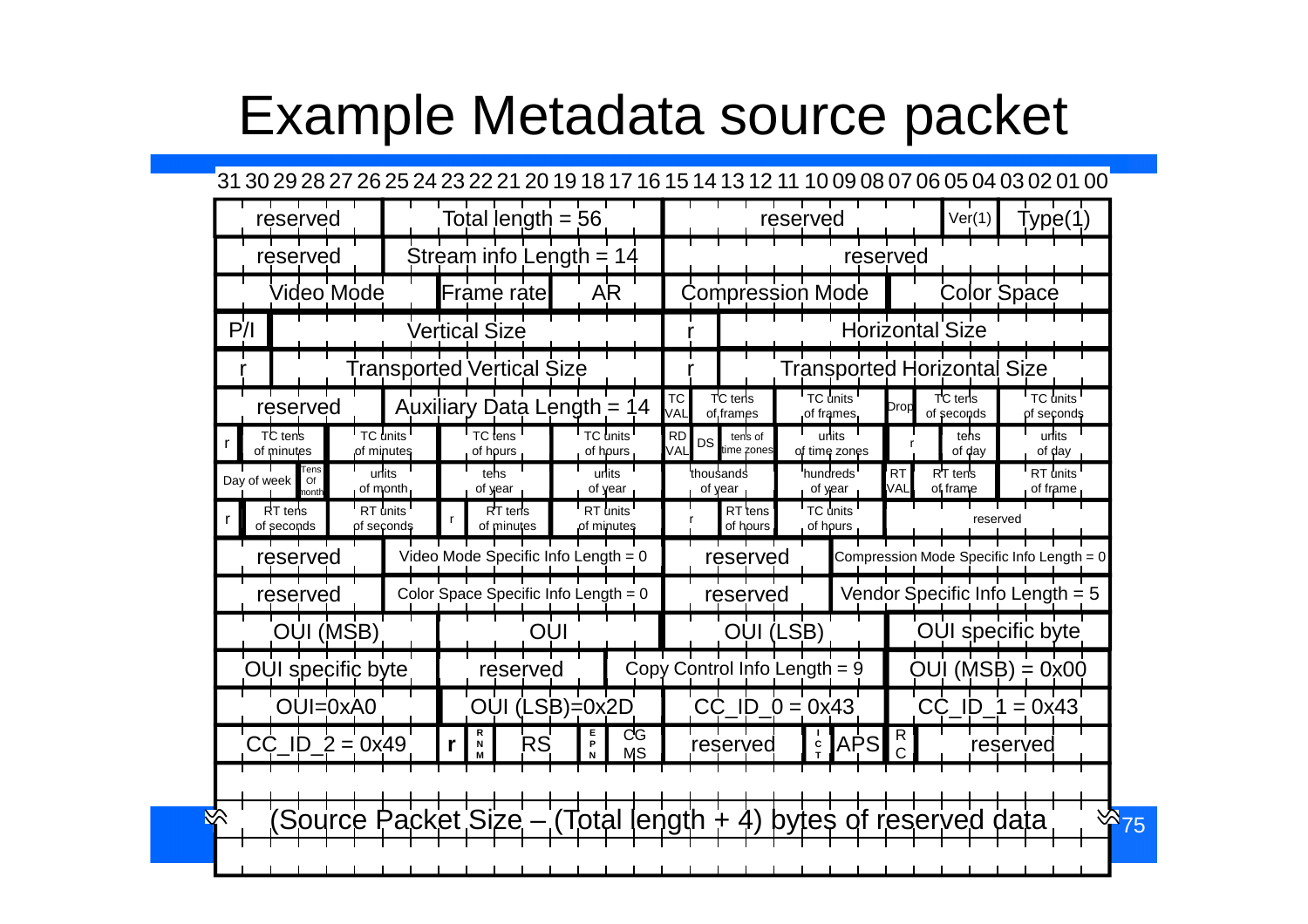## 802.15.3 Protocol Adaptation Layer (PAL) Working slides

Alan K. Bartky Bartky Networks Alan@Bartky.net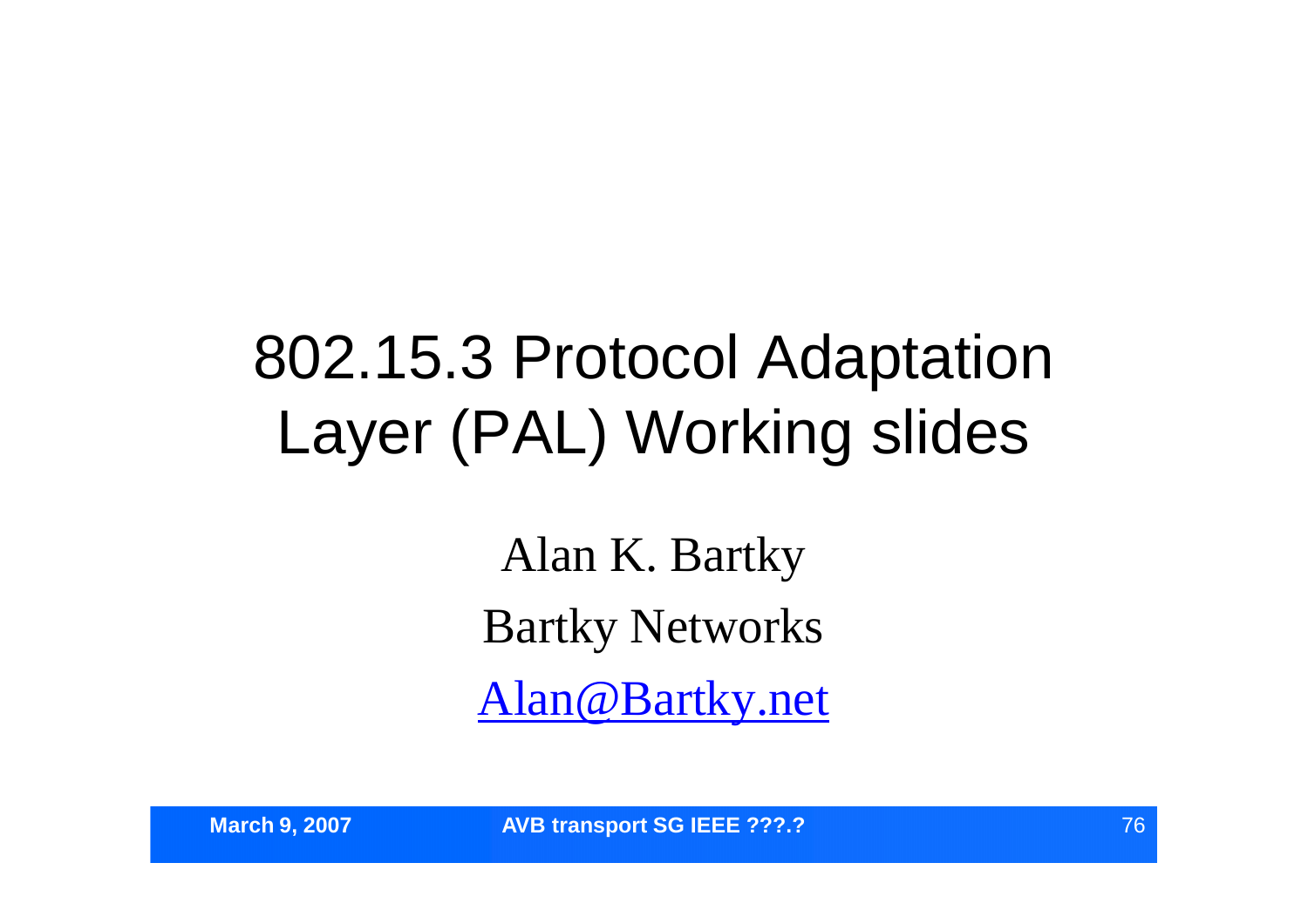#### PAL stream packet format



- Format summary
	- SNAP compliant header, OUI 0x00-A0-2D, type 0x0201
	- PAL stream header1<sup>st</sup> quadlet same as 1394 header for CIP packets
	- PAL stream header 2nd quadlet used in 1394 for Header CRC reused for
		- I bit: Indicates Isochronous or Asynchronous Stream
		- Cycle time: Equivalent data of Cycle Start 1394 packet
	- CIP Header and remaining CIP data are identical.

#### March 9, 2007 77 **AVB transport SG IEEE ???.?**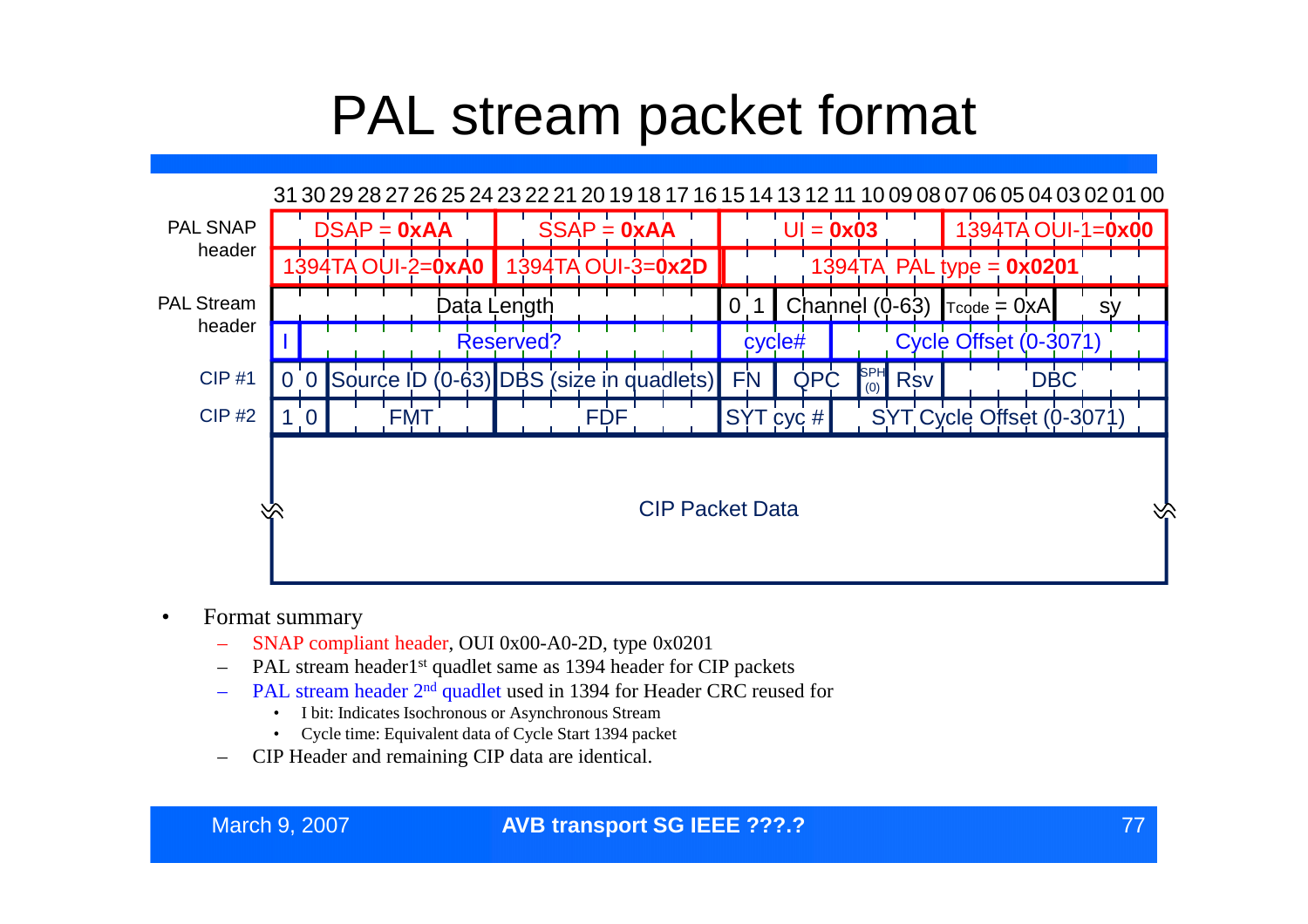# Backup Misc. Info

Alan K. Bartky Bartky Networks Alan@Bartky.net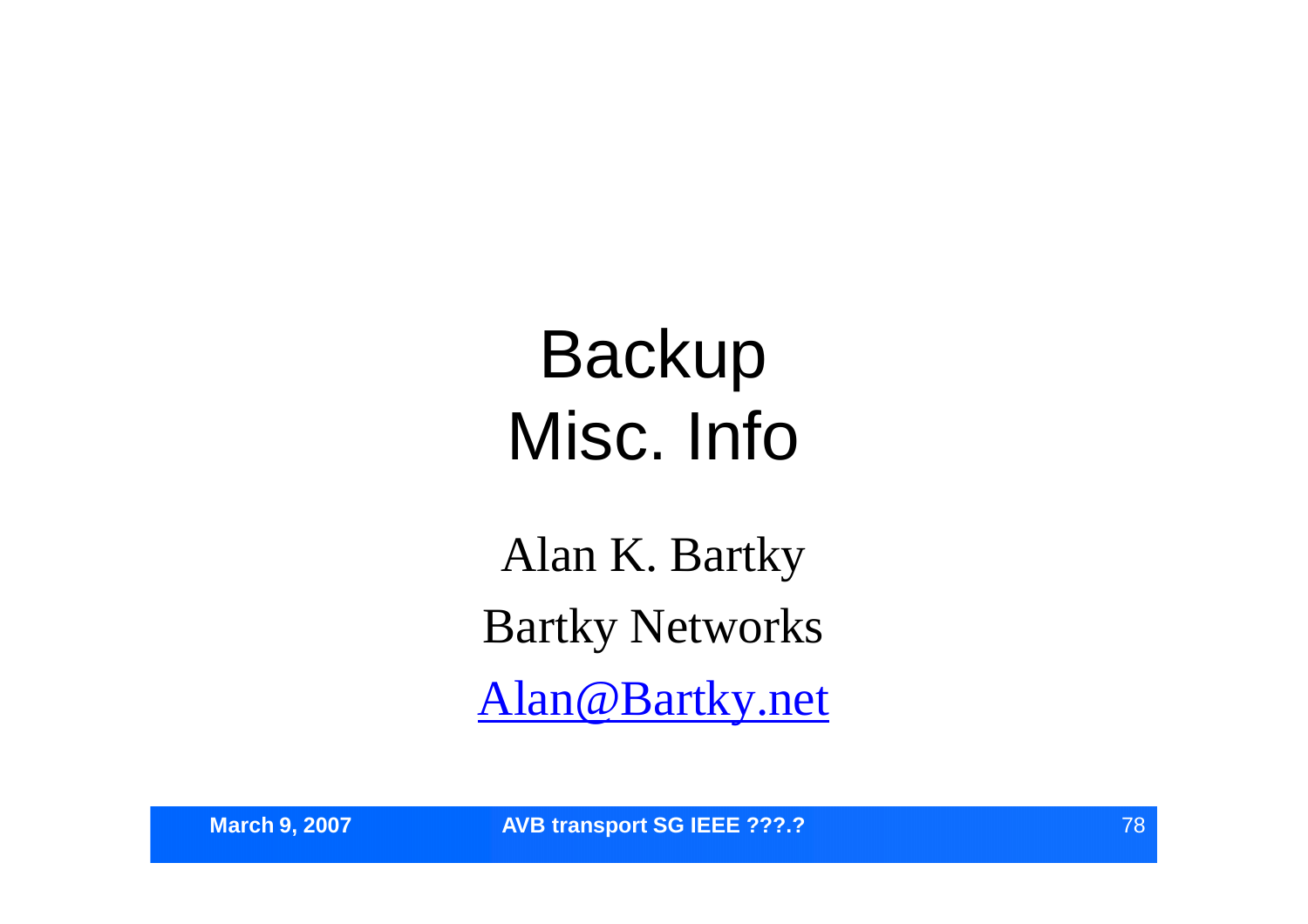### Time formats

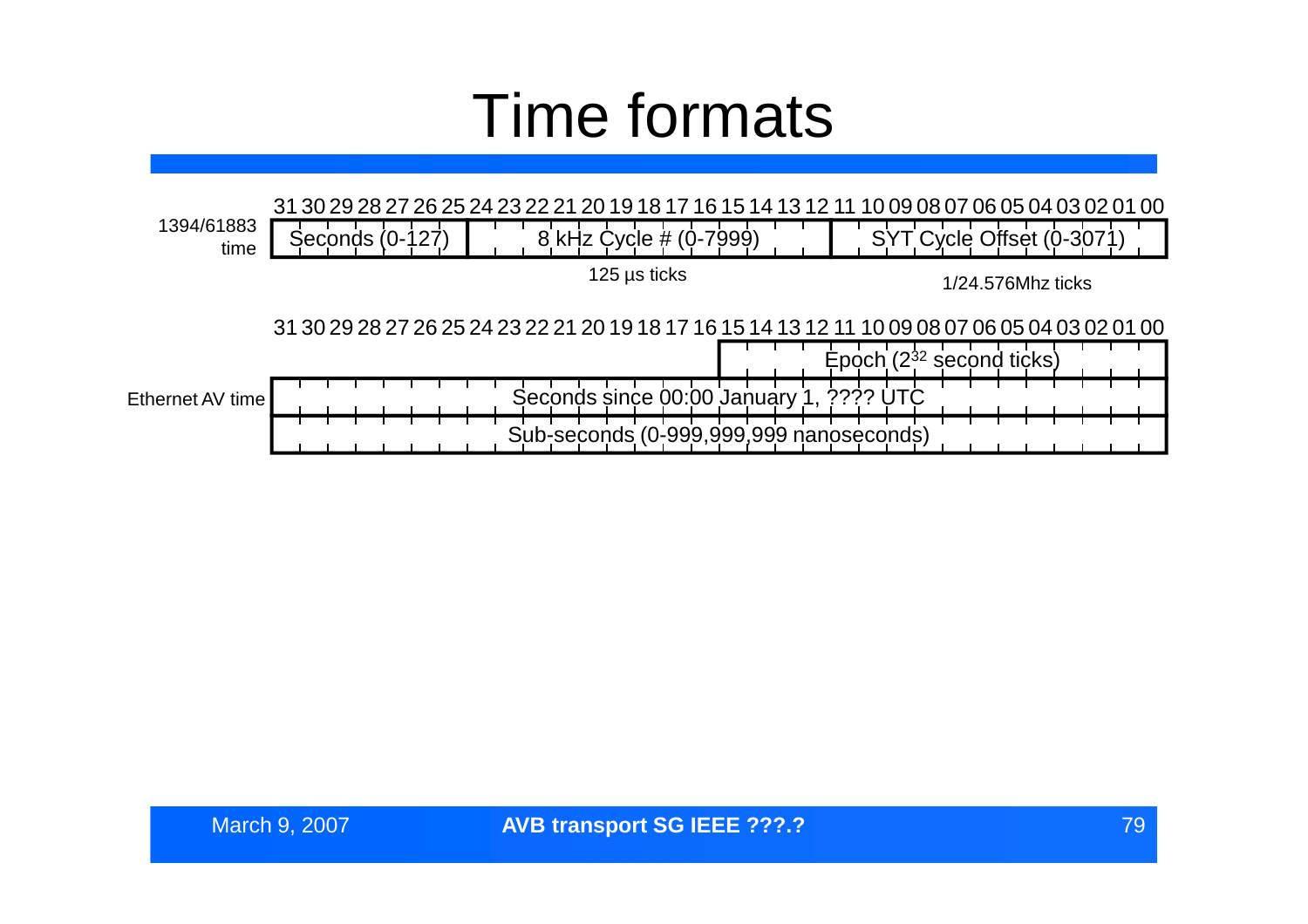#### 61883-6 Data bytes per packet, Unpacked

|         |                      | Bits/Sample: | 32             | 32    | 32    | 32     | 32     |
|---------|----------------------|--------------|----------------|-------|-------|--------|--------|
|         | samples/<br>channel/ |              |                |       |       |        |        |
| Hz      | 8kHz                 | Channels:    | $\overline{2}$ | 4     | 8     | 16     | 32     |
| 8,000   |                      |              | 8              | 16    | 32    | 64     | 128    |
| 16,000  | 2                    |              | 16             | 32    | 64    | 128    | 256    |
| 32,000  | 4                    | Data Bytes   | 32             | 64    | 128   | 256    | 512    |
| 48,000  | 6                    | per Packet:  | 48             | 96    | 192   | 384    | 768    |
| 96,000  | 12                   |              | 96             | 192   | 384   | 768    | 1536   |
| 192,000 | 24                   |              | 192            | 384   | 768   | 1536   | 3072   |
| 11,025  | 1.378125             |              | 11.025         | 22.05 | 44.1  | 88.2   | 176.4  |
| 22,050  | 2.75625              | Average Data | 22.05          | 44.1  | 88.2  | 176.4  | 352.8  |
| 44,100  | 5.5125               | Bytes per    | 44.1           | 88.2  | 176.4 | 352.8  | 705.6  |
| 88,200  | 11.025               | Packet:      | 88.2           | 176.4 | 352.8 | 705.6  | 1411.2 |
| 174,600 | 21.825               |              | 174.6          | 349.2 | 698.4 | 1396.8 | 2793.6 |

- Max 100 megabit 1394 payload is 256 quadlets (1024 bytes)
- Max AVB Ethernet Frame payload is 1500
- Invalid sizes not supportable for 100 megahertz 1394 in yellow
- Invalid sizes not supportable for a single normal max size Ethernet Frame in Red.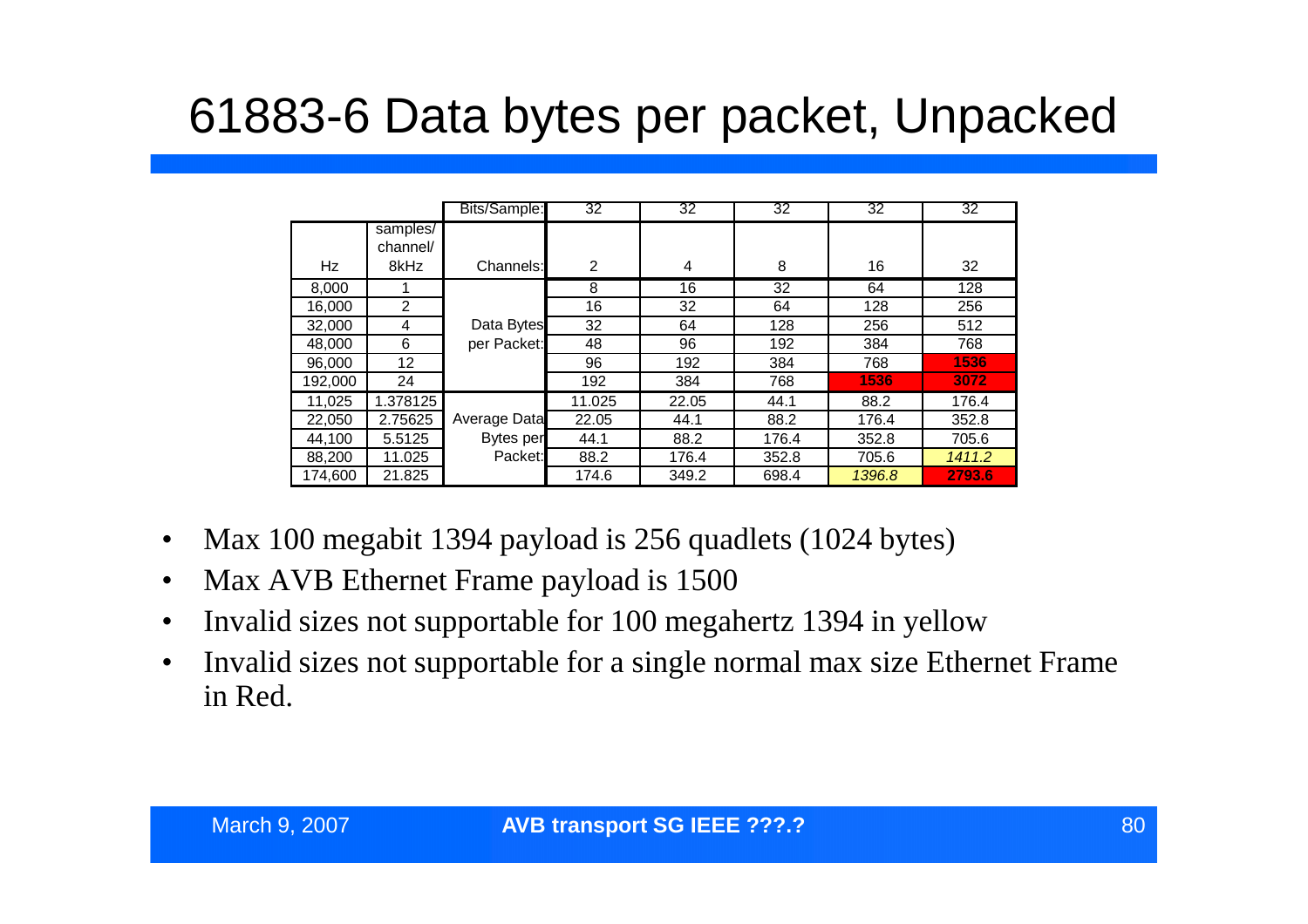### 61883-6 Data bytes per packet, Packed

|         |                      | Bits/Sample: | 24             | 24      | 24     | 24     | 24     |
|---------|----------------------|--------------|----------------|---------|--------|--------|--------|
|         | samples/<br>channel/ |              |                |         |        |        |        |
| Hz      | 8kHz                 | Channels:    | $\overline{2}$ | 4       | 8      | 16     | 32     |
| 8,000   |                      |              | 6              | 12      | 24     | 48     | 96     |
| 16,000  | 2                    |              | 12             | 24      | 48     | 96     | 192    |
| 32,000  | 4                    | Data Bytes   | 24             | 48      | 96     | 192    | 384    |
| 48,000  | 6                    | per Packet:  | 36             | 72      | 144    | 288    | 576    |
| 96,000  | 12                   |              | 72             | 144     | 288    | 576    | 1152   |
| 192,000 | 24                   |              | 144            | 288     | 576    | 1152   | 2304   |
| 11,025  | 1.378125             |              | 8.26875        | 16.5375 | 33.075 | 66.15  | 132.3  |
| 22,050  | 2.75625              | Average Data | 16.5375        | 33.075  | 66.15  | 132.3  | 264.6  |
| 44.100  | 5.5125               | Bytes per    | 33.075         | 66.15   | 132.3  | 264.6  | 529.2  |
| 88,200  | 11.025               | Packet:      | 66.15          | 132.3   | 264.6  | 529.2  | 1058.4 |
| 174,600 | 21.825               |              | 130.95         | 261.9   | 523.8  | 1047.6 | 2095.2 |

- Max 100 megabit 1394 payload is 256 quadlets (1024 bytes)
- Max AVB Ethernet Frame payload is 1500
- Invalid sizes not supportable for 100 megahertz 1394 in yellow
- Invalid sizes not supportable for a single normal max size Ethernet Frame in Red.